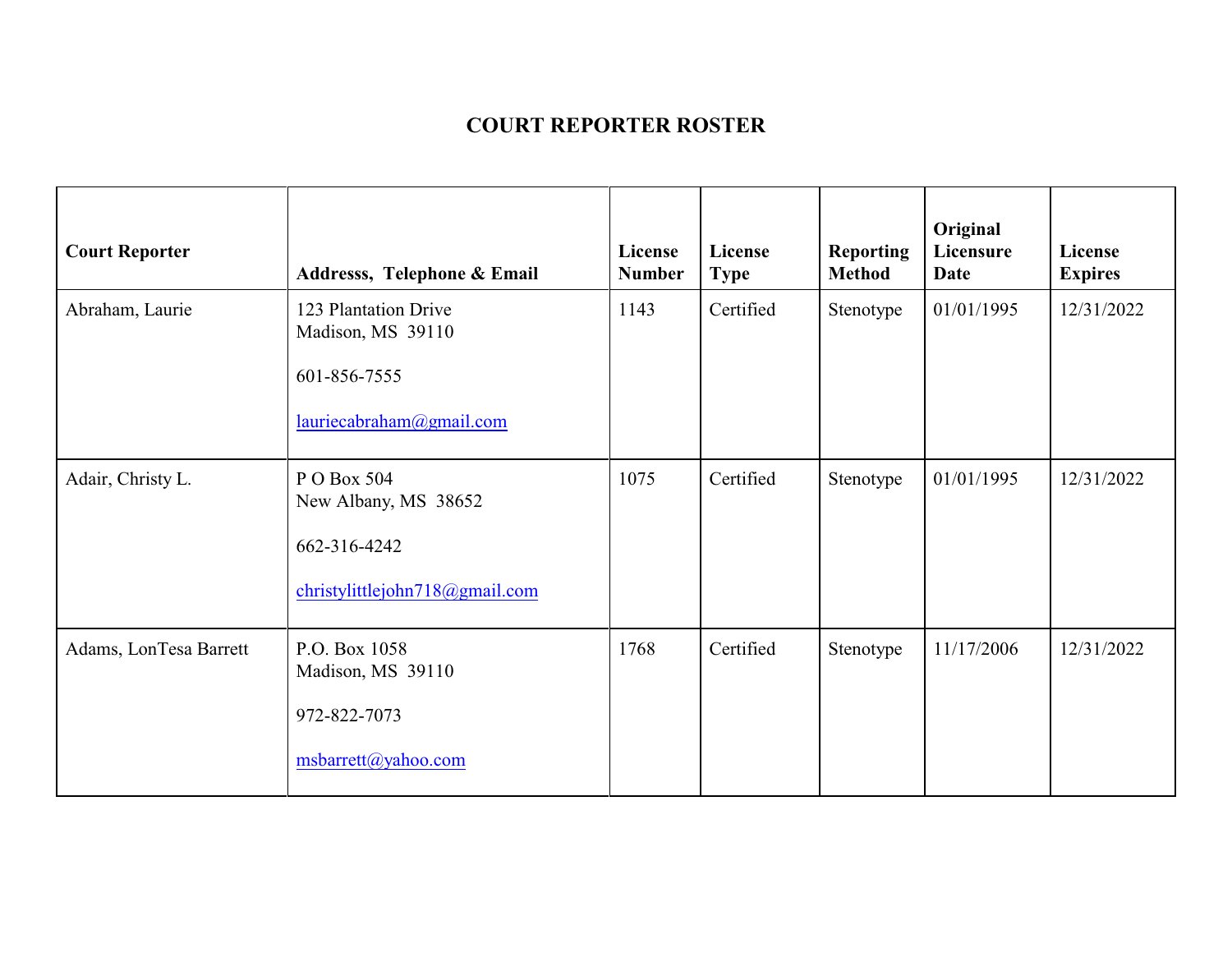| Addison, Vanessa   | P.O. Box 20642<br>Jackson, MS 39289<br>601-668-4820<br>vanadd1@aol.com                          | 1525 | Certified | Stenotype | 03/17/1999 | 12/31/2022 |
|--------------------|-------------------------------------------------------------------------------------------------|------|-----------|-----------|------------|------------|
| Aikens, Shirley S. | 2361 Russell - Mt. Gilead Rd.<br>Meridian, MS 39301<br>601-490-0992<br>shirley.aikens@yahoo.com | 1569 | Certified | Stenotype | 05/02/2000 | 12/31/2022 |
| Alford, Susan Low  | 400 Whitney Cove<br>Oxford, MS 38655<br>662-801-3366<br>susanalford@bellsouth.net               | 1229 | Certified | Stenotype | 01/01/1995 | 12/31/2022 |
| Allen, Sharron F.  | P.O. Box 1731<br>Jackson, MS 392151731<br>601-594-6339<br>sharron@sharronallen.com              | 1144 | Certified | Stenotype | 01/01/1995 | 12/31/2022 |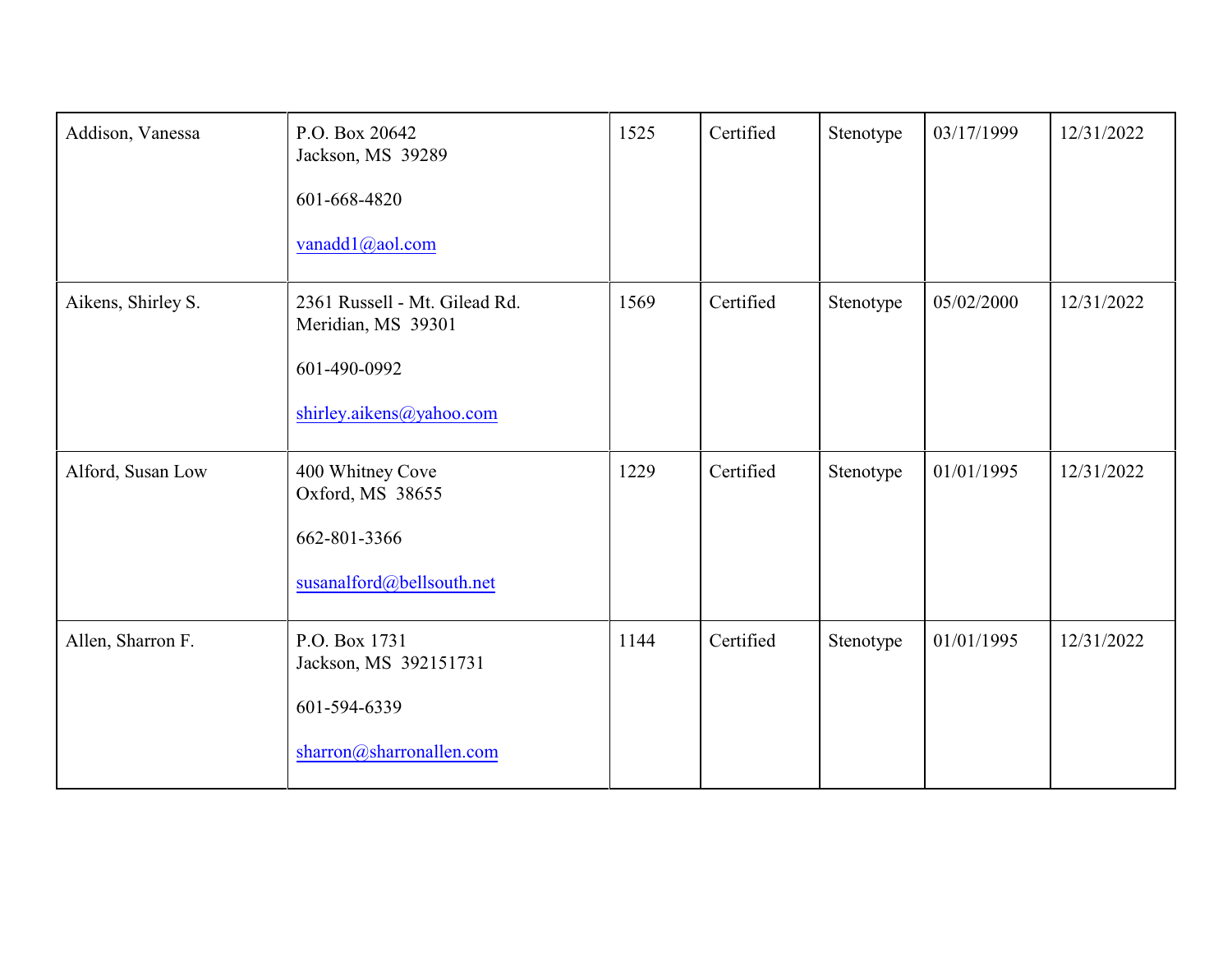| Allen, LaTanya        | P. O.Box 1093<br>Madison, MS 39130<br>601-672-1508<br>latanya.allen@madison-co.com        | 1851 | Certified   | Stenotype | 04/27/2012 | 12/31/2022 |
|-----------------------|-------------------------------------------------------------------------------------------|------|-------------|-----------|------------|------------|
| Allred, Marsha C.     | 244 Country Club Road<br>Senatobia, MS 38668<br>901-313-4763<br>marshaallred71@gmail.com  | 1614 | Certified   | Stenotype | 02/18/2003 | 12/31/2022 |
| Arnold, Desaray Leann | 116 Forest Dr<br>Ponototoc, MS 38863<br>662-296-6247<br>desiarnold@gmail.com              | 1738 | Certified   | Stenotype | 05/09/2005 | 12/31/2022 |
| August, Tammy Clark   | 1949 Lingerlost Road<br>Killen, AL 35645<br>256-757-5557<br>tammy@clarkcourtreporting.com | 1922 | Nonresident | Stenotype | 10/06/2017 | 04/09/2023 |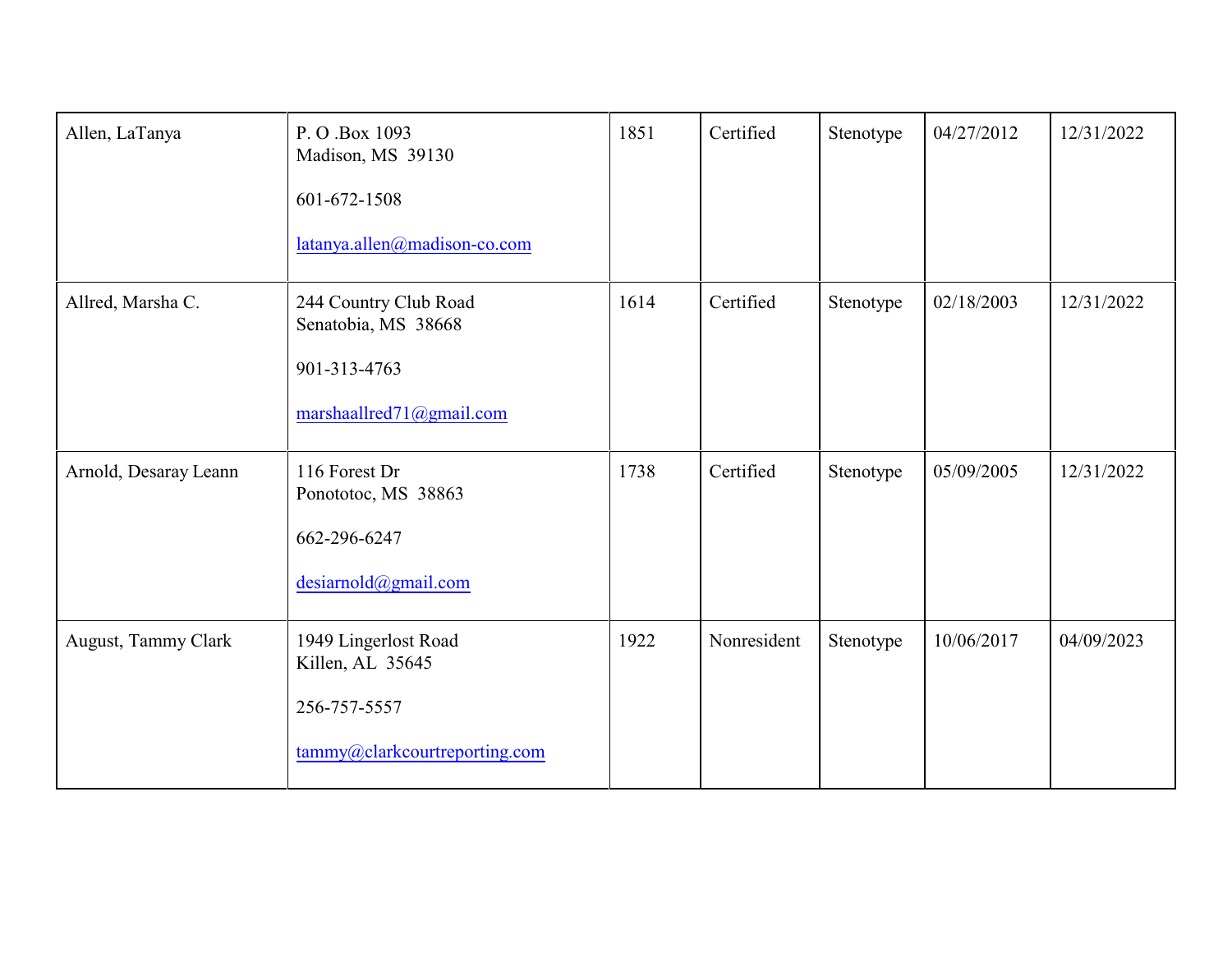| Bagnato, Tammy McDaniel | 31 Wintergreen Road<br>Madison, MS 39110<br>601-906-9739<br>tammy@exactreportingandvideo.com | 1910 | Certified | Stenotype | 10/07/2016 | 12/31/2022 |
|-------------------------|----------------------------------------------------------------------------------------------|------|-----------|-----------|------------|------------|
| Bailey, Susan L.        | 1110 Cecille St<br>Gulfport, MS 39501<br>228-263-9897<br>reportersatwork@bellsouth.net       | 1146 | Certified | Stenotype | 01/01/1995 | 12/31/2022 |
| Bang, Huey L.           | P.O. Box 406<br>Pass Christian, MS 39571<br>228-380-2566<br>hueybang@cableone.net            | 1147 | Certified | Stenotype | 01/01/1995 | 12/31/2022 |
| Barlow, Elizabeth G.    | 11 Barlow Road<br>Laurel, MS 39443<br>601-580-1719<br>barlow85@yahoo.com                     | 1008 | Certified | Stenotype | 01/01/1995 | 12/31/2022 |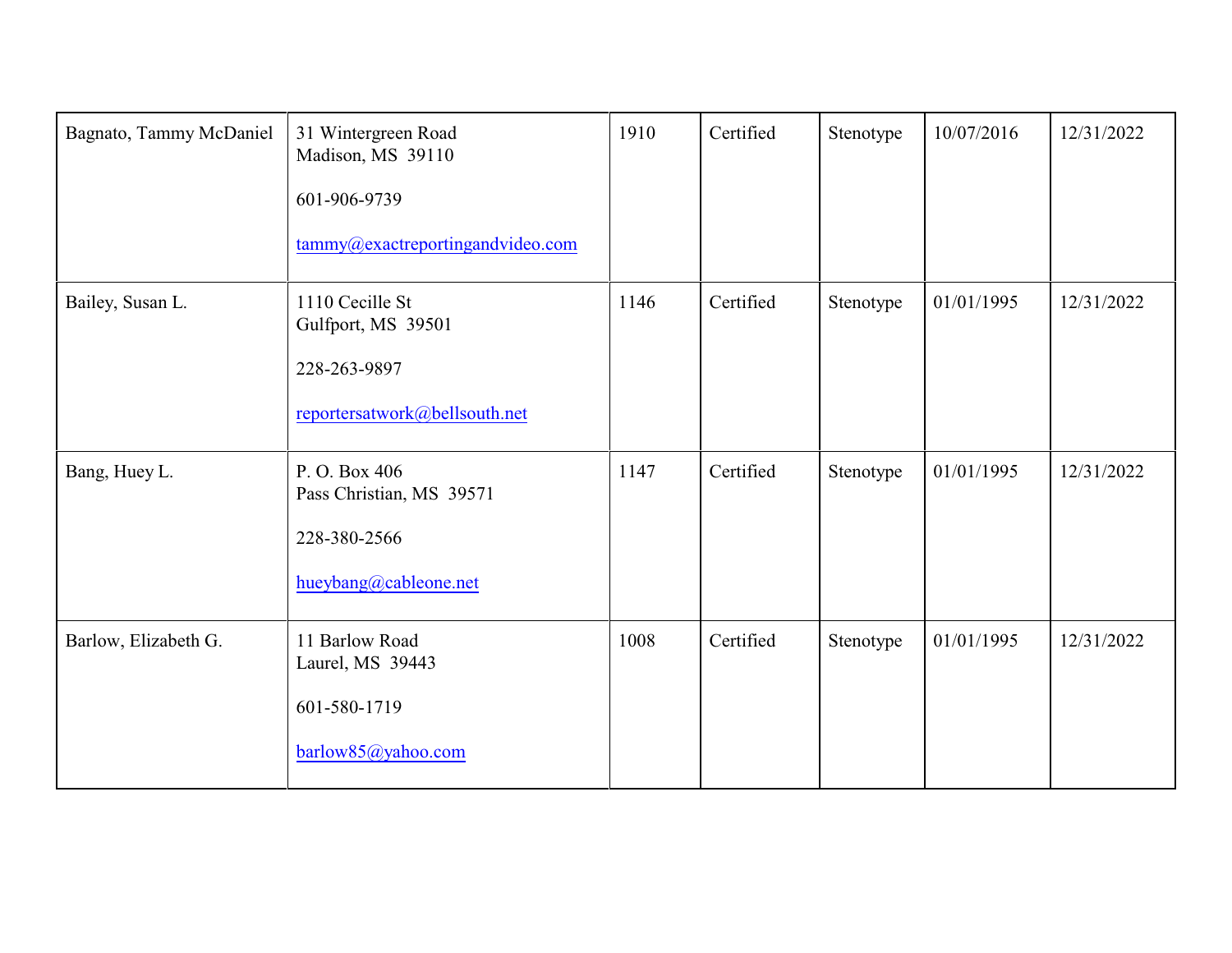| Bennett, Meah            | 969 CR 115<br>New Albany, MS 38652<br>662-316-9703<br>meahbennett@yahoo.com         | 1780 | Certified | Stenotype | 08/21/2007 | 12/31/2022 |
|--------------------------|-------------------------------------------------------------------------------------|------|-----------|-----------|------------|------------|
| Berch, Katelyn Elizabeth | 620 Second Avenue, NW<br>Magee, MS 39111<br>601-382-8222<br>kberch@rankincounty.org | 1911 | Certified | Stenotype | 10/07/2016 | 12/31/2022 |
| Bertrand, Tracey G.      | PO Box 1542<br>Gulfport, MS 39502<br>228-865-4008<br>traceybertrand@outlook.com     | 1320 | Certified | Stenotype | 01/01/1995 | 12/31/2022 |
| Best, Cathy Lynn         | PO Box 704<br>Hernando, MS 38632<br>901-299-3971<br>clbcathy@hotmail.com            | 1575 | Certified | Stenotype | 03/25/2002 | 12/31/2022 |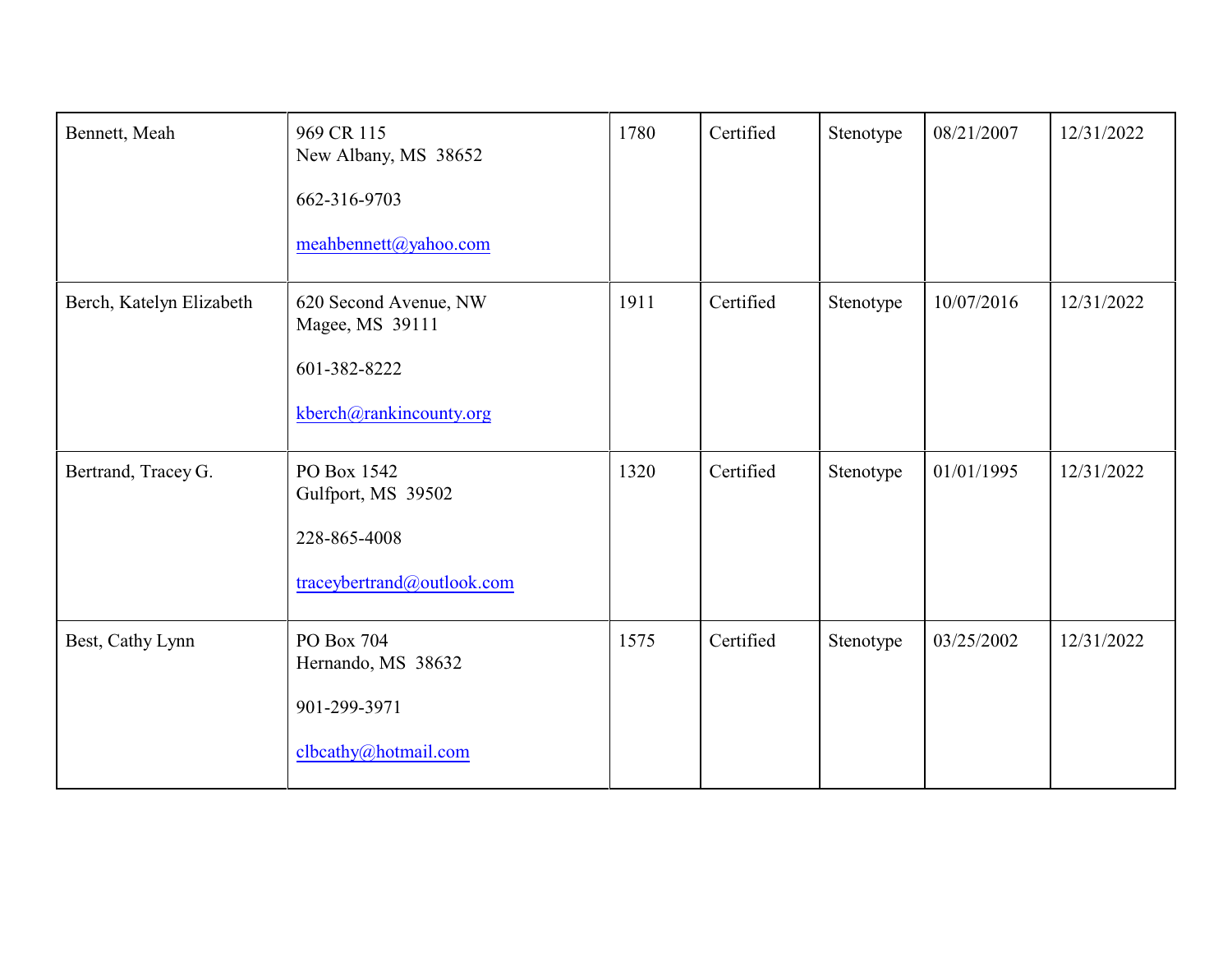| Blackburn, Brenda D.  | 1763 Lake Washington Rd. E.<br>Hollandale, MS 38748<br>662-402-1174<br>lakesidereporting@outlook.com | 1087 | Certified | Stenotype | 01/01/1995 | 12/31/2022 |
|-----------------------|------------------------------------------------------------------------------------------------------|------|-----------|-----------|------------|------------|
| Blackledge, Alana R.  | 889 Service Rd<br>Laurel, MS 39443<br>601-428-3625<br>alanablackledge@gmail.com                      | 1785 | Certified | Stenotype | 01/23/2008 | 12/31/2022 |
| Boatman, Charla S.    | 2887 East Roane Avenue<br>Eupora, MS 39744<br>662-552-0681<br>mrscasboatman@bellsouth.net            | 1720 | Certified | Stenotype | 08/17/2004 | 12/31/2022 |
| Bond, Cherie Gallaspy | 10 Lakeside Place<br>Brandon, MS 39047<br>601-540-5482<br>cheriegbond@gmail.com                      | 1012 | Certified | Stenotype | 01/01/1995 | 12/31/2022 |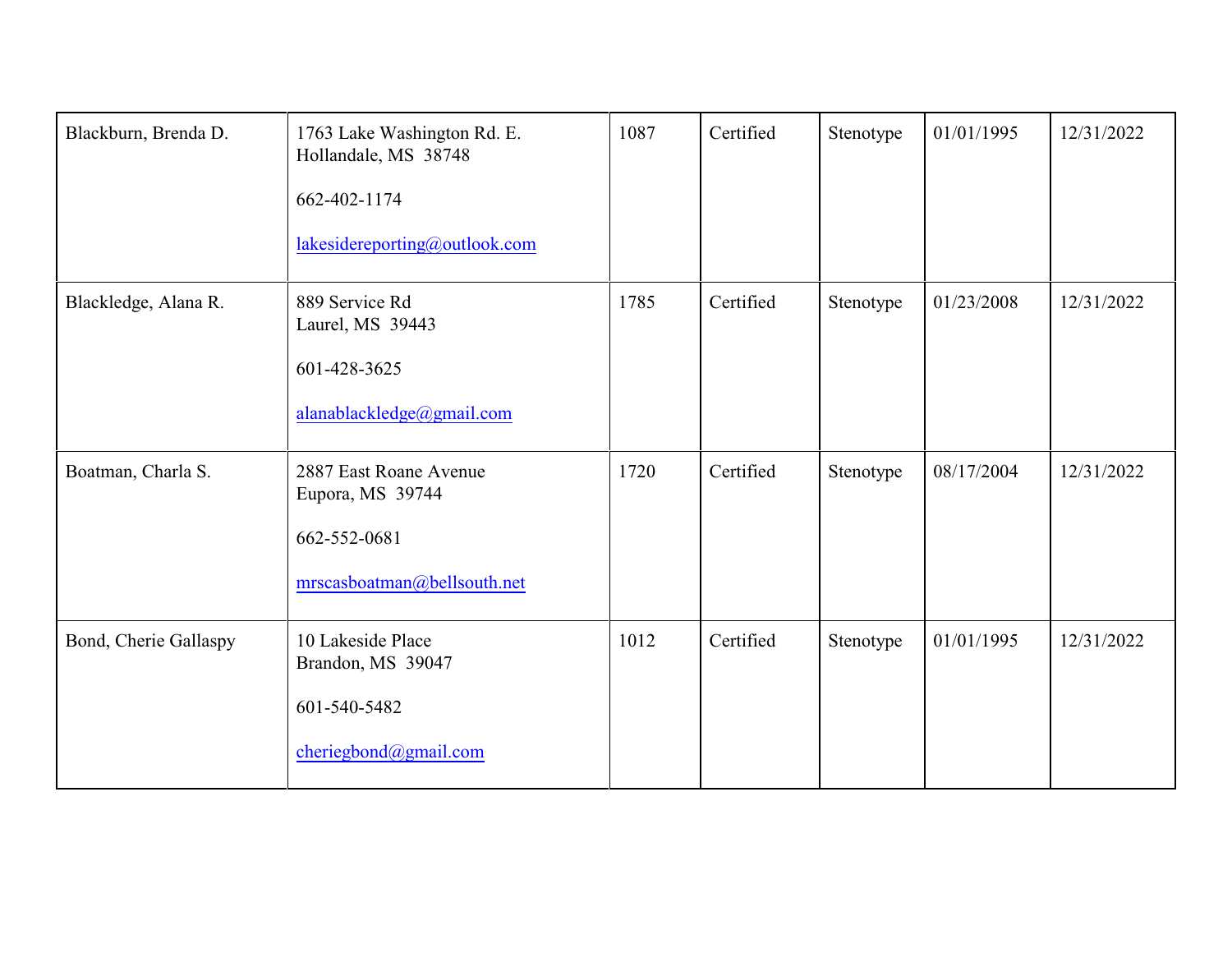| Bordis, April C.     | 520 Jackson Ave<br>Ocean Springs, MS 39564<br>228-327-2938<br>april bordis@co.jackson.ms.us | 1359 | Certified | Stenotype        | 05/30/1996 | 12/31/2022 |
|----------------------|---------------------------------------------------------------------------------------------|------|-----------|------------------|------------|------------|
| Bounds, Kimberly     | 849 Country Oaks Circle<br>Tupelo, MS 38801<br>662-790-5791<br>kdbounds@gmail.com           | 1159 | Certified | Stenotype        | 01/01/1995 | 12/31/2022 |
| Boyd-Evans, Janie M. | 85 Napa Valley Cir.<br>Madison, MS 39110<br>601-214-0031<br>jmboydmississippi@yahoo.com     | 1161 | Certified | Pen<br>Shorthand | 01/01/1995 | 12/31/2022 |
| Boyer, Kathryn Anne  | 112 Nabors Circle<br>Houston, MS 38851<br>662-322-2434<br>khboyer@hotmail.com               | 1349 | Certified | Stenotype        | 05/30/1996 | 12/31/2022 |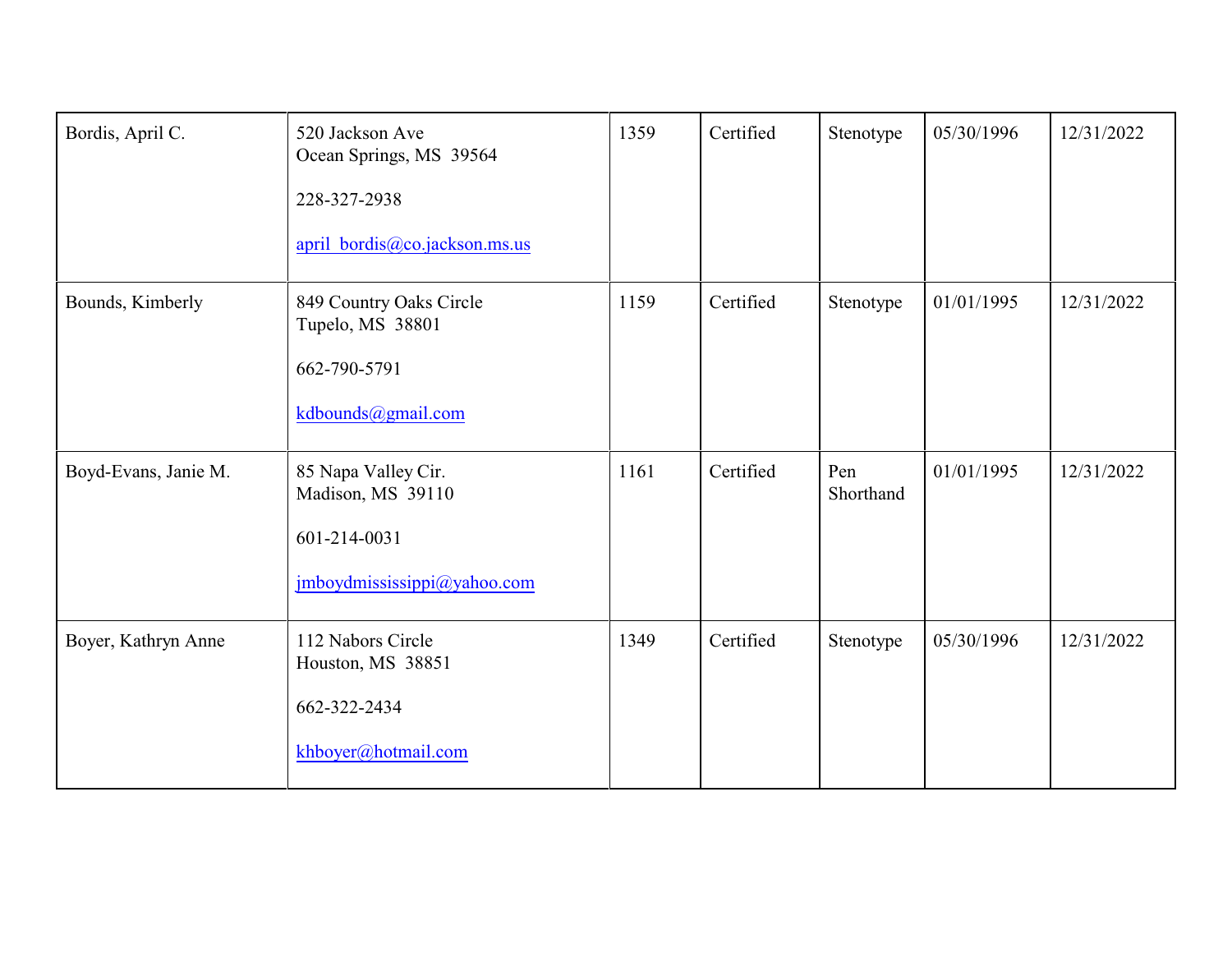| Brentz, Kelly DeAnn | PO Box 165<br>Ridgeland, MS 39158<br>601-613-2015<br>kbrentz97@gmail.com                  | 1518 | Certified | Stenotype        | 03/17/1999 | 12/31/2022 |
|---------------------|-------------------------------------------------------------------------------------------|------|-----------|------------------|------------|------------|
| Brooks, Ginger H.   | 2105 5th Street<br>Meridian, MS 39301<br>601-362-1995<br>ginger@brookscourtreporting.com  | 1165 | Certified | Stenotype        | 01/01/1995 | 12/31/2022 |
| Brown, Lisa H.      | 1439 Champlin Circle<br>Gulfport, MS 39507<br>228-343-1775<br>lisa.brown@co.jackson.ms.us | 1166 | Certified | Stenotype        | 01/01/1995 | 12/31/2022 |
| Brown, Rita Bailey  | 150 Love Road<br>Kosciusko, MS 39090<br>601-750-9311<br>rsmithctrpr@yahoo.com             | 1120 | Certified | Pen<br>Shorthand | 01/01/1995 | 12/31/2022 |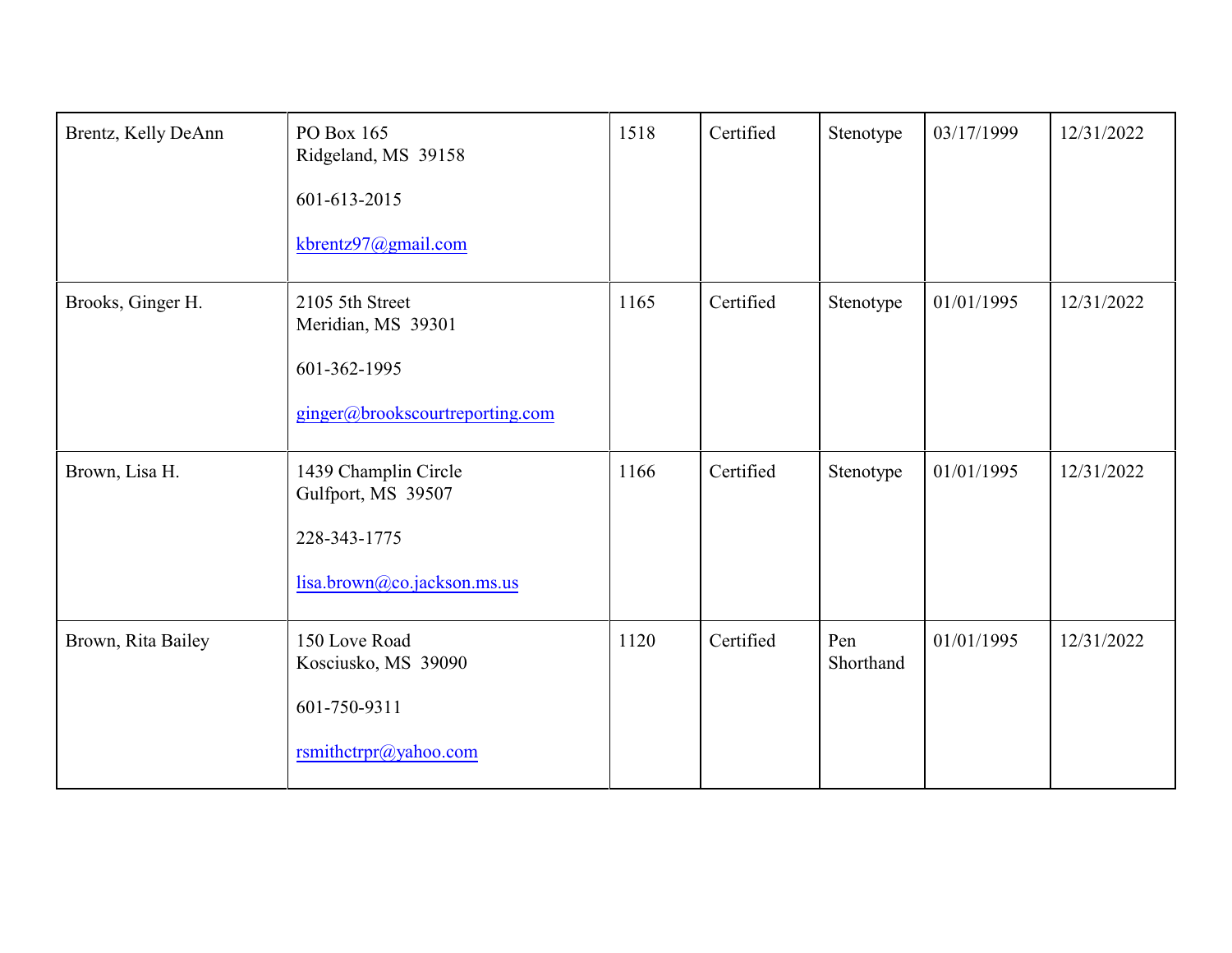| Brown, Michelle A.    | 561 Hunter Chapel Road<br>Sarah, MS 38665<br>662-292-2802<br>michellebrown.csr@gmail.com | 1395 | Certified | Stenotype | 10/16/1996 | 12/31/2022 |
|-----------------------|------------------------------------------------------------------------------------------|------|-----------|-----------|------------|------------|
| Brown, Julie Moser    | 101 Burne Run<br>Madison, MS 39110<br>601-832-4919<br>julie@browncourtreporting.com      | 1587 | Certified | Stenotype | 08/15/2005 | 12/31/2022 |
| Bruce, Kathy Childers | P.O. Box 888<br>Ripley, MS 38663<br>662-587-1380<br>kathyc.bruce@yahoo.com               | 1168 | Certified | Stenotype | 01/01/1995 | 12/31/2022 |
| Burdine, Faye Dusty   | 9050 Skyline Dr<br>Biloxi, MS 39532<br>228-669-6495<br>dusty@sbmreporting.com            | 1171 | Certified | Stenotype | 01/01/1995 | 12/31/2022 |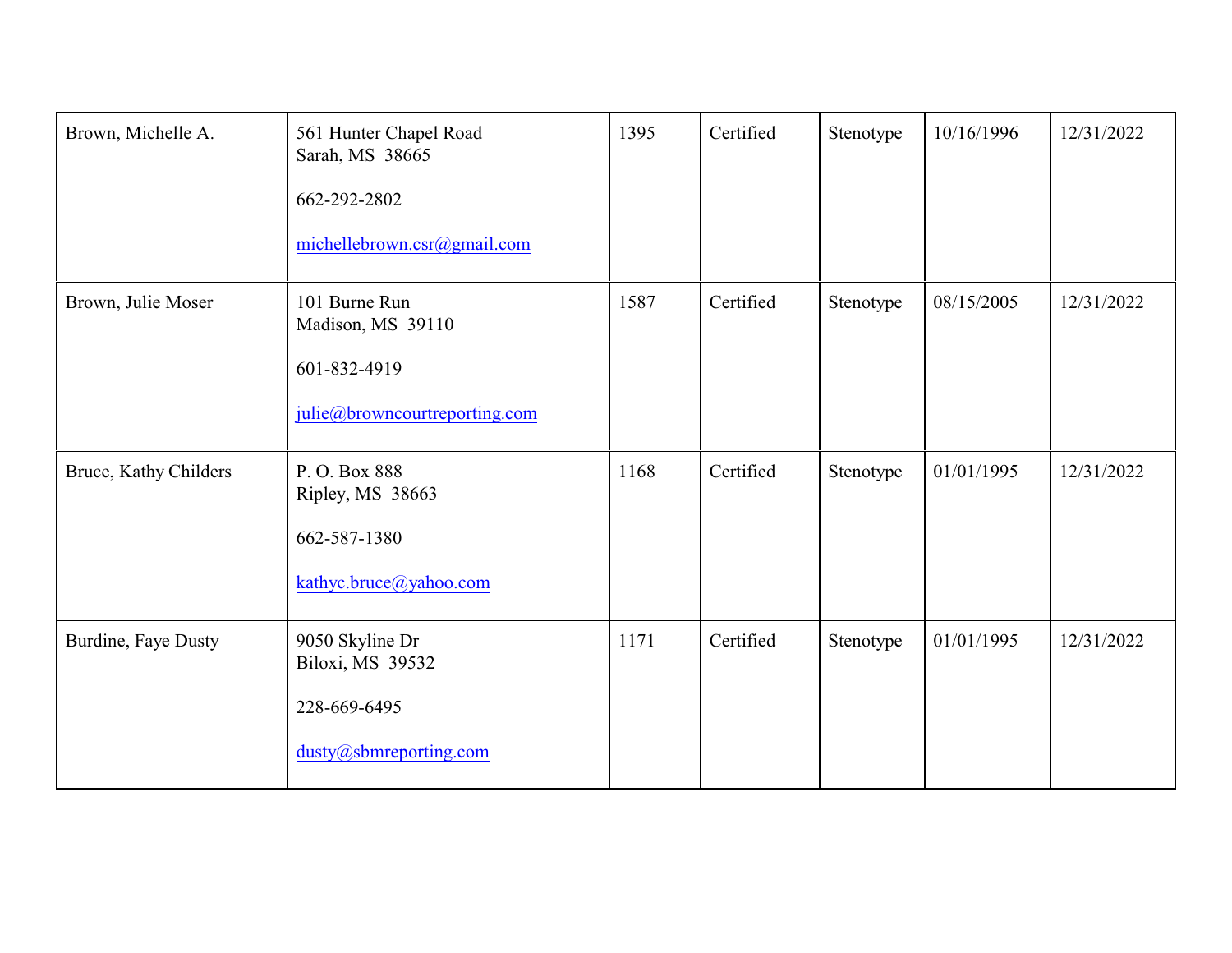| Burwell, Robin Grubbs      | 407 Dogwood Pl<br>Flowood, MS 39232<br>601-954-9067<br>rlgrubbs@aol.com                    | 1651 | Certified | Stenotype | 04/30/2006 | 12/31/2022 |
|----------------------------|--------------------------------------------------------------------------------------------|------|-----------|-----------|------------|------------|
| Busick, Lori W.            | 140 Hwy 469 N<br>Florence, MS 39073<br>601-918-5997<br>loridwright@bellsouth.net           | 1677 | Certified | Stenotype | 06/13/2003 | 12/31/2022 |
| Cammack, Caren Bethany     | 614 Reginault Avenue<br>Gulfport, MS 39501<br>601-939-5567<br>bethany@cammackreporting.com | 1526 | Certified | Stenotype | 03/17/1999 | 12/31/2022 |
| Carpenter, Regan Robertson | 8745 Highway 14<br>Sallis, MS 39160<br>601-416-6492<br>reganrearpenter@gmail.com           | 1745 | Certified | Stenotype | 08/10/2005 | 12/31/2022 |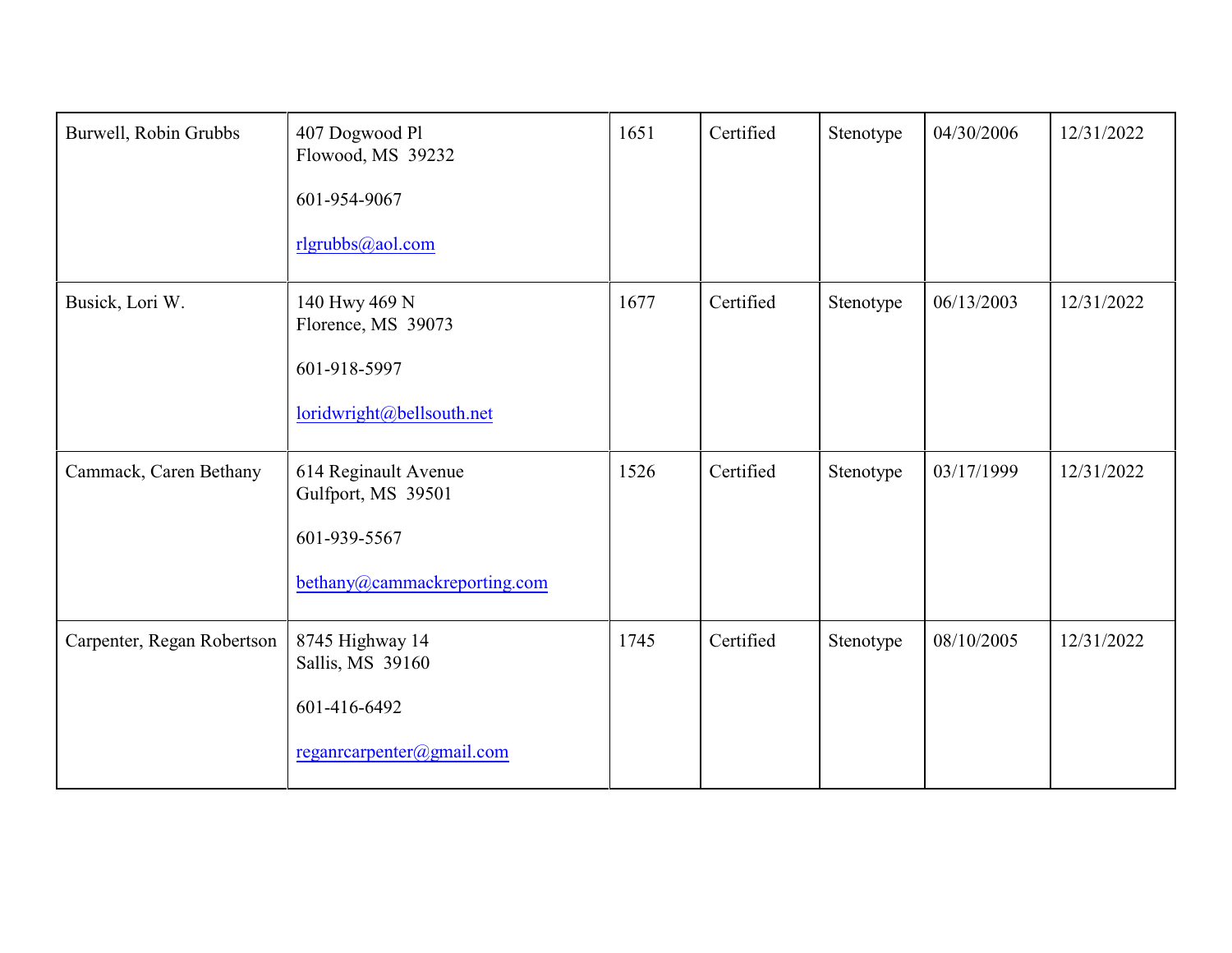| Cawthon, Vickie T.             | 60 W. Lake Lee Road<br>Greenville, MS 38701<br>662-332-3536<br>vcctrptr@suddenlink.net       | 1024 | Certified | Pen<br>Shorthand | 01/01/1995 | 12/31/2022 |
|--------------------------------|----------------------------------------------------------------------------------------------|------|-----------|------------------|------------|------------|
| Chambless, Gabrielle<br>Mosher | 14241 Saddie Street<br>D'Iberville, MS 39540<br>228-860-7440<br>gabriellechambless@gmail.com | 1921 | Certified | Stenotype        | 08/18/2017 | 12/31/2022 |
| Champion, Laura Cross          | 396 Kingsbridge Rd<br>Madison, MS 39110<br>601-942-4429<br>lauracross1@msn.com               | 1691 | Certified | Stenotype        | 04/14/2006 | 12/31/2022 |
| Chastain, Connie               | 919 Farnsworth Ave<br>Pascagoula, MS 39567<br>601-946-8155<br>conniechastain@gmail.com       | 1025 | Certified | Stenotype        | 01/01/1995 | 12/31/2022 |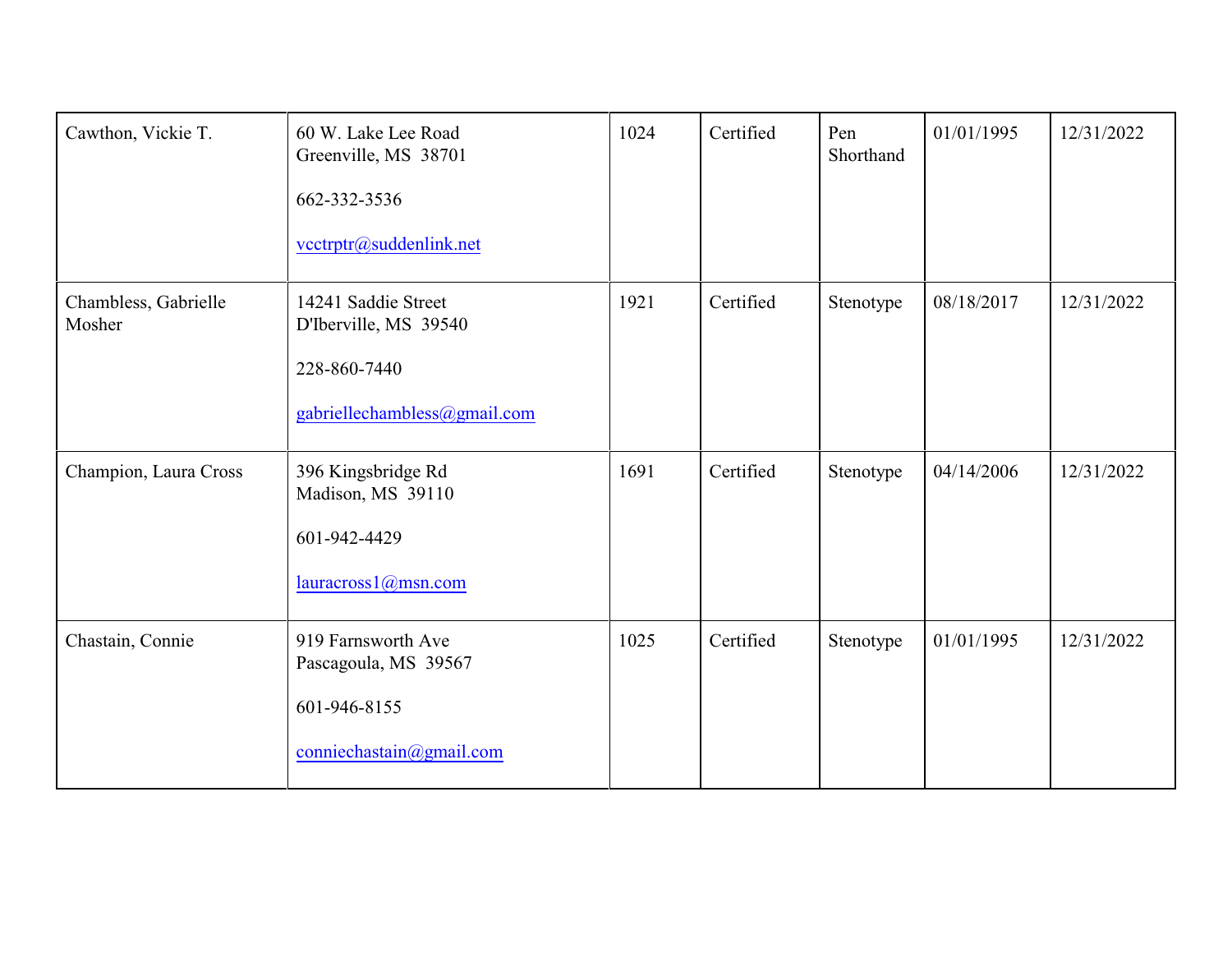| Clark, Gloria Nicole | 60371 Smithville Road<br>Smithville, MS 38870<br>662-256-4497<br>nkkclark22@yahoo.com         | 1625 | Certified   | Stenotype | 04/10/2002 | 12/31/2022 |
|----------------------|-----------------------------------------------------------------------------------------------|------|-------------|-----------|------------|------------|
| Cohen, Samantha Erin | 239 S. Barksdale Street<br>Memphis, TN 38104<br>901-438-9453<br>courtreporterss@aol.com       | 1935 | Nonresident | Stenotype | 08/17/2018 | 12/04/2022 |
| Coker, Heather W.    | 223 Country Hills Drive<br>Florence, MS 390738874<br>601-845-4976<br>heathercoker70@gmail.com | 1180 | Certified   | Stenotype | 01/01/1995 | 12/31/2022 |
| Cole, Marla Frye     | P.O. Box 350<br>Newbern, AL 36765<br>334-341-3333<br>mccreporting@hotmail.com                 | 1675 | Nonresident | Stenotype | 01/14/2011 | 08/20/2022 |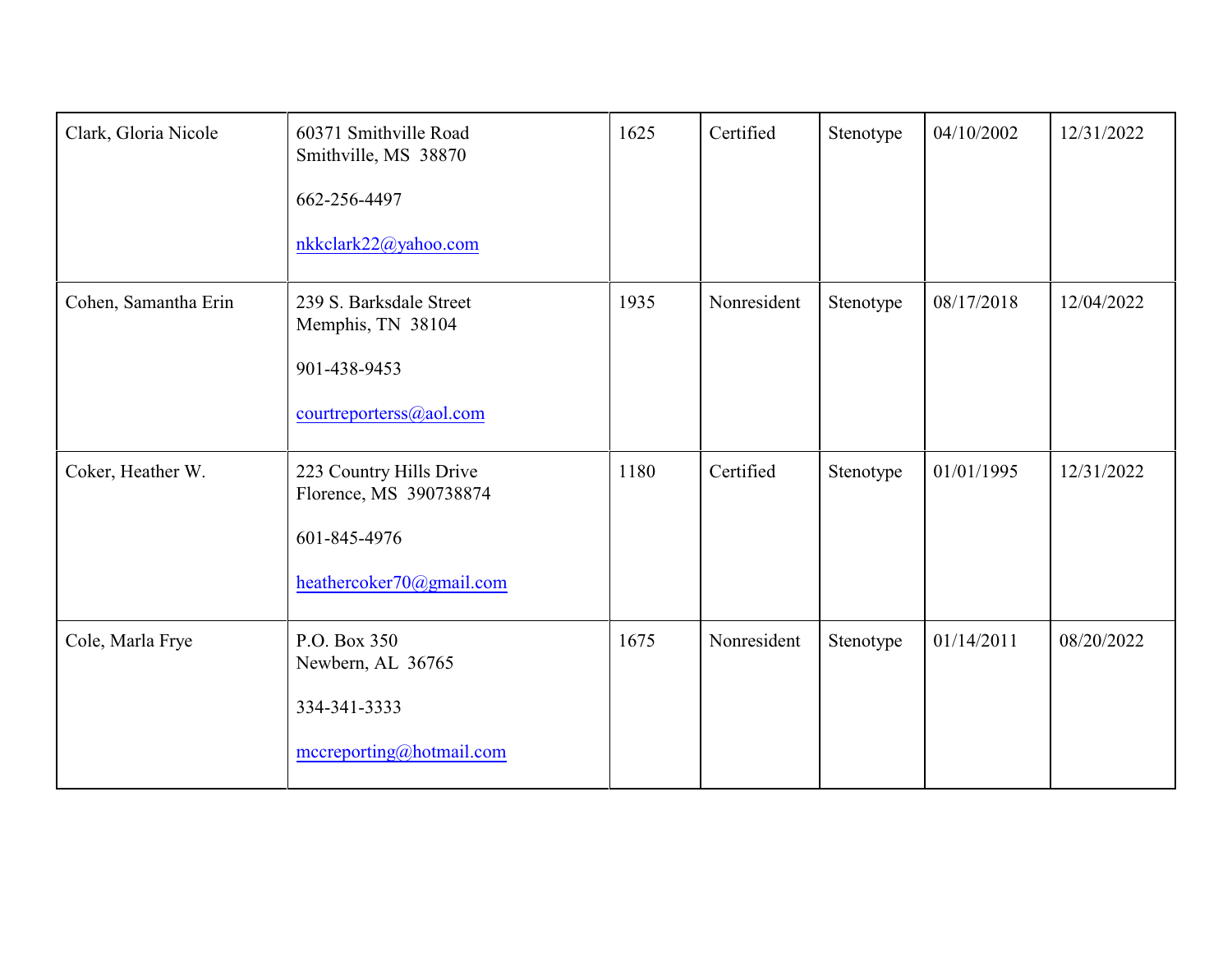| Cooper, Fran Fulton    | PO Box 1829<br>Columbus, MS 39703<br>662-329-5940<br>lowndescountycourt@yahoo.com | 1189 | Certified   | Stenotype | 01/01/1995 | 12/31/2022 |
|------------------------|-----------------------------------------------------------------------------------|------|-------------|-----------|------------|------------|
| Costa, Maryann P.      | PO Box 8<br>Louisville, MS 39339<br>662-773-6686<br>mcosta@winstoncounty.org      | 1953 | Certified   | Stenotype | 10/01/2021 | 12/31/2022 |
| Cotten, Daphne M.      | PO Box 2701<br>Mobile, AL 36652<br>251-379-0880<br>dmcotten@bellsouth.net         | 1930 | Nonresident | Stenotype | 02/09/2018 | 08/20/2022 |
| Crane, Candice Simmons | 261 Cornerstone Drive<br>Brandon, MS 39042<br>601-317-0912<br>candiceruth@msn.com | 1781 | Certified   | Stenotype | 11/06/2007 | 12/31/2022 |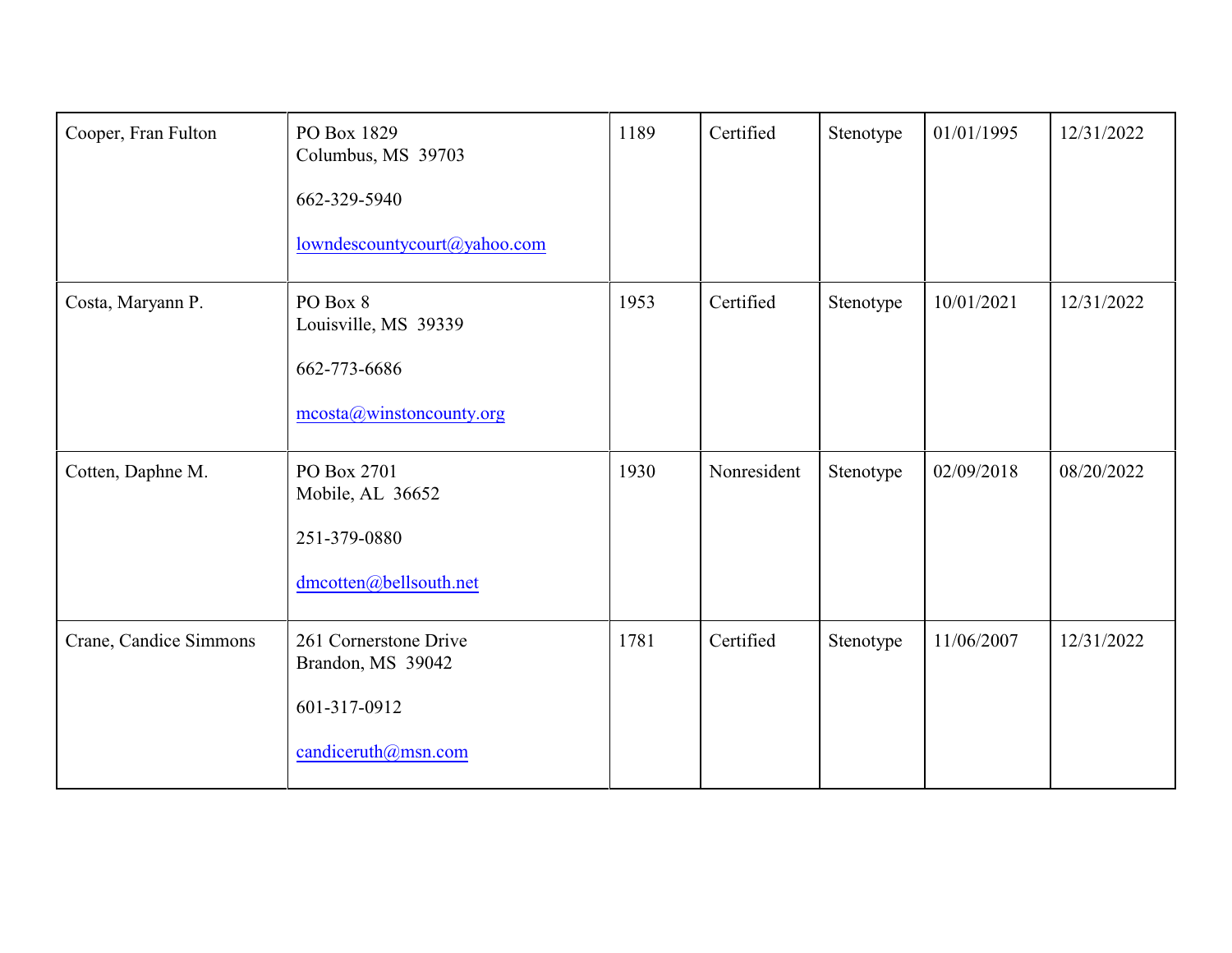| Crawford, Barbara L.         | 1633 CR 406<br>Houston, MS 38551<br>662-542-1306<br>blcmetro02@aol.com                 | 1182 | Certified | Stenotype | 01/01/1995 | 12/31/2022 |
|------------------------------|----------------------------------------------------------------------------------------|------|-----------|-----------|------------|------------|
| Cumberland, Shanna<br>Thrash | 13931 Highway 21<br>Walnut Grove, MS 39189<br>601-504-1470<br>smaycsr@bellsouth.net    | 1774 | Certified | Stenomask | 02/26/2007 | 12/31/2022 |
| Cummings, Kayla Brooke       | 297 Bass Lane<br>Pontotoc, MS 38863<br>662-419-2770<br>kcreporting.ms@gmail.com        | 1752 | Certified | Stenotype | 04/14/2006 | 12/31/2022 |
| Dallas, Pam                  | 111 West Oxford Street<br>Pontotoc, MS 38863<br>662-419-3666<br>pdallas32554@yahoo.com | 1225 | Certified | Stenotype | 01/01/1995 | 12/31/2022 |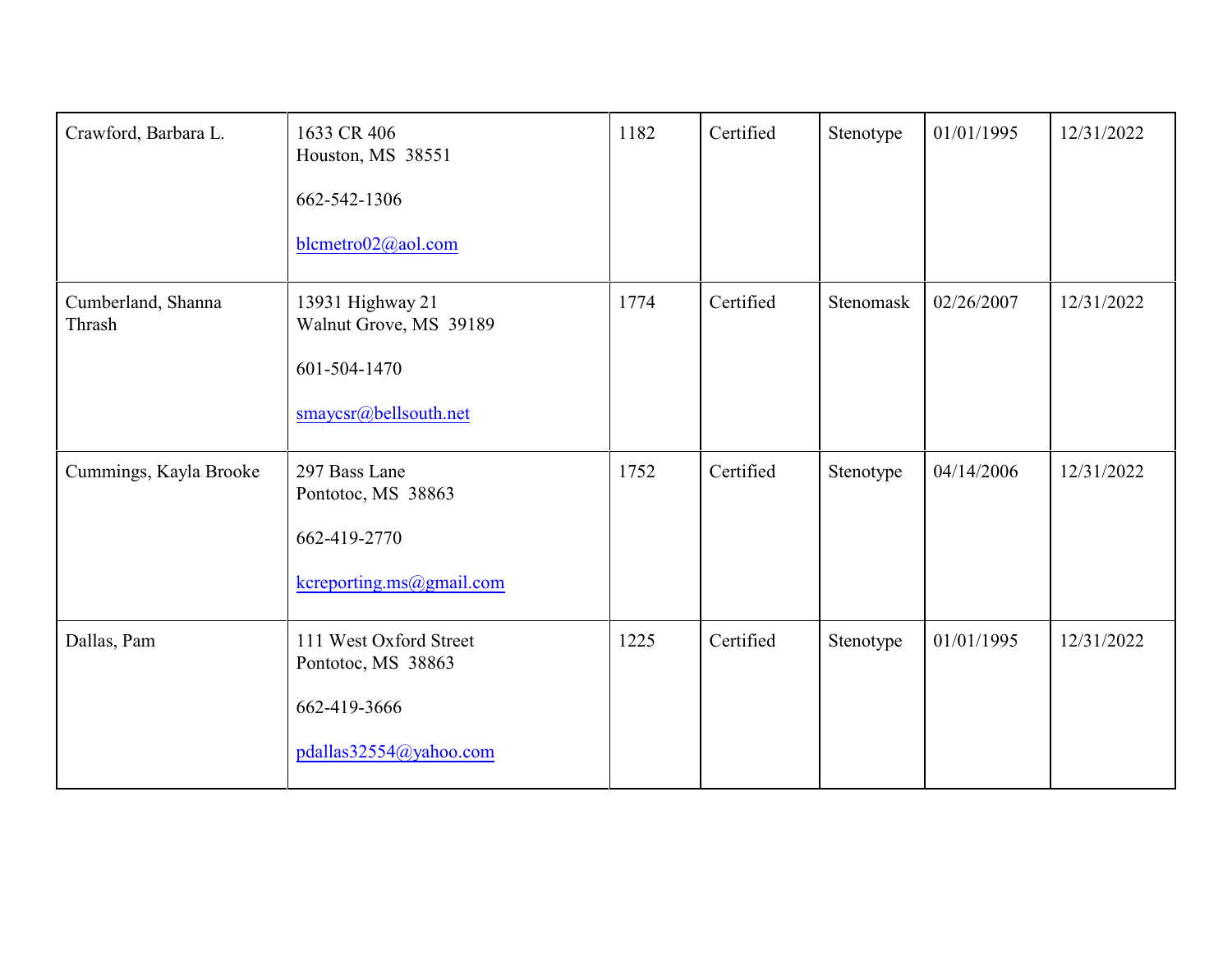| Dallas, Sandy         | Post Office Box 795<br>Saltillo, MS 38866<br>662-419-2630<br>omrebels@bellsouth.net | 1323 | Certified | Stenotype        | 01/01/1995 | 12/31/2022 |
|-----------------------|-------------------------------------------------------------------------------------|------|-----------|------------------|------------|------------|
| Davidson, Darlene K.  | P.O. Box 351<br>Vicksburg, MS 391810935<br>601-636-8327<br>leeny7@yahoo.com         | 1198 | Certified | Pen<br>Shorthand | 05/30/1996 | 12/31/2022 |
| Davis, Jessica Lynn   | 1 Francisois Cove<br>Brandon, MS 39047<br>601-374-8219<br>jdcrvirtue@gmail.com      | 1880 | Certified | Stenotype        | 04/11/2014 | 12/31/2022 |
| Davis, Susan Perryman | 4928 Courthouse Road<br>Gulfport, MS 39507<br>601-466-9364<br>susiepdavis@gmail.com | 1819 | Certified | Stenotype        | 09/11/2009 | 12/31/2022 |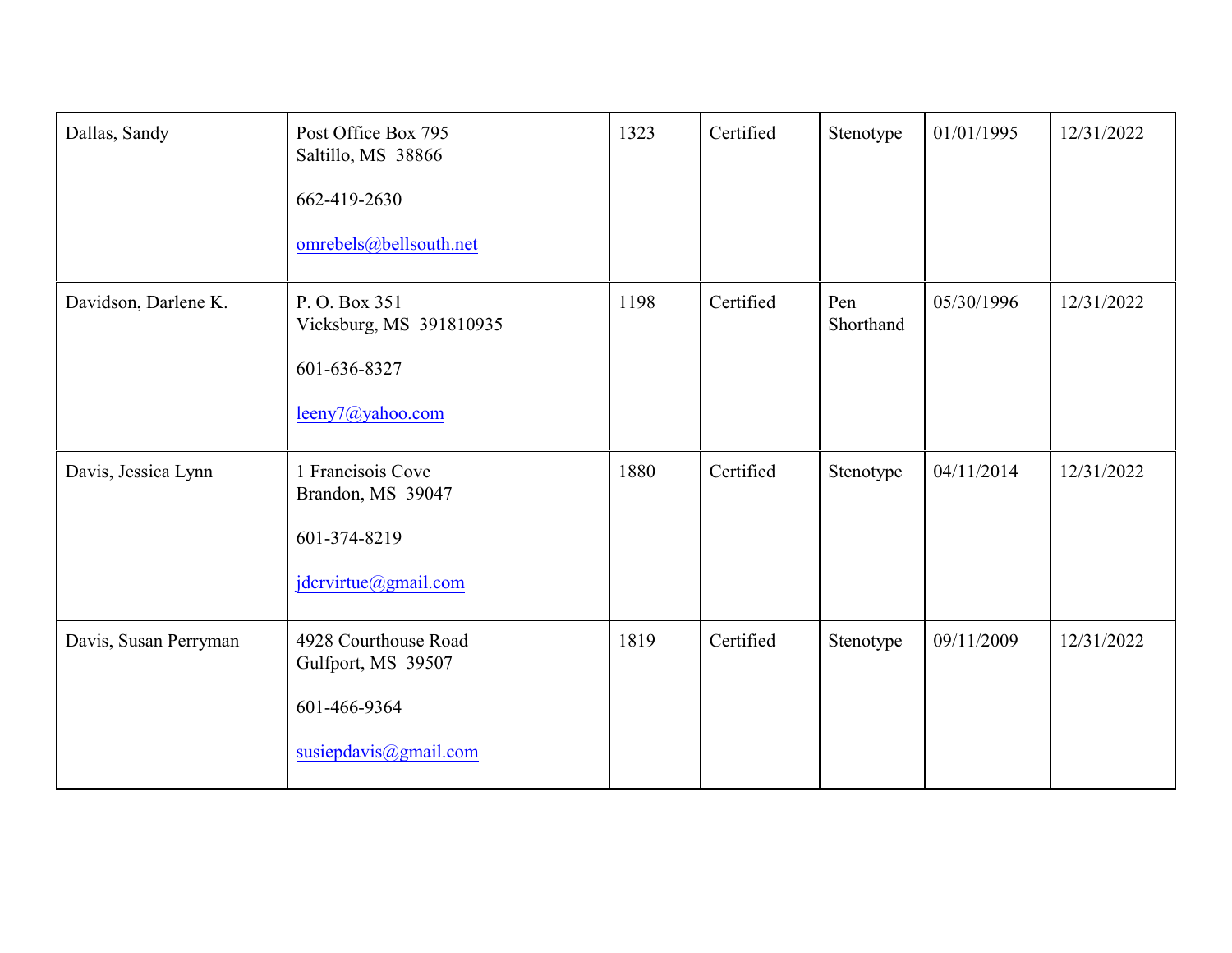| Davis, Rita            | 913 S. 18th St., Lot 50<br>Oxford, MS 38655<br>662-416-2038<br>ritadavis45@yahoo.com            | 1626 | Certified | Stenotype | 04/08/2002 | 12/31/2022 |
|------------------------|-------------------------------------------------------------------------------------------------|------|-----------|-----------|------------|------------|
| Davis, Tracy Lynette   | 126 Martin Luther King Drive<br>Port Gibson, MS 39150<br>601-951-0922<br>trevaijn@bellsouth.net | 1729 | Certified | Stenotype | 07/11/2004 | 12/31/2022 |
| Davis, Todd Joseph     | PO Box 44<br>Madison, MS 39130<br>601-454-3298<br>todddavis@daviscourtreporting.com             | 1406 | Certified | Stenotype | 06/24/1997 | 12/31/2022 |
| DePriest, Marsha Lewis | 5833 CR 316<br>Carrollton, MS 38917<br>662-392-6344<br>marsha.depriest@gmail.com                | 1590 | Certified | Stenotype | 01/01/2001 | 12/31/2022 |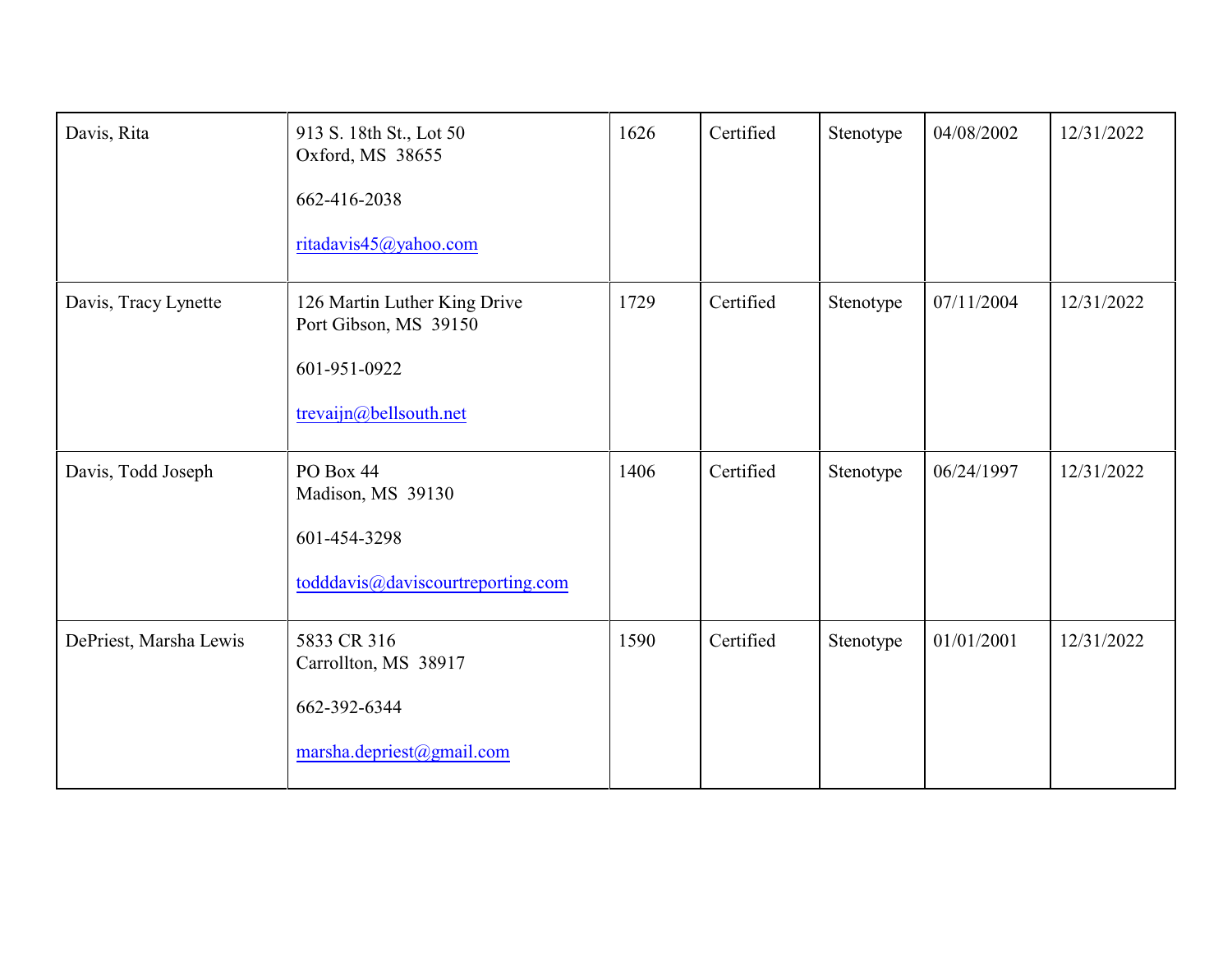| Dewease, Leigh Ann      | PO Box 365<br>Star, MS 39167<br>601-467-0243<br>ladewease@gmail.com                                | 1900 | Certified | Stenotype | 08/28/2015 | 12/31/2022 |
|-------------------------|----------------------------------------------------------------------------------------------------|------|-----------|-----------|------------|------------|
| Dillard, Angela Dawn    | 3215 Pauline Dr.<br>Pearl, MS 39208<br>601-942-9161<br>dawnstubblefield@gmail.com                  | 1763 | Certified | Stenomask | 06/09/2006 | 12/31/2022 |
| Dilley, Mary K.         | 712 Walnut Street<br>Marks, MS 38646<br>662-902-7053<br>marydilley712@gmail.com                    | 1033 | Certified | Stenotype | 01/01/1995 | 12/31/2022 |
| Dominski, Brian Francis | 9045 Germantown Road<br>Olive Branch, MS 38654<br>901-237-8760<br>briandominski@alphareporting.com | 1184 | Certified | Stenotype | 01/01/1995 | 12/31/2022 |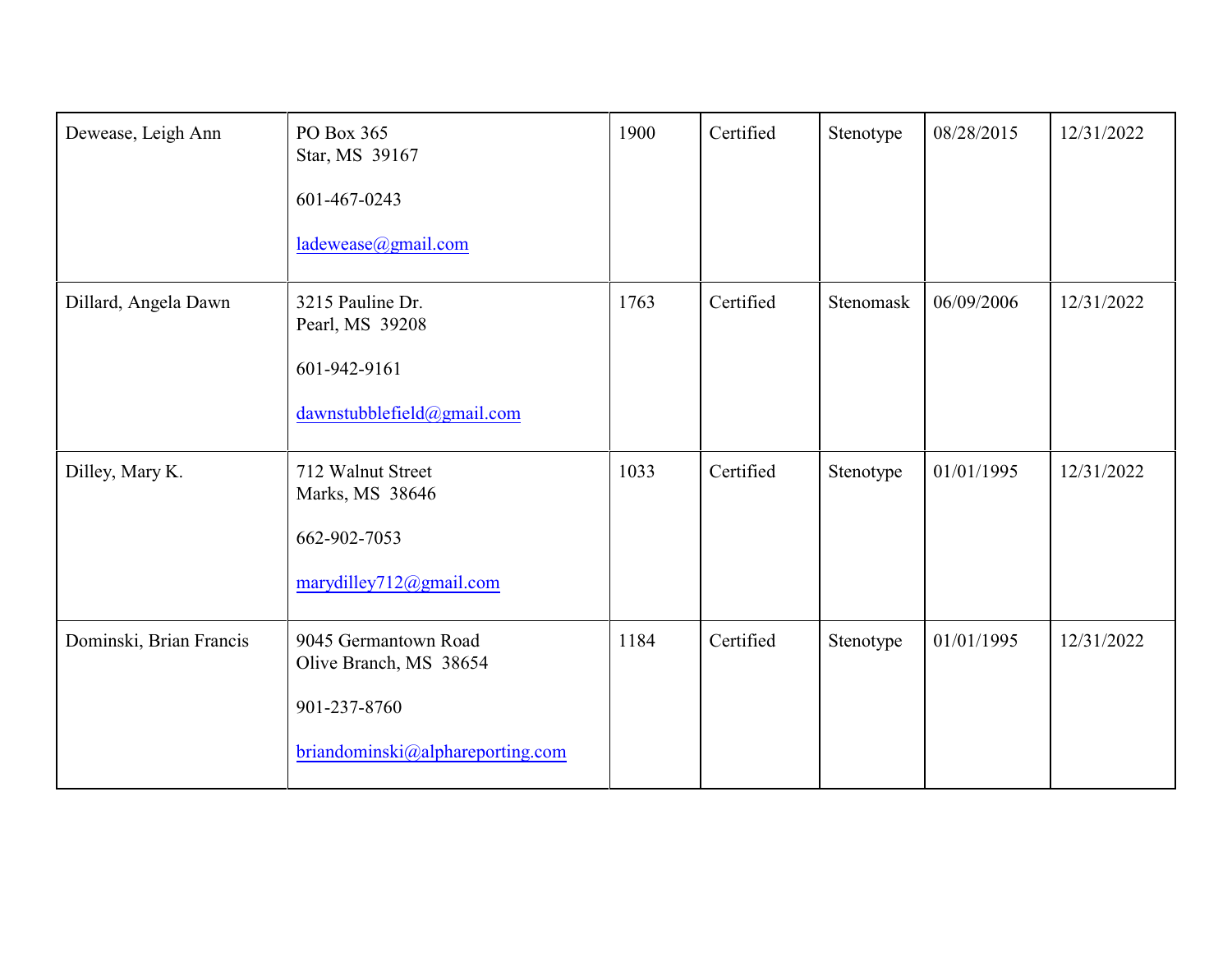| Duckett, Greta H.   | 3821 Robbins Road<br>Montgomery, AL 36109<br>334-322-1340<br>GretaDuckett@knology.net | 1945 | Nonresident | Stenotype        | 12/06/2019 | 02/05/2023 |
|---------------------|---------------------------------------------------------------------------------------|------|-------------|------------------|------------|------------|
| Dudley, LuAnne Rich | 2288 Holly Grove<br>Memphis, TN 38119<br>901-496-3596<br>luannedudley@yahoo.com       | 1864 | Nonresident | Stenotype        | 02/22/2013 | 08/23/2022 |
| Dukes, Martha V     | 149 Coon Lane<br>Atmore, AL 36502<br>251-577-6458<br>mvdukes@frontiernet.net          | 1717 | Nonresident | Stenotype        | 05/21/2010 | 12/04/2022 |
| Dunn, Norma Newman  | 5868 CR 436<br>Water Valley, MS 38965<br>662-473-1427<br>norma.horanlaw@att.net       | 1092 | Certified   | Pen<br>Shorthand | 01/01/1995 | 12/31/2022 |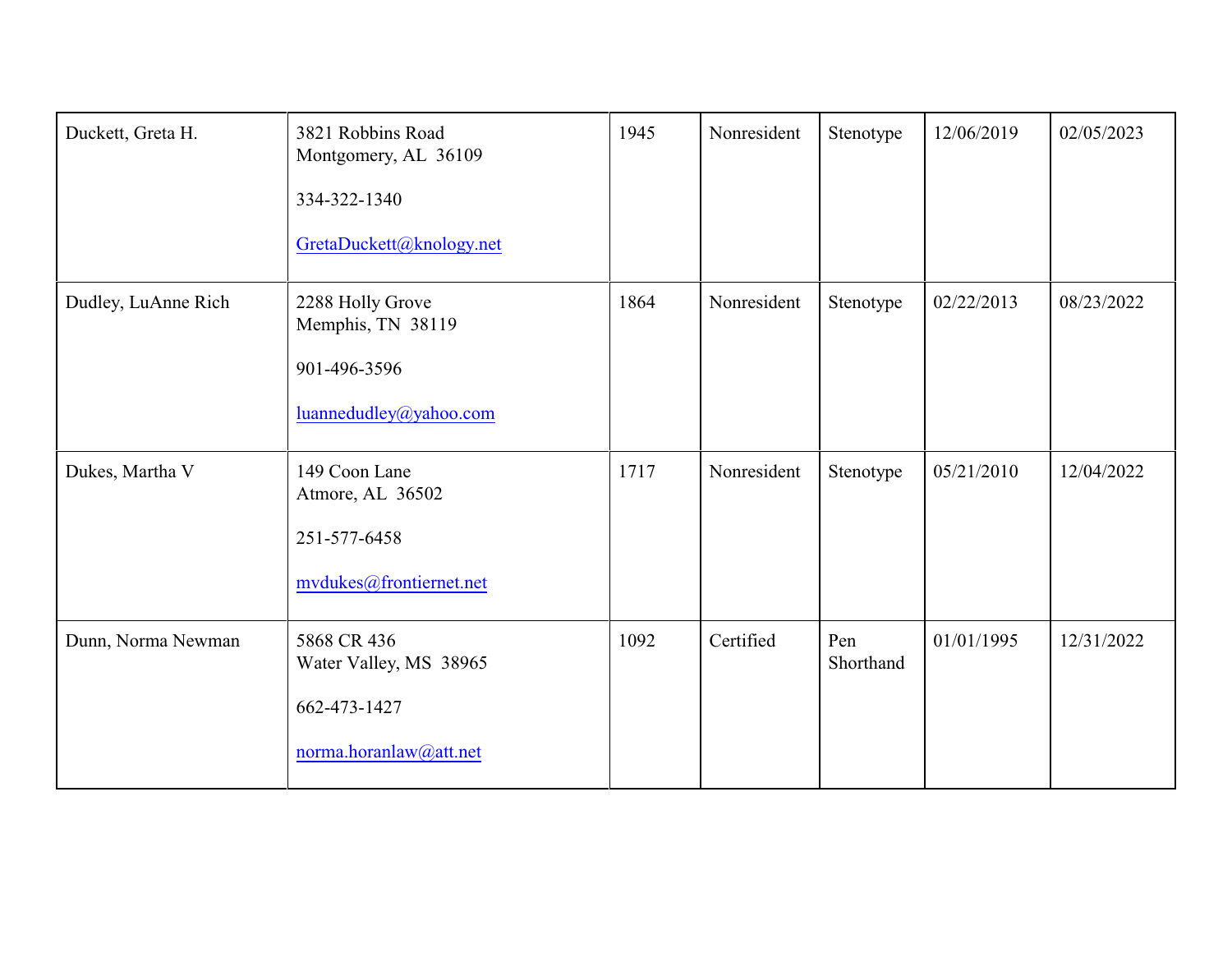| Eades, Jill           | PO Box 834<br>Gulfport, MS 39502<br>228-860-6778<br>jilleades01@gmail.com                       | 1037 | Certified | Stenotype | 01/01/1995 | 12/31/2022 |
|-----------------------|-------------------------------------------------------------------------------------------------|------|-----------|-----------|------------|------------|
| Eaton, Molly Benoist  | 128 Berry Lane<br>Madison, MS 39110<br>601-951-8308<br>mollyeaton2019@gmail.com                 | 1722 | Certified | Stenotype | 08/18/2004 | 12/31/2022 |
| Eaton, Susanne M.     | 503 Gambrell Street<br>Taylorsville, MS 39168<br>601-765-5961<br>smeaton@bellsouth.net          | 1372 | Certified | Stenotype | 05/30/1996 | 12/31/2022 |
| Edwards, Shirley Anne | 540 Commagere Blvd.<br>Bay Saint Louis, MS 39520<br>225-413-7122<br>anne@seascriptreporting.com | 1940 | Certified | Stenomask | 02/08/2019 | 12/31/2022 |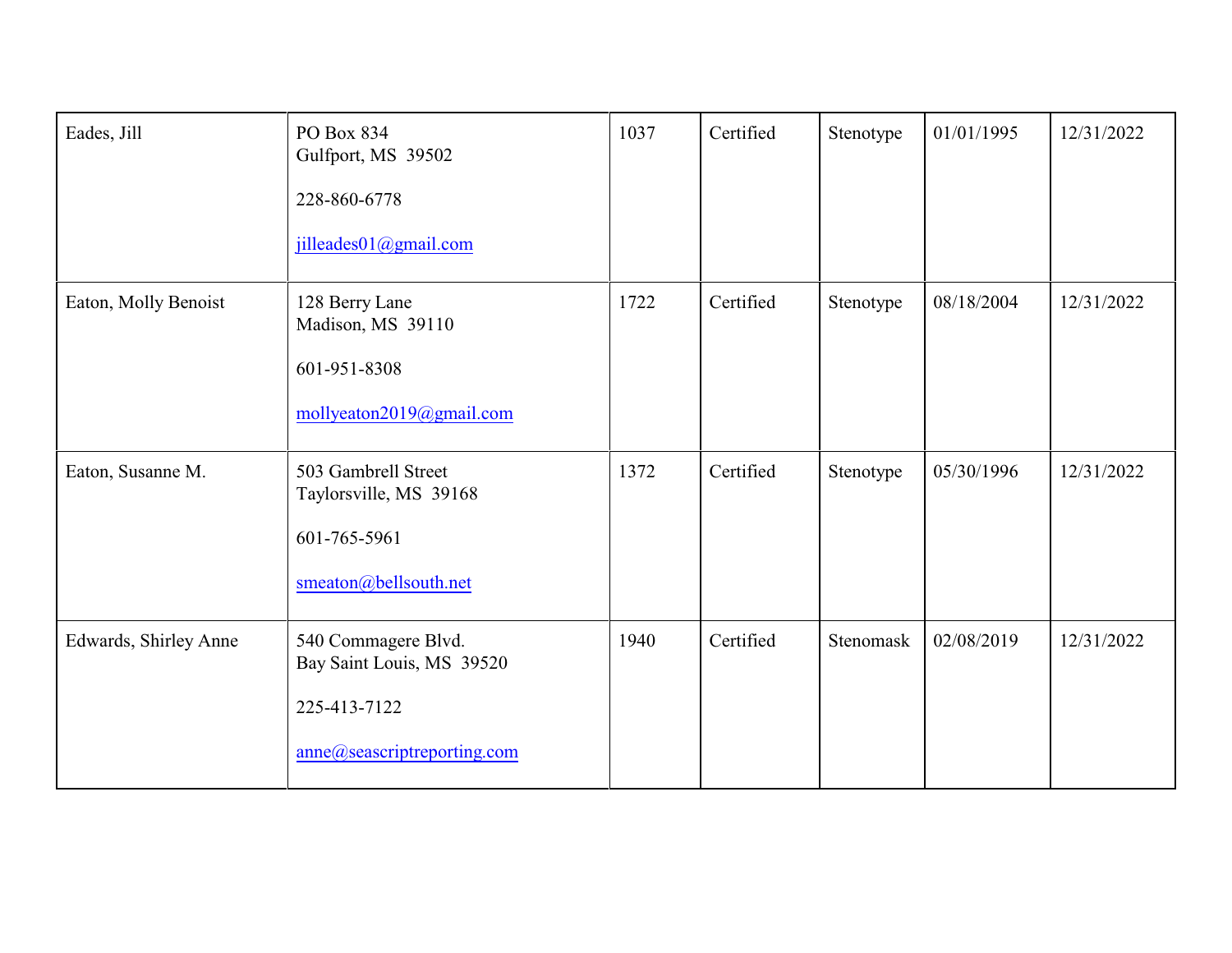| Edwards, Lisha S.   | 634 April Sound<br>Pearl, MS 39208<br>601-946-8206<br>lishaedwds@gmail.com   | 1186 | Certified   | Stenotype | 01/01/1995 | 12/31/2022 |
|---------------------|------------------------------------------------------------------------------|------|-------------|-----------|------------|------------|
| Elmer, Marla N.     | P.O. Box 800<br>Magnolia, MS 39652<br>601-783-2262<br>marlaelmer@att.net     | 1040 | Certified   | Stenotype | 01/01/1995 | 12/31/2022 |
| Epstein, Amy Thomas | 434 Jason Drive<br>Memphis, TN 38120<br>901-767-4456<br>amy38120@aol.com     | 1840 | Nonresident | Stenotype | 05/13/2011 | 08/23/2022 |
| Fair, Maggie        | 1003 Augusta Dr<br>Oxford, MS 38655<br>662-816-8996<br>maggiebfair@gmail.com | 1016 | Certified   | Stenotype | 01/01/1995 | 12/31/2022 |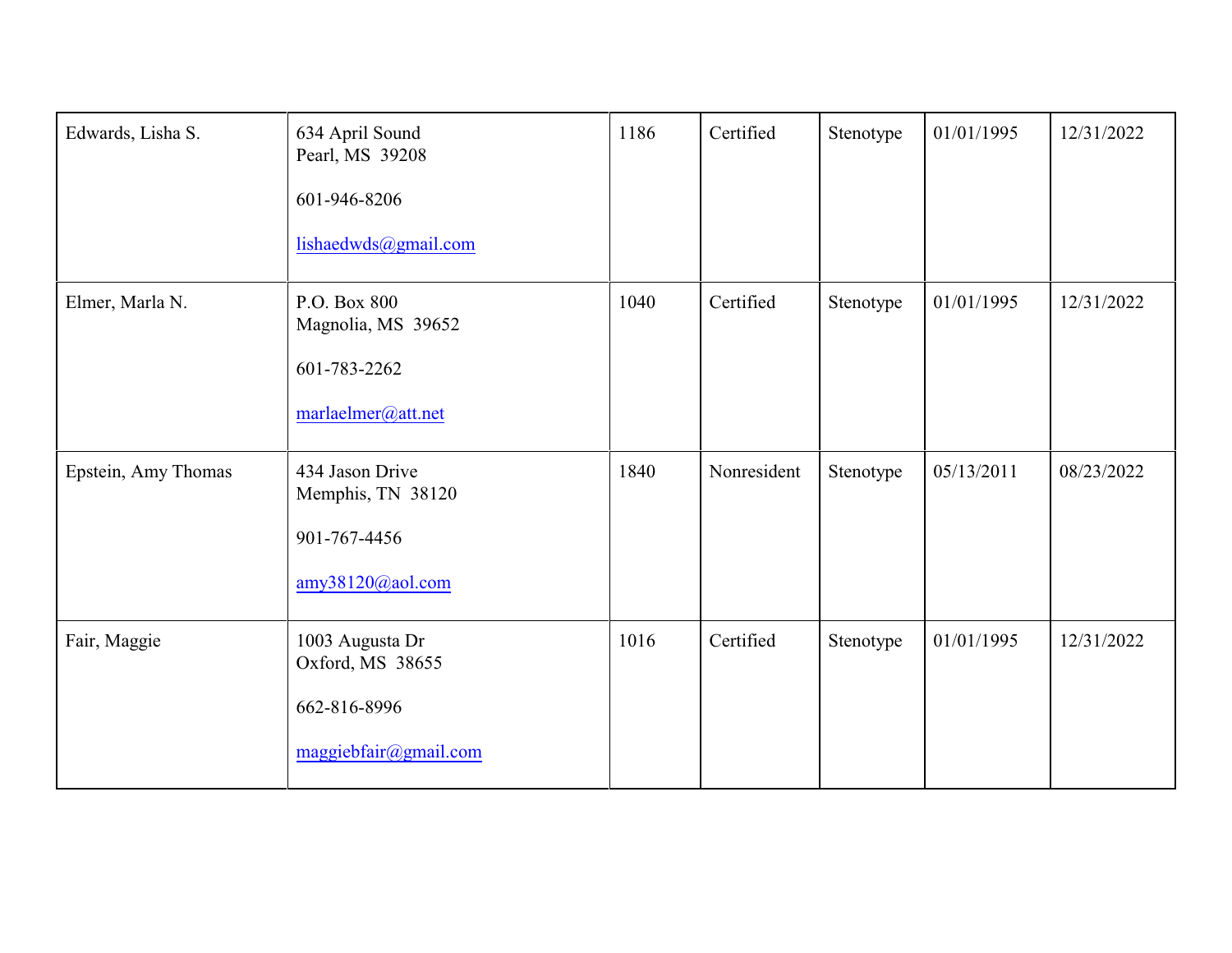| Fant, Laura Ruth    | 9413 Labrador Run N.<br>Mobile, AL 36695<br>$(251)$ 533-4376<br>laurafant66@gmail.com  | 1848 | Nonresident | Stenotype | 12/09/2011 | 08/23/2022 |
|---------------------|----------------------------------------------------------------------------------------|------|-------------|-----------|------------|------------|
| Farris, Nancy Lynne | 2205-Fuller-Street<br>Hattiesburg, MS 39402<br>601-408-6089<br>auntnancy@bellsouth.net | 1535 | Certified   | Stenotype | 05/11/1999 | 12/31/2022 |
| Faulkner, Cecily B. | P.O. Box 736<br>Tupelo, MS 38802<br>662-316-1829<br>momandboone@yahoo.com              | 1157 | Certified   | Stenotype | 01/01/1995 | 12/31/2022 |
| Flautt, Jennifer G. | P.O. Box 75<br>Webb, MS 38966<br>662-299-8219<br>j flautt@yahoo.com                    | 1044 | Certified   | Stenotype | 01/01/1995 | 12/31/2022 |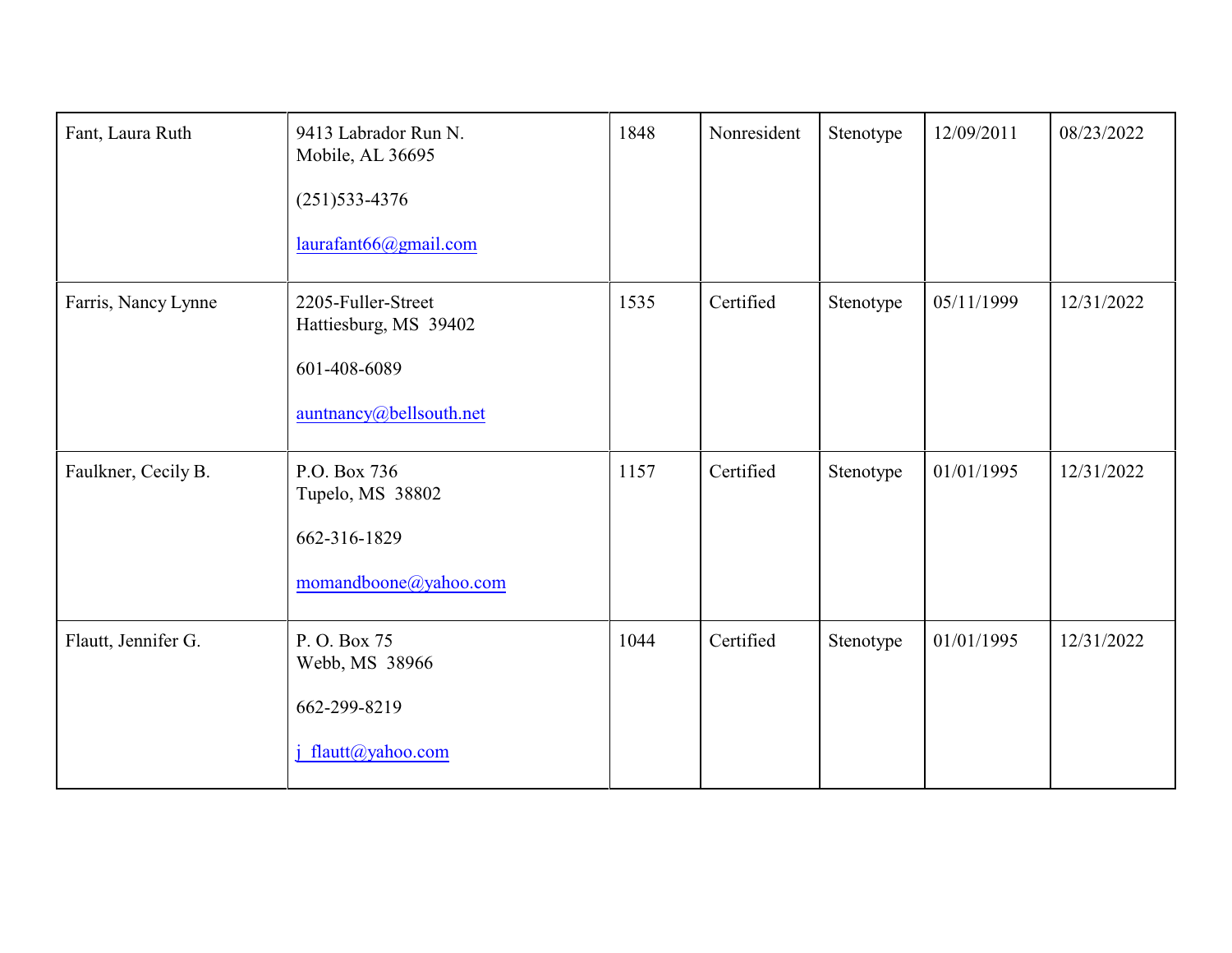| Fulgham, Tamara Hartwig | 705 Tortoise Ridge<br>Brandon, MS 39047<br>601-927-3329<br>tamhartwig@hotmail.com   | 1565 | Certified | Stenotype | 01/01/2001 | 12/31/2022 |
|-------------------------|-------------------------------------------------------------------------------------|------|-----------|-----------|------------|------------|
| Funderburk, LuAnne      | 2180 Edgemont Drive<br>Tupelo, MS 38804<br>662-871-5419<br>lfreporting.ms@gmail.com | 1046 | Certified | Stenotype | 01/01/1995 | 12/31/2022 |
| Furr, Libby             | 116 County Road 111<br>Oxford, MS 38655<br>662-801-8082<br>libby.furr@gmail.com     | 1724 | Certified | Stenotype | 09/10/2004 | 12/31/2022 |
| Gallaspy, Lori P.       | 103 Edenberg Bend<br>Madison, MS 39110<br>601-942-7540<br>ggallaspy@comcast.net     | 1630 | Certified | Stenotype | 08/01/2005 | 12/31/2022 |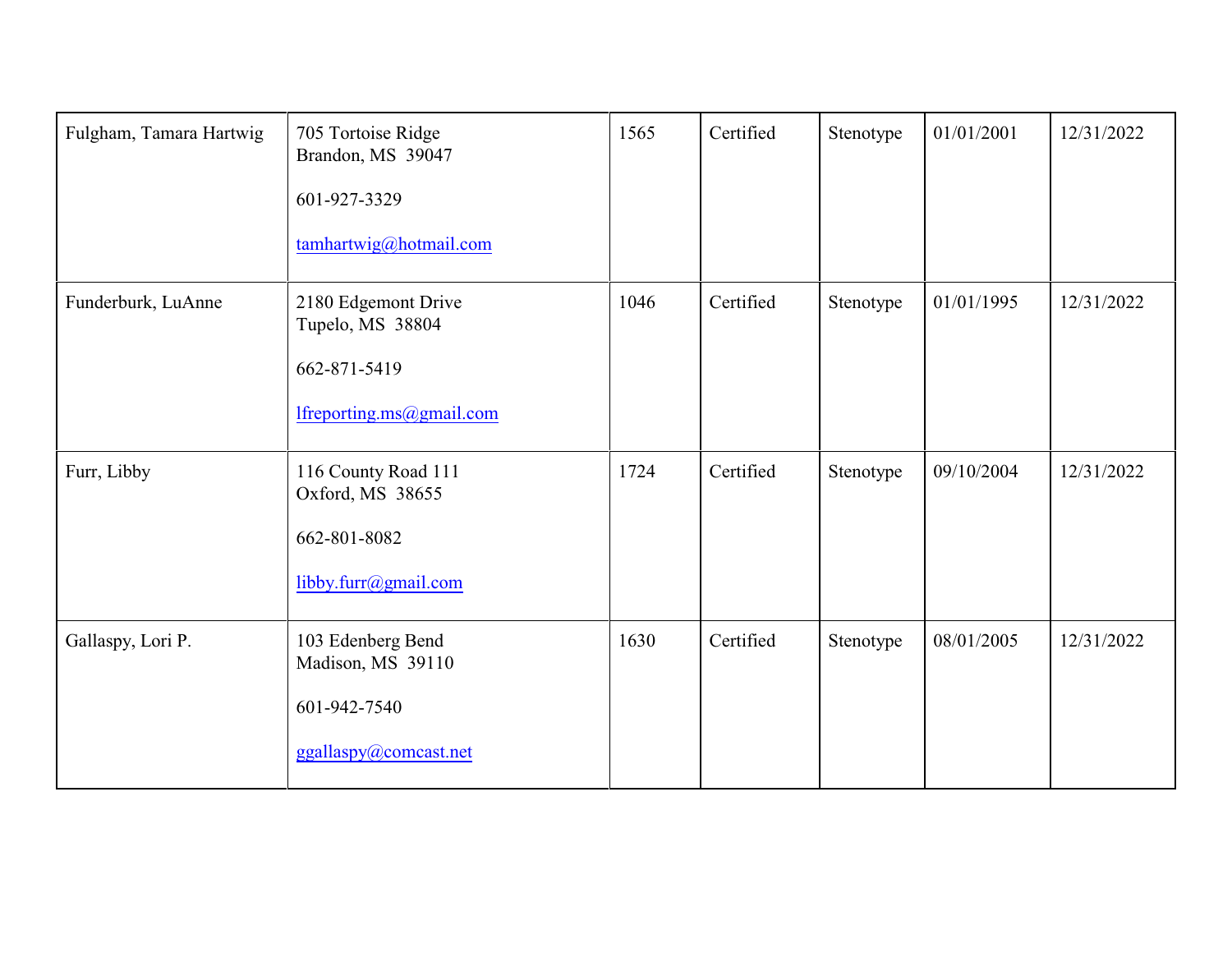| Gibson, Paula H.      | 20099 Riverview Cove<br>Aberdeen, MS 39730<br>662-231-2860<br>paulah.gibson@gmail.com         | 1247 | Certified | Stenotype | 01/01/1995 | 12/31/2022 |
|-----------------------|-----------------------------------------------------------------------------------------------|------|-----------|-----------|------------|------------|
| Gilliam, Valerie Hall | 3156 Stonehenge Drive<br>Hernando, MS 38632<br>662-420-1327<br>courtreportervalerie@gmail.com | 1956 | Certified | Stenotype | 06/03/2022 | 12/31/2022 |
| Gleason, Susan Y.     | 131 E. Hill Drive<br>Madison, MS 39110<br>601-573-7048<br>sgleason1961@gmail.com              | 1335 | Certified | Stenotype | 01/01/1995 | 12/31/2022 |
| Glenn, Gena Mattison  | P.O. Box 492<br>Amory, MS 38821<br>662-315-2613<br>gena.glenn@gmail.com                       | 1568 | Certified | Stenotype | 01/01/2001 | 12/31/2022 |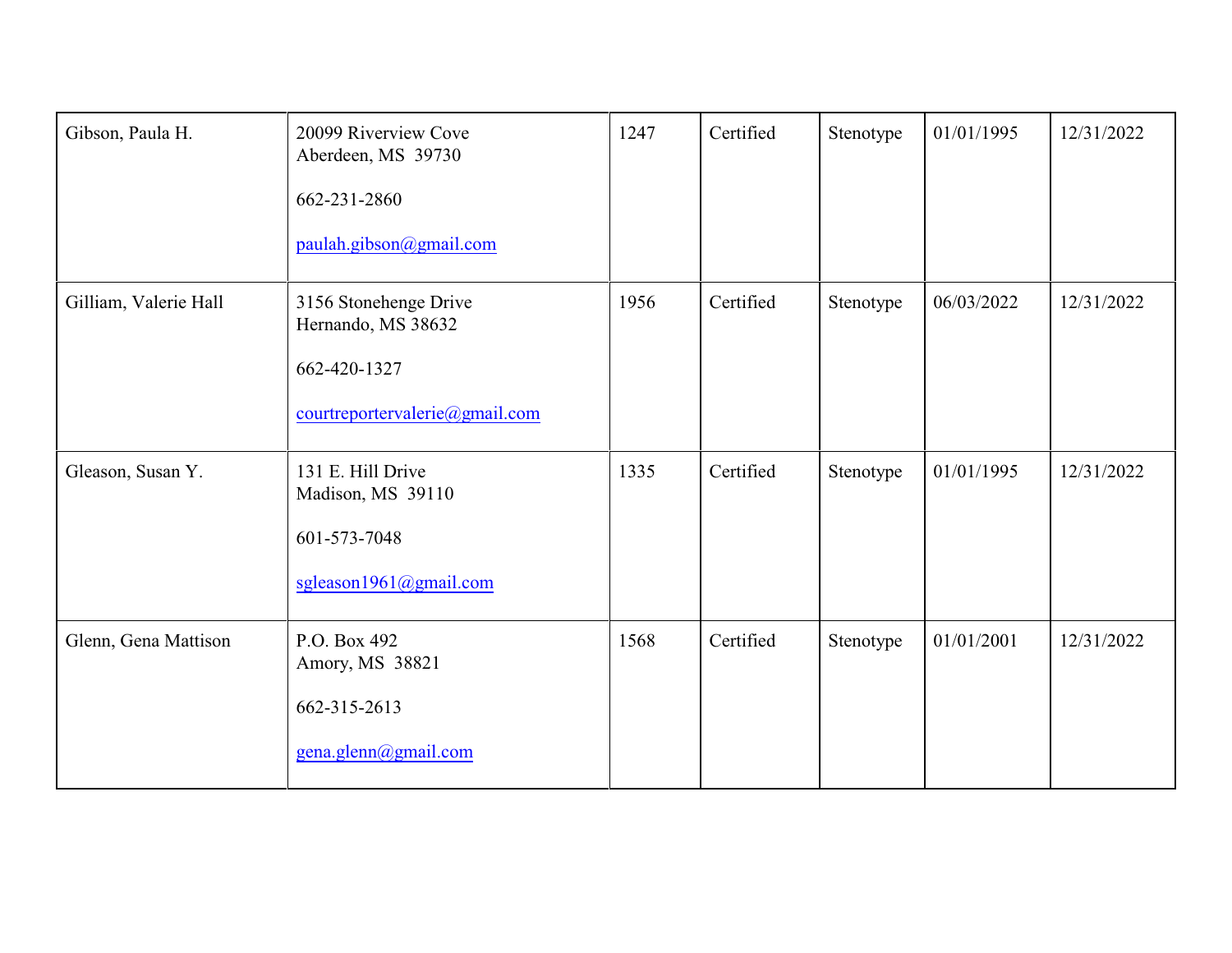| Gnade, Mallory Myers | 211 Trace Ridge Drive<br>Kosciusko, MS 39090<br>662-417-7284<br>mmgreporting@gmail.com | 1845 | Certified | Stenotype | 11/18/2011 | 12/31/2022 |
|----------------------|----------------------------------------------------------------------------------------|------|-----------|-----------|------------|------------|
| Gordon, Dana         | 108 Bluebird Cove<br>Brandon, MS 39042<br>601-506-3440<br>DanaDMoulder@gmail.com       | 1908 | Certified | Stenotype | 08/19/2016 | 12/31/2022 |
| Gray, Leigh H.       | 5367 Hwy 61 North<br>Leland, MS 38756<br>662-820-4747<br>leighhathgray@yahoo.com       | 1194 | Certified | Stenotype | 01/01/1995 | 12/31/2022 |
| Griffin, Starr McGee | P O Box 3751<br>Meridian, MS 39303<br>601-678-8404<br>starrm.griffin@comcast.net       | 1077 | Certified | Stenotype | 01/01/1995 | 12/31/2022 |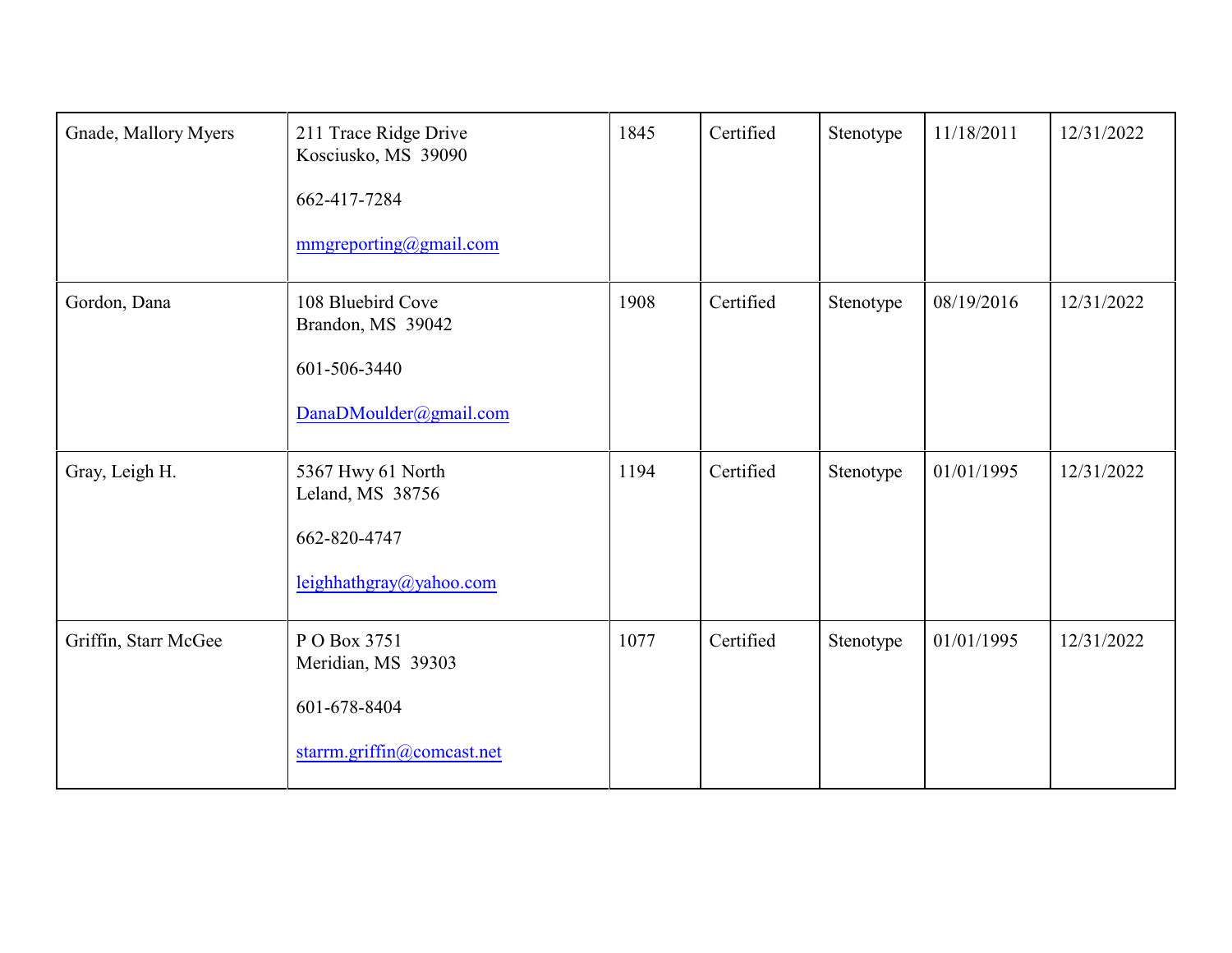| Grimes, Melissa Ann             | 517 East Veterans Blvd<br>Calhoun City, MS 38916<br>662-542-9366<br>magrimes70@gmail.com | 1374 | Certified | Stenotype        | 03/19/1996 | 12/31/2022 |
|---------------------------------|------------------------------------------------------------------------------------------|------|-----------|------------------|------------|------------|
| Grimmett, Lynette Wright        | 131 Baird Avenue<br>Indianola, MS 38751<br>662-207-6634<br>lynette2005@bellsouth.net     | 1365 | Certified | Pen<br>Shorthand | 05/30/1996 | 12/31/2022 |
| Haberstroh, Michelle<br>Philley | 4118 Arbor Circle<br>Olive Branch, MS 38654<br>901-338-6396<br>mstroh817@gmail.com       | 1423 | Certified | Stenotype        | 01/03/1997 | 12/31/2022 |
| Hagg, Ashley C.                 | 307 Glen Cove Road<br>Brandon, MS 39047<br>601-906-0768<br>ashleyhagg@att.net            | 1178 | Certified | Stenotype        | 01/01/1995 | 12/31/2022 |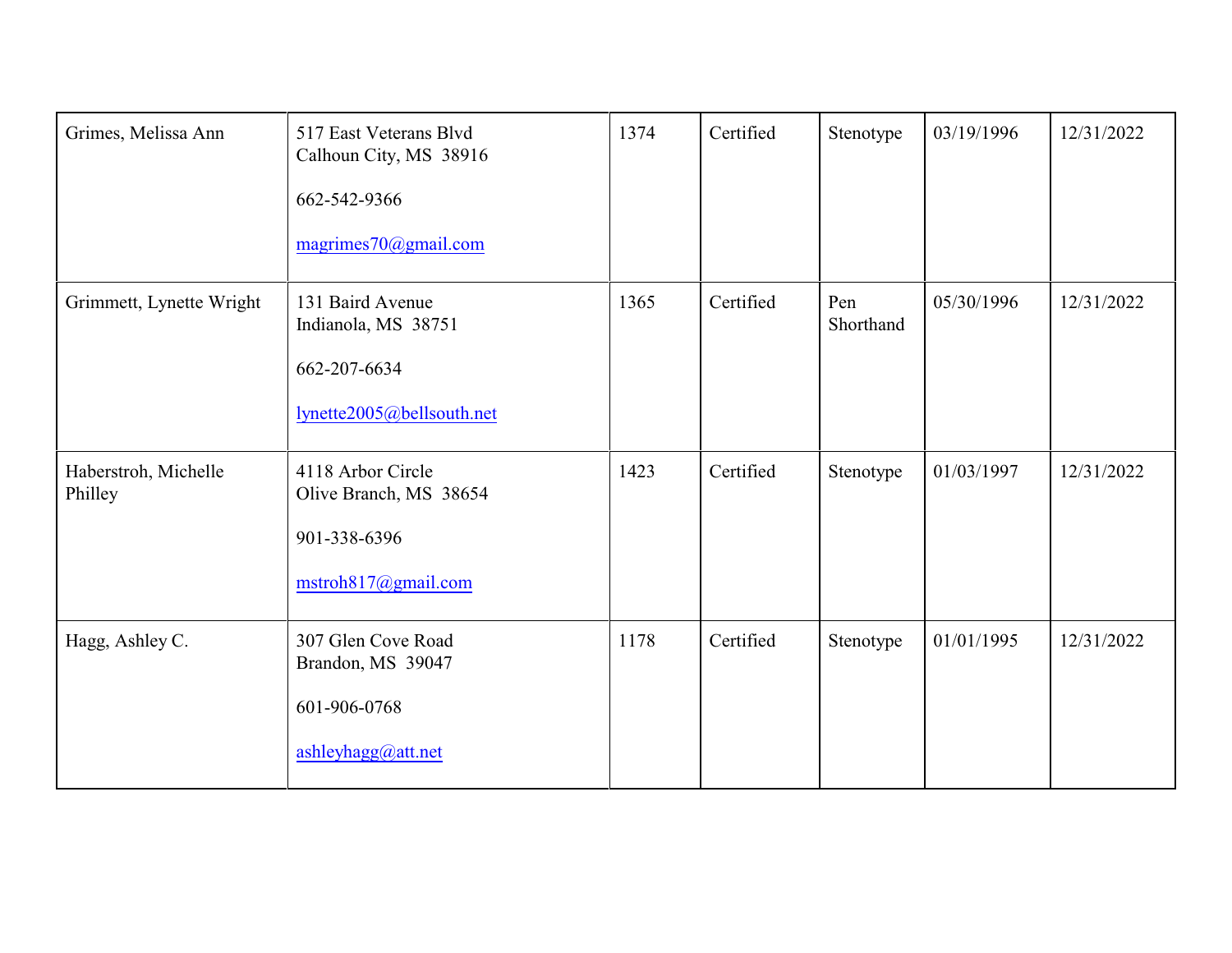| Hall, Karen Smart     | 402 Choctaw Lane<br>Flowood, MS 39232<br>601-992-9216<br>kshall500@bellsouth.net           | 1196 | Certified | Stenotype | 01/01/1995 | 12/31/2022 |
|-----------------------|--------------------------------------------------------------------------------------------|------|-----------|-----------|------------|------------|
| Hambrick, Kristie Lee | 4869 Wedgewood Drive<br>Olive Branch, MS 38654<br>901-826-4744<br>khambrick@centurytel.net | 1852 | Certified | Stenotype | 06/15/2012 | 12/31/2022 |
| Hardwick, Ella        | 104 Foxtail Cir<br>Florence, MS 39073<br>601-951-9510<br>hardwickreporting@yahoo.com       | 1749 | Certified | Stenomask | 10/18/2005 | 12/31/2022 |
| Harrell, Ginger C.    | 1072 State Road 349<br>Myrtle, MS 38650<br>901-489-4496<br>gasch@hughes.net                | 1177 | Certified | Stenotype | 01/01/1995 | 12/31/2022 |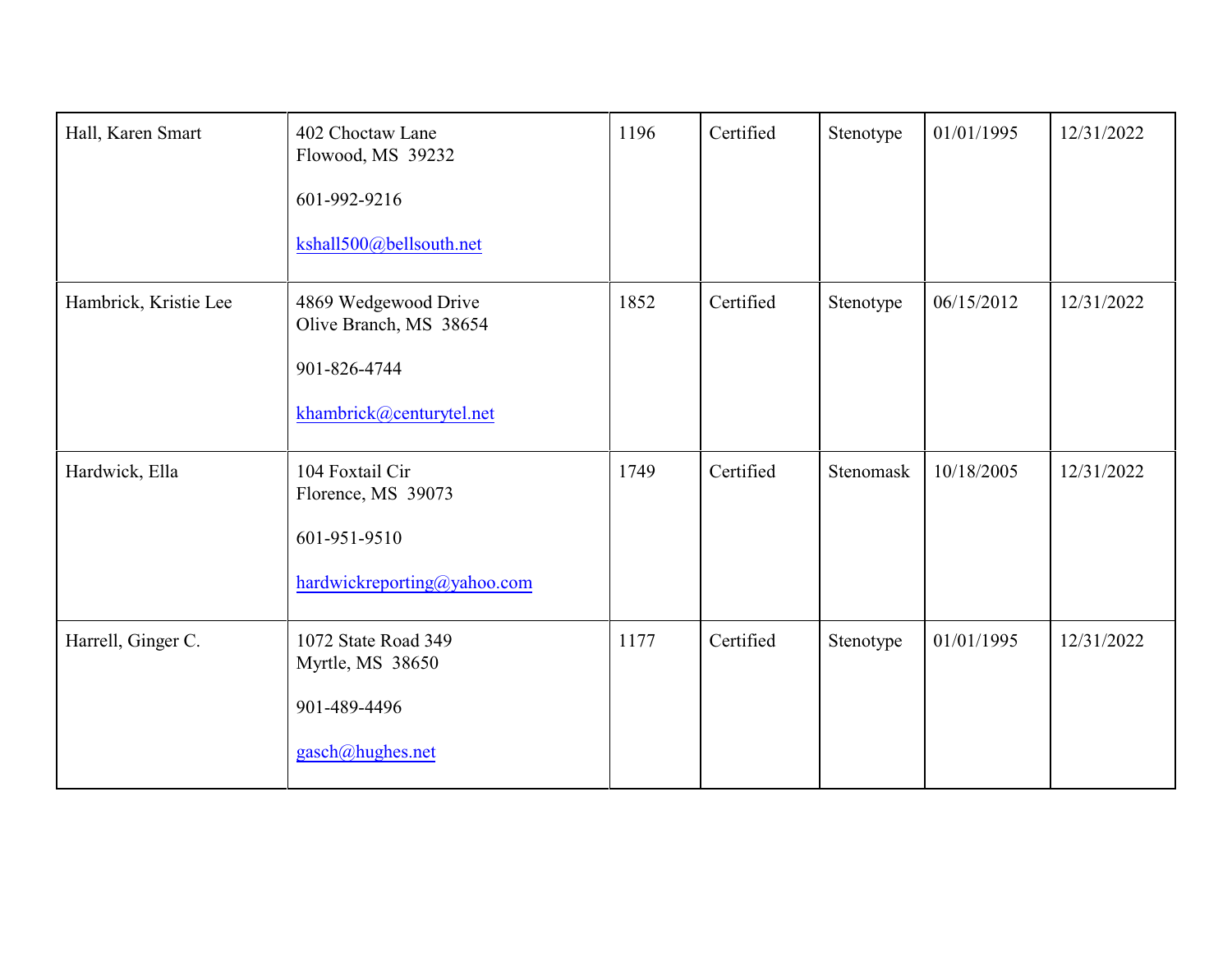| Harris, Cynthia R.     | 3541 Hwy 13, South<br>Morton, MS 39117<br>601-507-0849<br>cynthiaharr@att.net          | 1828 | Certified | Stenotype        | 05/21/2010 | 12/31/2022 |
|------------------------|----------------------------------------------------------------------------------------|------|-----------|------------------|------------|------------|
| Head, Jennifer Stacy   | 98 Woodstone Dr.<br>Hattiesburg, MS 39402<br>601-520-2999<br>jstacy@hotmail.com        | 1201 | Certified | Stenotype        | 01/01/1995 | 12/31/2022 |
| Henry, Teresa Bost     | 400 Peg Lane<br>Amory, MS 38821<br>662-315-2175<br>teresabh@bellsouth.net              | 1205 | Certified | Pen<br>Shorthand | 01/01/1995 | 12/31/2022 |
| Hermetz, Jennifer West | 495 Popps Ferry Road #27<br>Biloxi, MS 39531<br>228-861-6881<br>jennyray.rpr@gmail.com | 1419 | Certified | Stenotype        | 10/28/1997 | 12/31/2022 |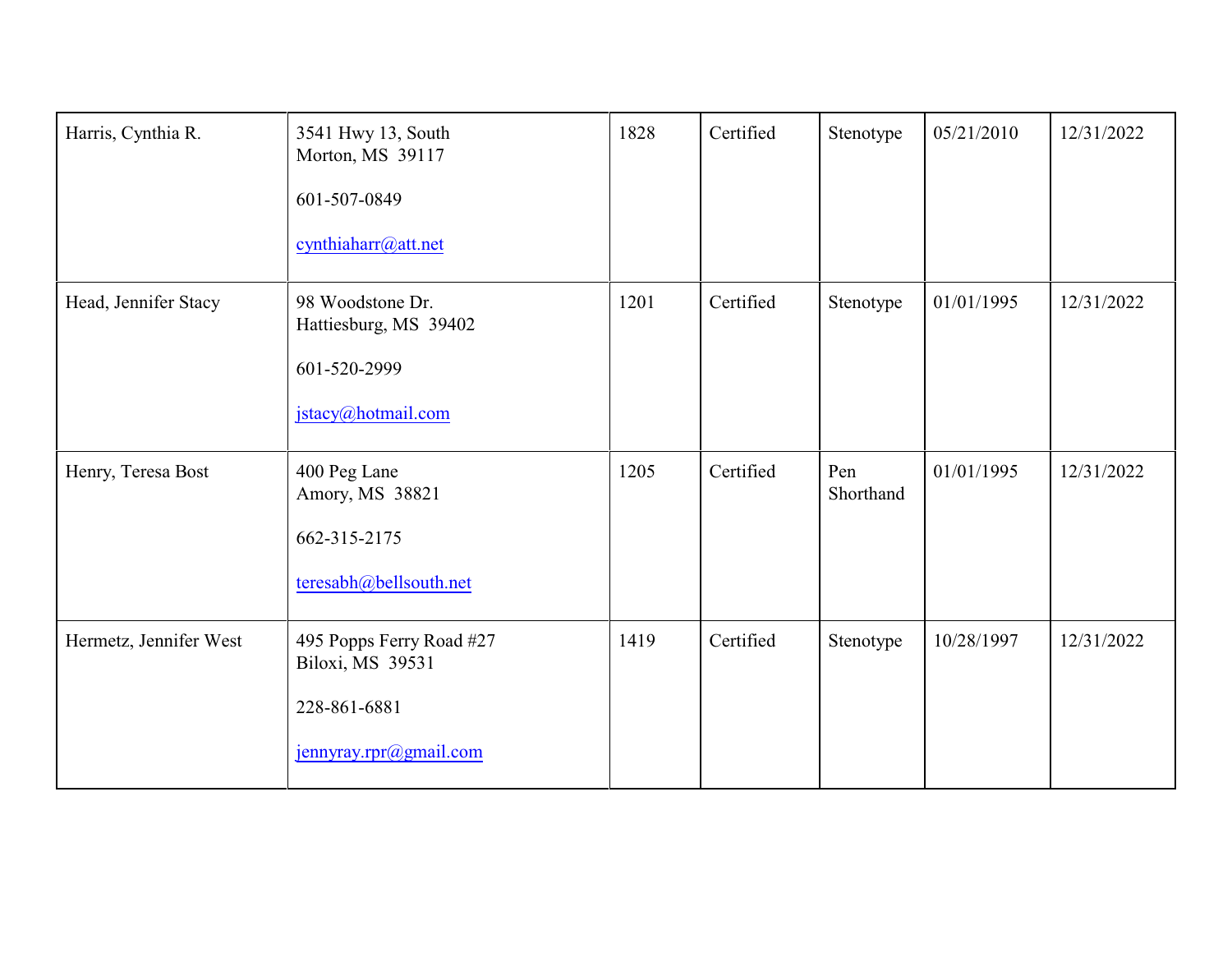| Hodges, Jill W.      | 8512 Farmington Blvd<br>Germantown, TN 38139<br>901-552-4890<br>jill102355@cs.com           | 1825 | Nonresident | Stenotype | 03/19/2010 | 12/07/2022 |
|----------------------|---------------------------------------------------------------------------------------------|------|-------------|-----------|------------|------------|
| Hollowell, Harley    | 100 Thorn Hill Drive<br>Vicksburg, MS 39180<br>601-630-6460<br>hollowellreporting@gmail.com | 1862 | Certified   | Stenotype | 02/22/2013 | 12/31/2022 |
| Hoover, Twila Jordan | 15 Persimmon Drive<br>Carriere, MS 39426<br>504-258-7546<br>vthoover@aol.com                | 1762 | Certified   | Stenotype | 06/09/2006 | 12/31/2022 |
| Horne, Danette       | 117 South Branch<br>Madison, MS 39110<br>769-572-2685<br>danettehorne@yahoo.com             | 1746 | Certified   | Stenotype | 10/28/2005 | 12/31/2022 |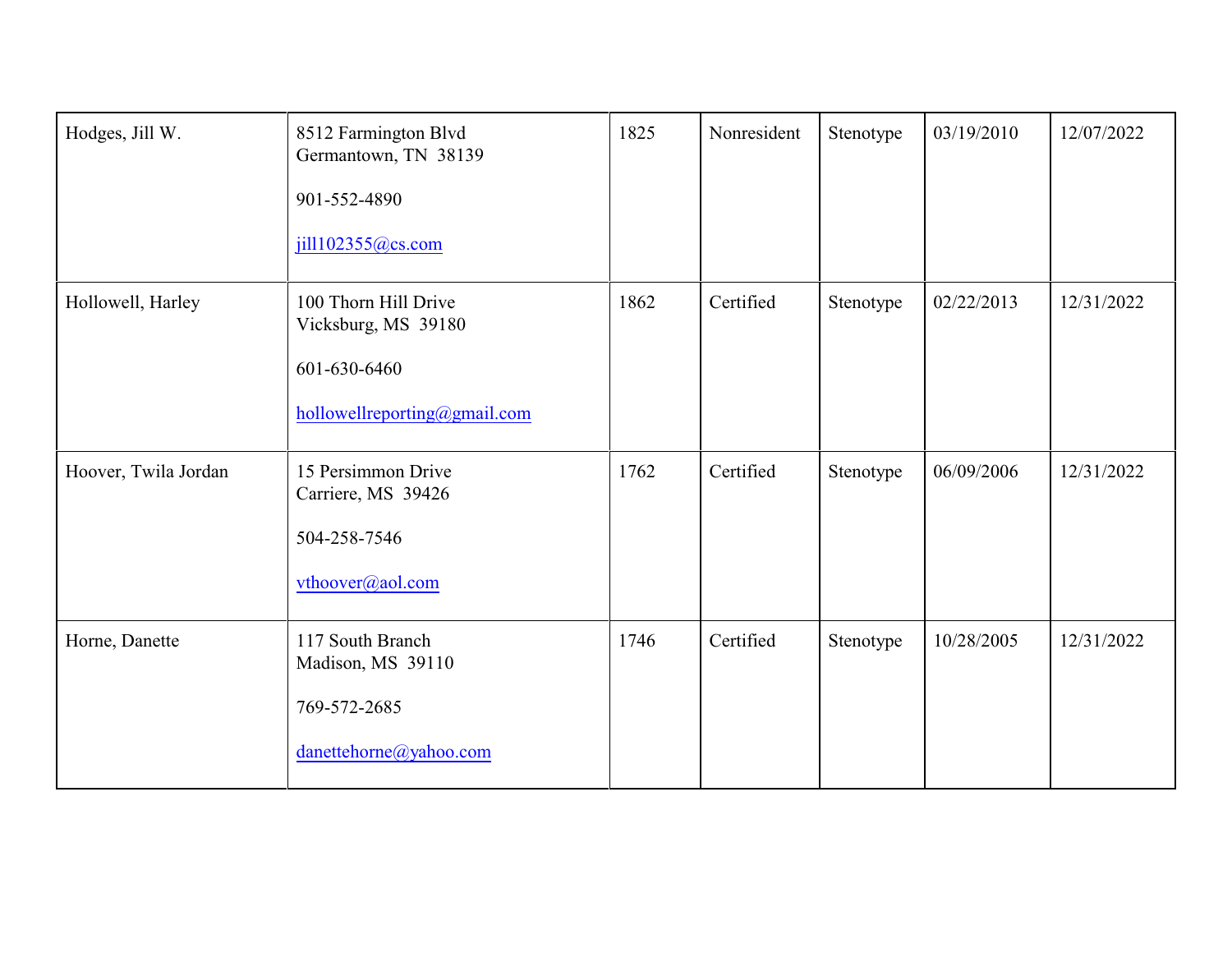| Isbell, Debra Amos          | 7535 Blakeley Ridge Drive<br>Spanish Fort, AL 36527<br>251-626-8118<br>debbie@isbell.com  | 1809 | Nonresident | Stenotype | 01/15/2010 | 04/10/2023 |
|-----------------------------|-------------------------------------------------------------------------------------------|------|-------------|-----------|------------|------------|
| James, Elena C.             | 560 Lavelle Ladner Road<br>Lumberton, MS 39455<br>225-663-0482<br>hburgfreebird@yahoo.com | 1682 | Certified   | Stenotype | 10/24/2003 | 12/31/2022 |
| James, Cindy C.             | 4962 Zero Road<br>Meridian, MS 39301<br>601-482-9729<br>kenalyn115@aol.com                | 1049 | Certified   | Stenotype | 01/01/1995 | 12/31/2022 |
| Johnson, Nora Jean "Jeanie" | 500 Avalon Way, Apt 1504<br>Brandon, MS 39047<br>601-896-5559<br>jeaniebjohnson@gmail.com | 1063 | Certified   | Stenotype | 01/01/1995 | 12/31/2022 |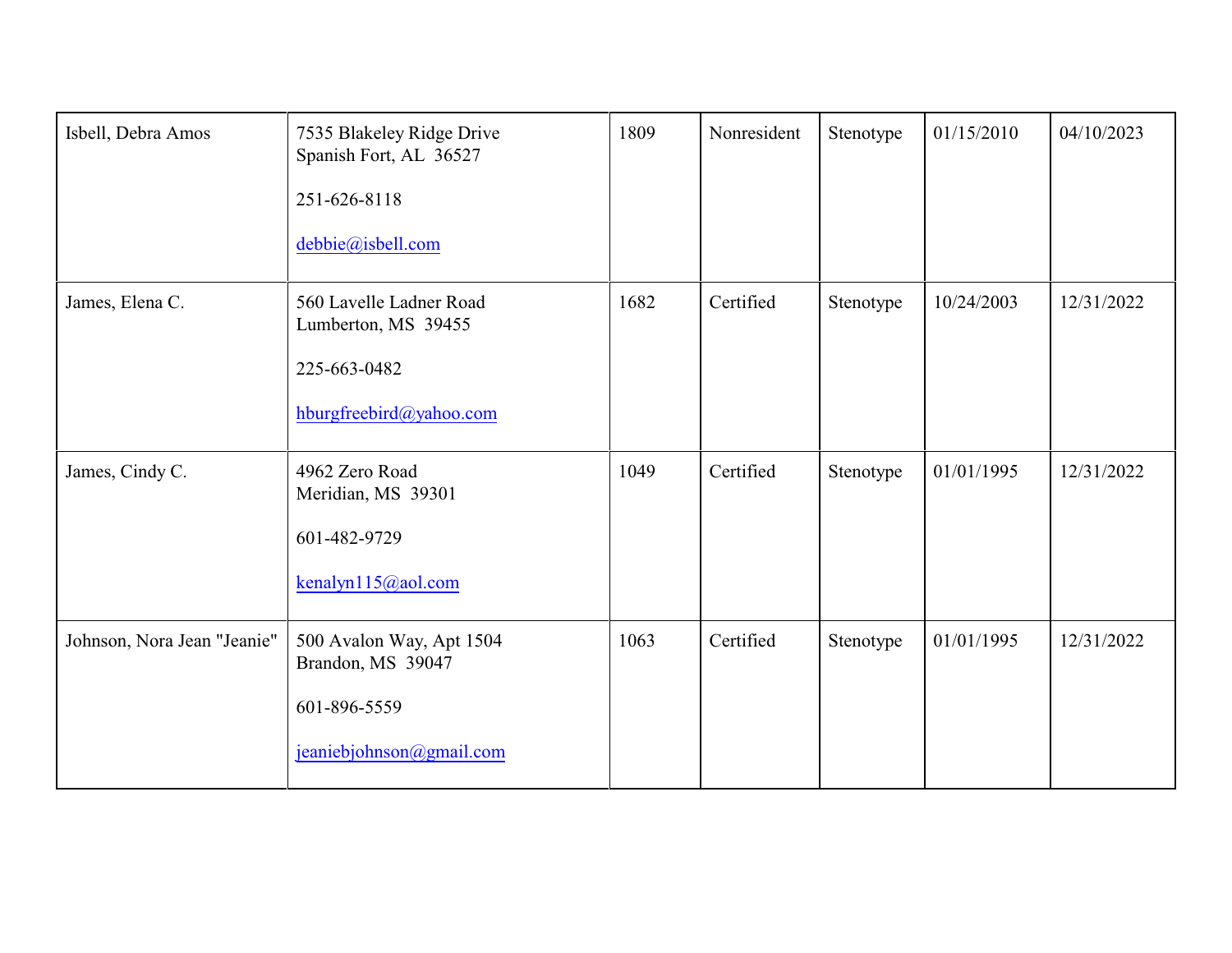| Johnson, Dawn Anissa   | 3025 Jack Johnson Road<br>Terry, MS 39170<br>601-878-0415<br>johnsons007family@att.net      | 1579 | Certified | Stenotype | 05/02/2000 | 12/31/2022 |
|------------------------|---------------------------------------------------------------------------------------------|------|-----------|-----------|------------|------------|
| Johnson, Aleshia Lasha | 376 Lakebend Dr<br>Brandon, MS 39042<br>601-992-0571<br>jlasha@aol.com                      | 1507 | Certified | Stenotype | 10/10/1998 | 12/31/2022 |
| Johnson, Kristy V.     | 110 Brookwood Drive<br>Vicksburg, MS 39183<br>601-218-4403<br>josephallen.johnson@gmail.com | 1064 | Certified | Stenotype | 01/01/1995 | 12/31/2022 |
| Jones, Candace O'Barr  | 16 Eastparke Drive<br>Jackson, MS 39211<br>601-842-2698<br>cjones@edeposition.com           | 1260 | Certified | Stenotype | 01/01/1995 | 12/31/2022 |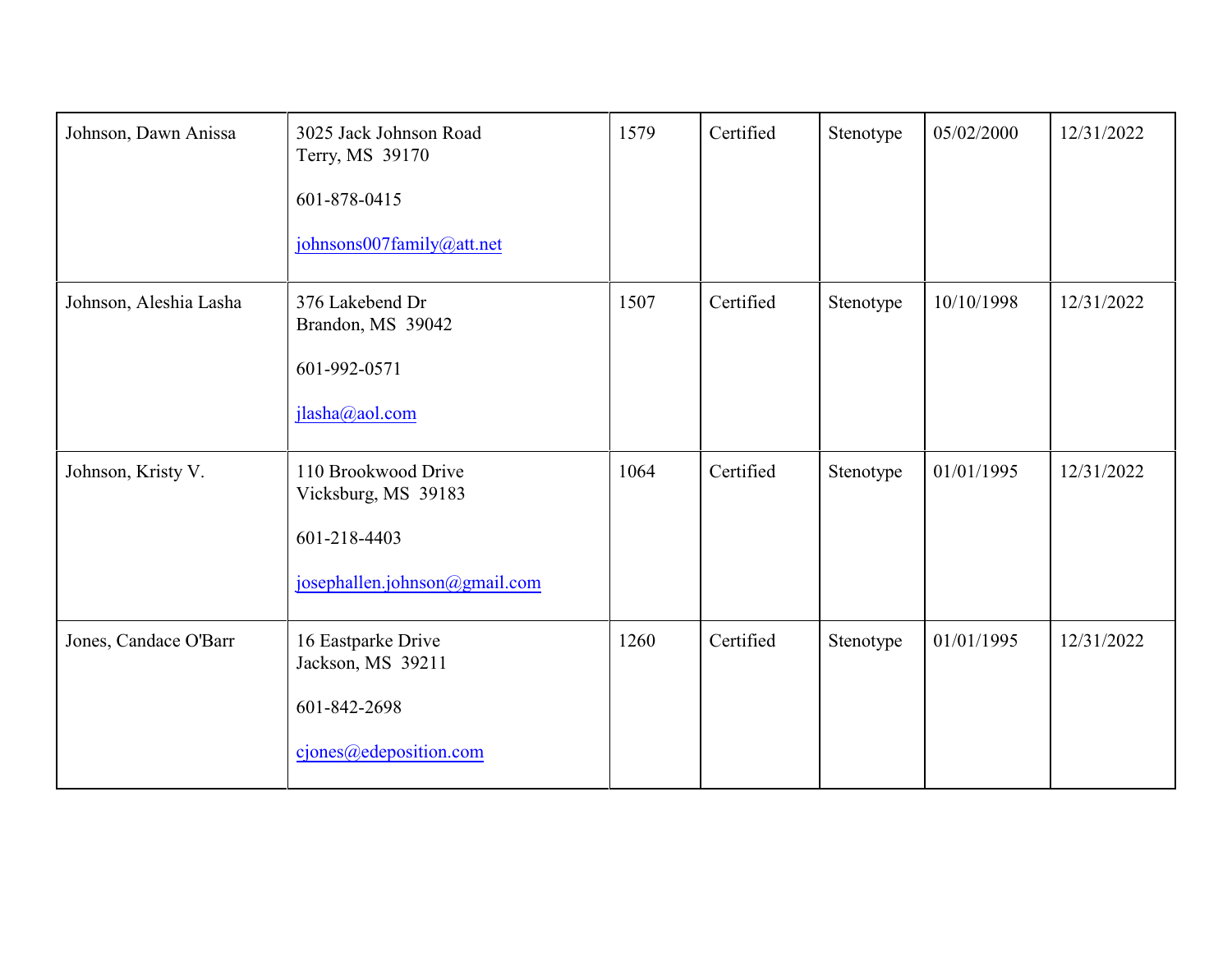| Jorgenson, Karen Lynn | 5006 Mignonette Ct<br>Annandale, VA 22003<br>618-972-7213<br>klynncsr@gmail.com           | 1955 | Nonresident | Stenotype | 04/01/2022 | 04/01/2023 |
|-----------------------|-------------------------------------------------------------------------------------------|------|-------------|-----------|------------|------------|
| Julian, Abby Pate     | 105 Avery Court<br>Madison, MS 39110<br>601-540-1116<br>abbyjulian1@yahoo.com             | 1706 | Certified   | Stenotype | 05/07/2004 | 12/31/2022 |
| Kearney, Kathy H.     | 613 Aubrely Circle South<br>Greenwood, MS 38930<br>662-453-4374<br>kkearney67@hotmail.com | 1339 | Certified   | Stenotype | 01/01/1995 | 12/31/2022 |
| Kelley, Kristi Dawn   | 5397 New Hope Road<br>Gloster, MS 39638<br>601-248-5286<br>kelley.kristi@yahoo.com        | 1947 | Certified   | Stenomask | 04/03/2020 | 12/31/2022 |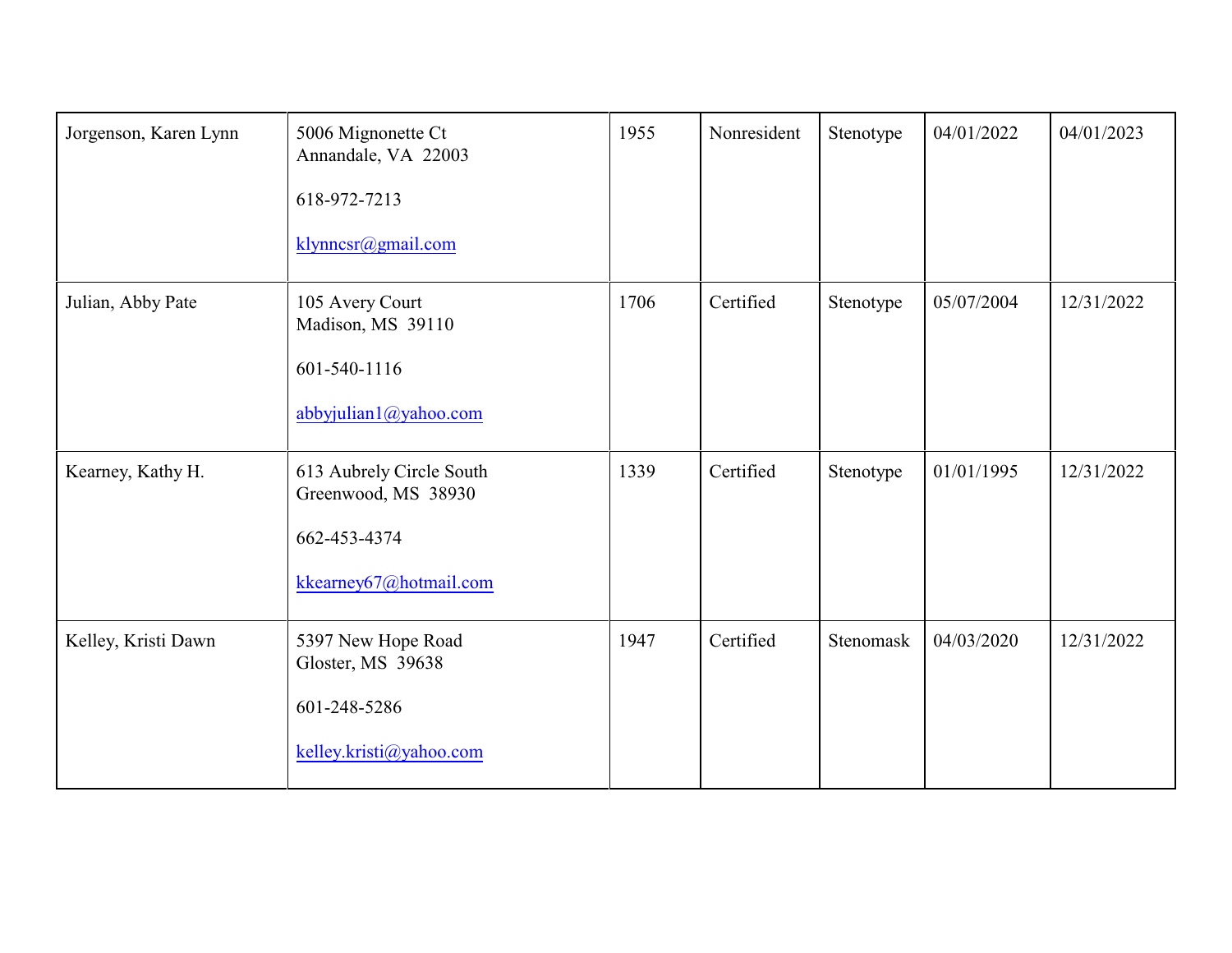| Key, Amy Marie           | 500 Avalon Way, Apt. 512<br>Brandon, MS 39047<br>601-297-2195<br>amy@aspirereporting.com       | 1796 | Certified | Stenotype | 07/11/2008 | 12/31/2022 |
|--------------------------|------------------------------------------------------------------------------------------------|------|-----------|-----------|------------|------------|
| Killebrew, Noelle Cullen | 29989 Hwy 12 East<br>McCool, MS 39108<br>769-231-5730<br>noelleskelton@gmail.com               | 1356 | Certified | Stenotype | 05/30/1996 | 12/31/2022 |
| Kisor, Amanda Fitzgerald | 137 N. Main Street<br>Pontotoc, MS 38863<br>662-316-5083<br>afkisor@gmail.com                  | 1765 | Certified | Stenotype | 08/18/2006 | 12/31/2022 |
| Kite, Vicki              | 564 Cypress Lane, Apt. 26-A<br>Greenville, MS 38701<br>319-677-6692<br>vickiskitecsr@gmail.com | 1941 | Certified | Stenotype | 02/08/2019 | 12/31/2022 |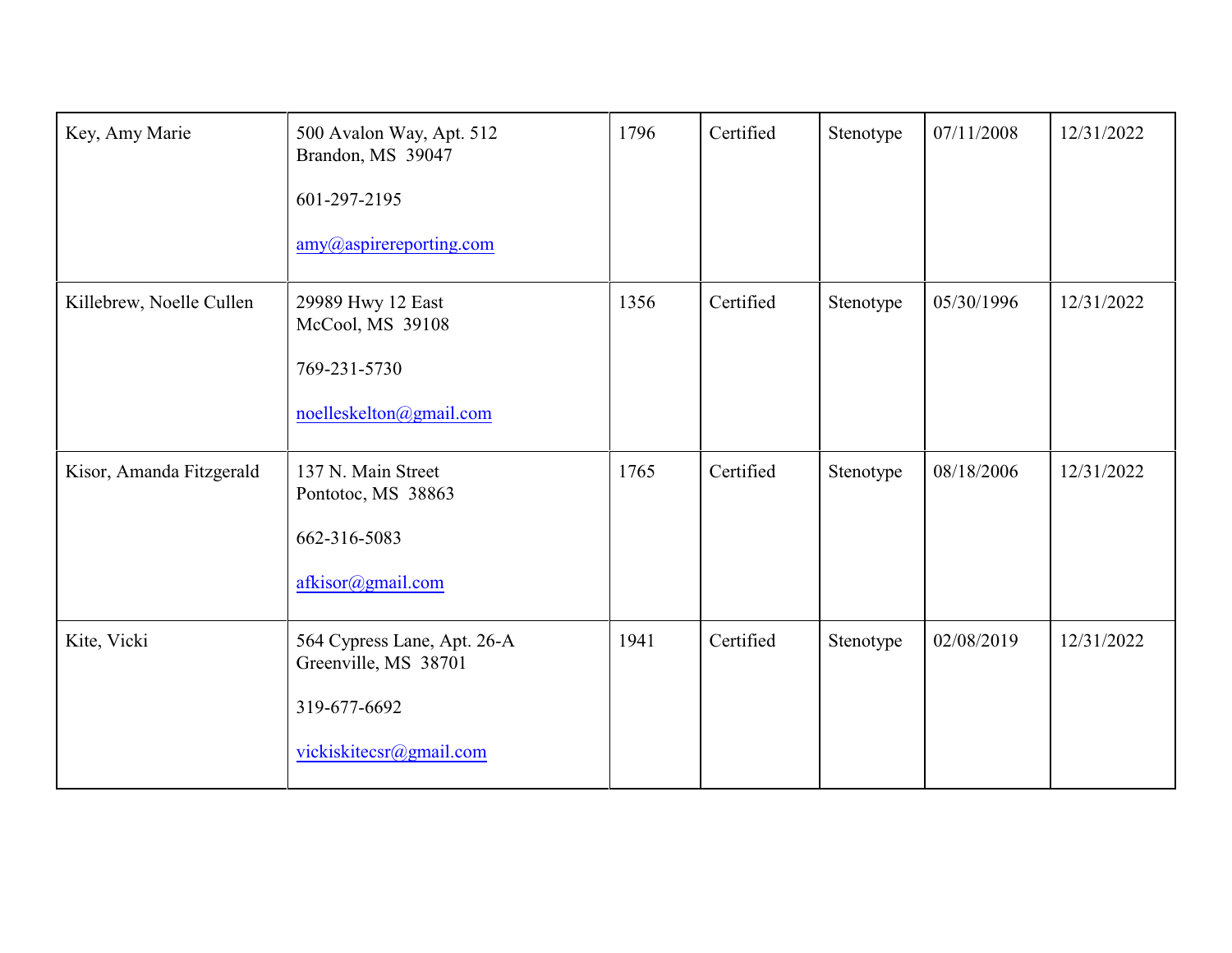| Knight, Valera         | 14 Old River Road<br>Oxford, MS 38655<br>662-816-9863<br>valeraknight@gmail.com          | 1039 | Certified | Stenotype | 01/01/1995 | 12/31/2022 |
|------------------------|------------------------------------------------------------------------------------------|------|-----------|-----------|------------|------------|
| LaCour, Cynthia Rogers | P.O. Box 130<br>Pass Christian, MS 39571<br>228-222-4549<br>clacour@gulfreporting.com    | 1652 | Certified | Stenotype | 03/14/2003 | 12/31/2022 |
| Ladner, Lisa Marlana   | 34 Emile Davis Rd.<br>Poplarville, MS 39470<br>601-916-7016<br>ladner.lisam@gmail.com    | 1375 | Certified | Stenotype | 11/30/1996 | 12/31/2022 |
| Lang, Deborah James    | 856 Lott Smith Road NW<br>Brookhaven, MS 39601<br>601-835-4368<br>dlang502@bellsouth.net | 1222 | Certified | Stenotype | 01/01/1995 | 12/31/2022 |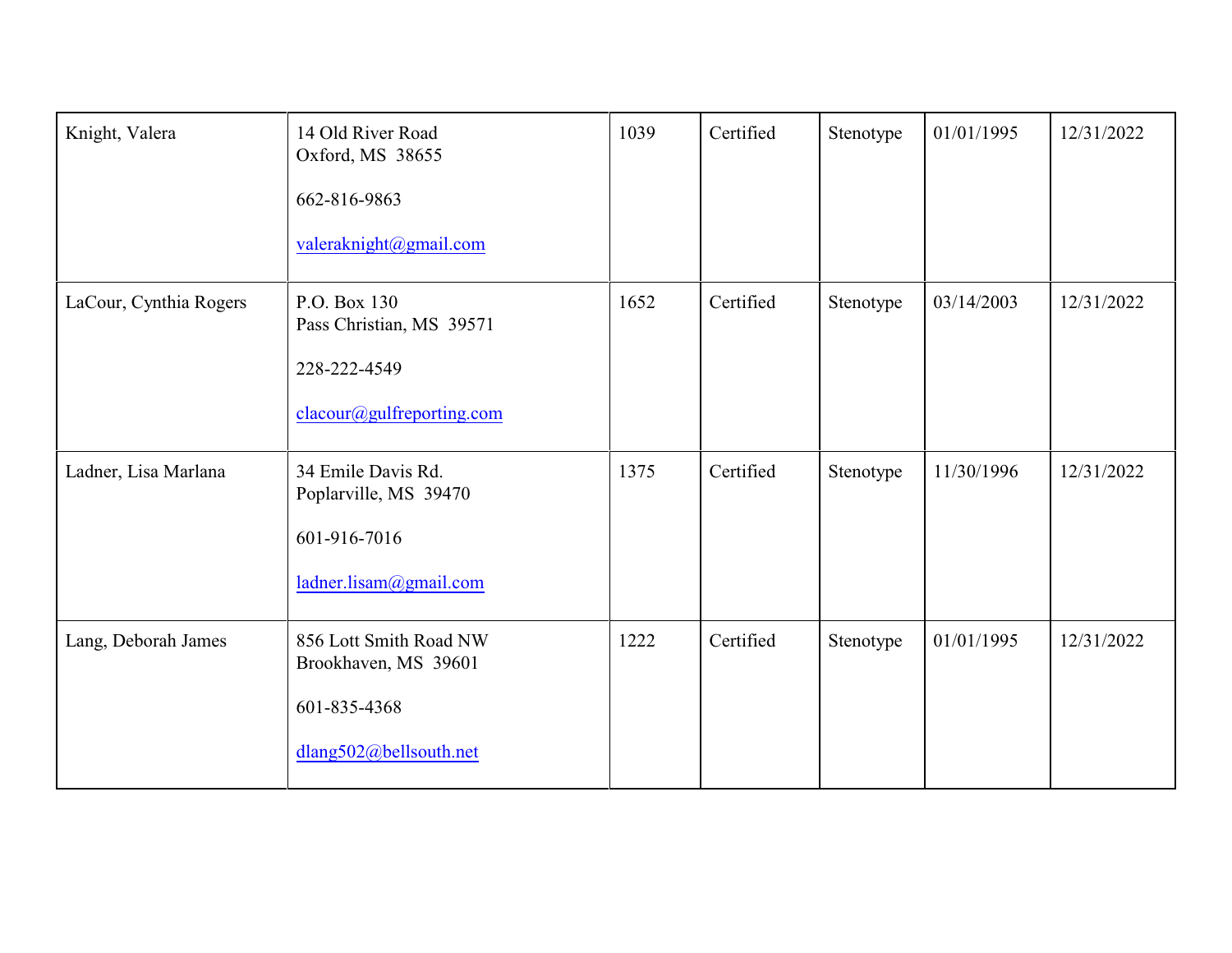| Larson, Kay Martin    | 2202 Willow Rd.<br>Corinth, MS 38834<br>662-808-3204<br>kaylarson@bellsouth.net         | 1243 | Certified | Stenotype | 01/01/1995 | 12/31/2022 |
|-----------------------|-----------------------------------------------------------------------------------------|------|-----------|-----------|------------|------------|
| Lechler, Candace C.   | 3867 River Pine Drive<br>Moss Point, MS 39563<br>228-623-6348<br>ccl1074@cableone.net   | 1074 | Certified | Stenotype | 01/01/1995 | 12/31/2022 |
| Lee, Ashley Elizabeth | 97 Henry Howard Road<br>Poplarville, MS 39470<br>601-517-8483<br>ashleyblee86@gmail.com | 1793 | Certified | Stenotype | 05/16/2008 | 12/31/2022 |
| Lindemann, LaLisa L.  | 100 Woodstock Dr<br>Vicksburg, MS 39180<br>601-218-9020<br>lalisa67@gmail.com           | 1226 | Certified | Stenotype | 01/01/1995 | 12/31/2022 |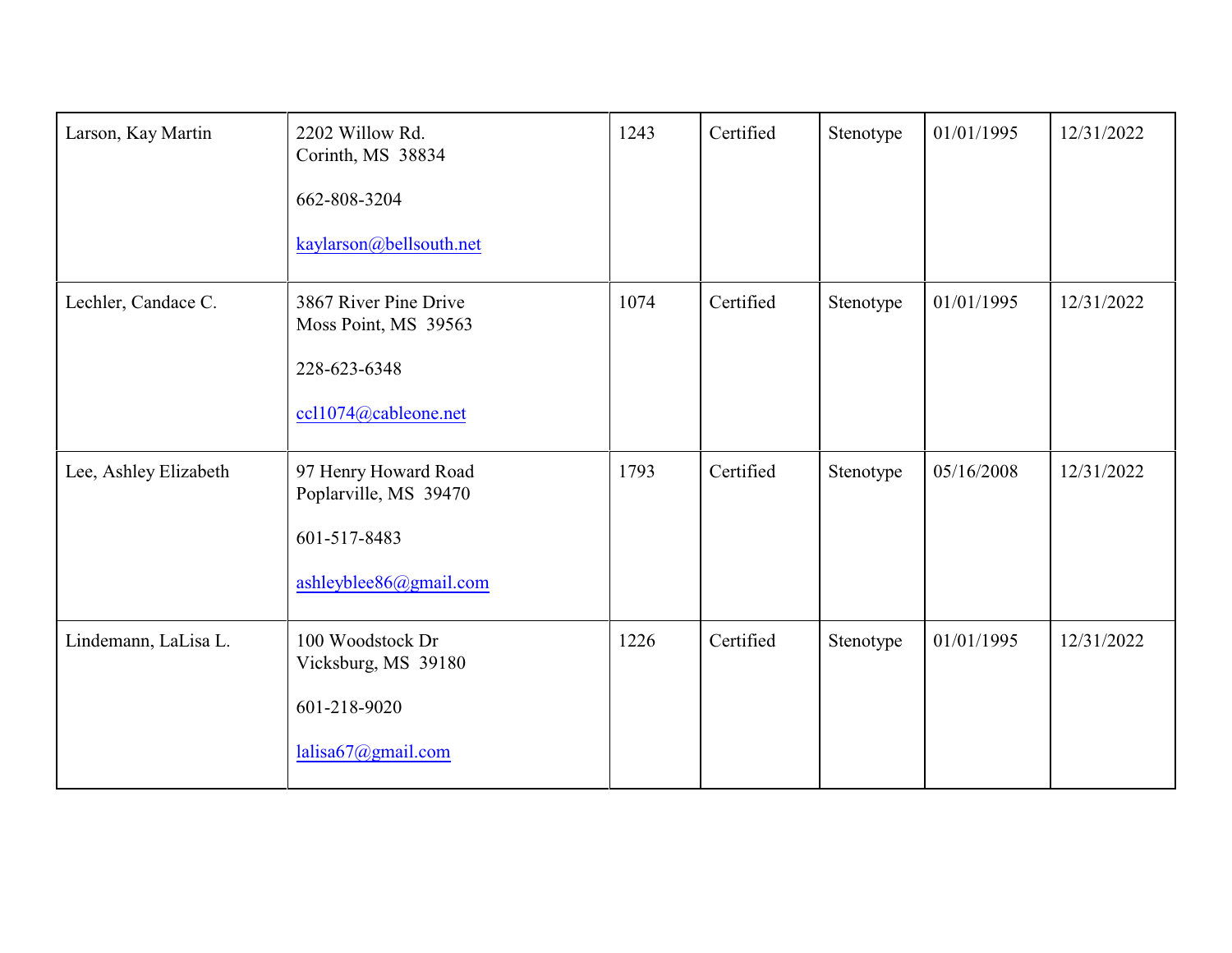| Little, Amy            | 260 Serene Hills<br>Hattiesburg, MS 39402<br>601-447-5180<br>alittle@lamarcountyms.gov         | 1635 | Certified | Stenotype | 05/14/2002 | 12/31/2022 |
|------------------------|------------------------------------------------------------------------------------------------|------|-----------|-----------|------------|------------|
| Little, Christa Taylor | 216 Cooley Farrior Road<br>Waynesboro, MS 39367<br>601-381-0460<br>christa taylor2@hotmail.com | 1858 | Certified | Stenotype | 12/07/2012 | 12/31/2022 |
| Lloyd, Nikki L.        | 9755 May Lake Drive<br>Meridian, MS 39305<br>904-705-6007<br>lloydreporter@gmail.com           | 1870 | Certified | Stenotype | 06/24/2013 | 12/31/2022 |
| Logan, Becky Lynn      | 24 Eola Trail NE<br>Brookhaven, MS 396010750<br>601-622-7622<br>beckylynnlogan@aol.com         | 1750 | Certified | Stenotype | 08/15/2005 | 12/31/2022 |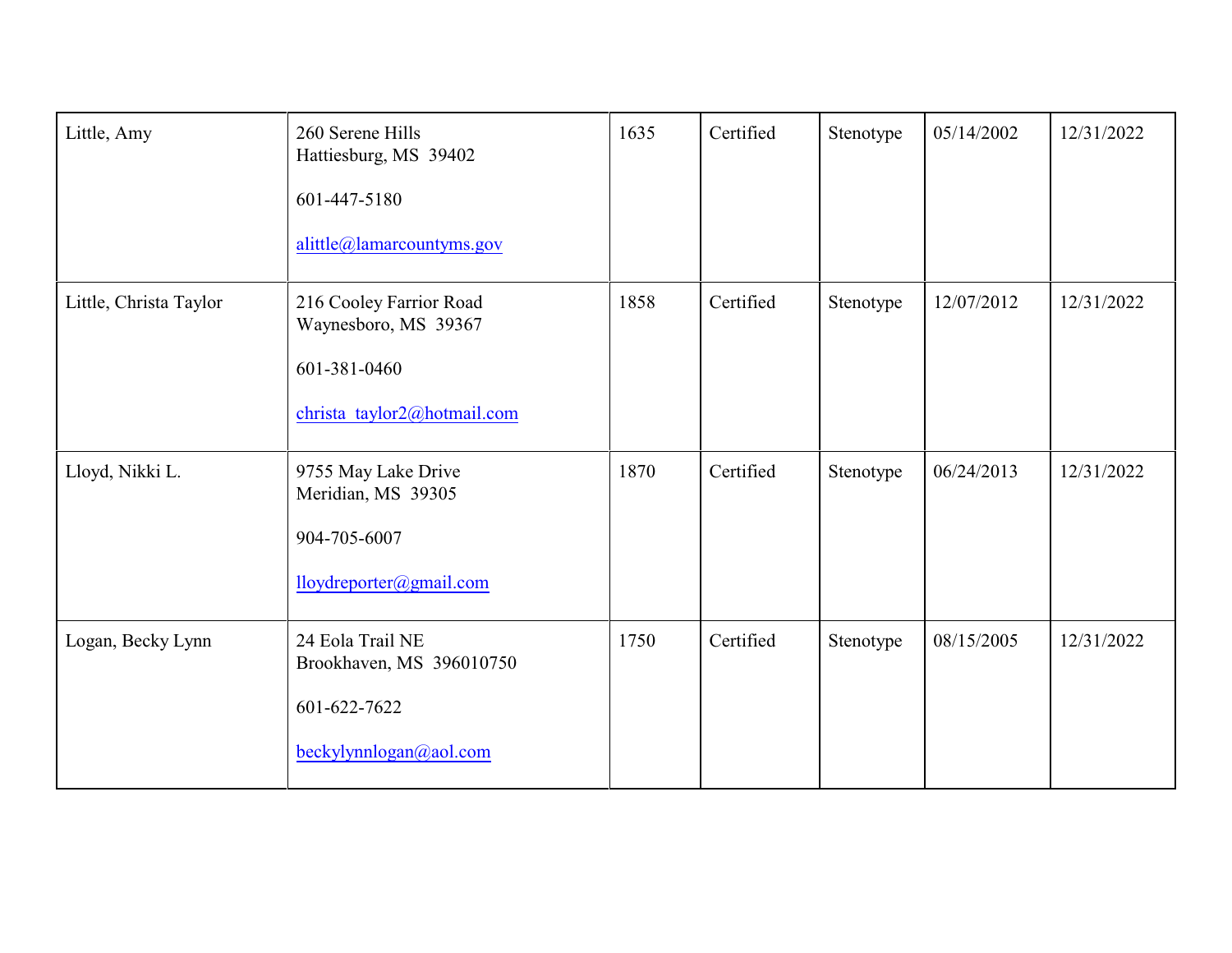| Lubin, Charlyn R.  | 401 S. First Ave.<br>Cleveland, MS 38732<br>662-379-0667<br>lubina@bellsouth.net      | 1279 | Certified | Stenotype | 01/01/1995 | 12/31/2022 |
|--------------------|---------------------------------------------------------------------------------------|------|-----------|-----------|------------|------------|
| Lumley, Theresa S. | 5196 Beauregard Road<br>Wesson, MS 39191<br>601-695-0180<br>tlumley21@att.net         | 1231 | Certified | Stenotype | 01/01/1995 | 12/31/2022 |
| Lyon, Peggy        | 46 Carnes Road<br>Wiggins, MS 39577<br>601-270-2181<br>peggylyon82@gmail.com          | 1280 | Certified | Stenotype | 01/01/1995 | 12/31/2022 |
| Magee, Melissa L.  | Post Office Box 433<br>Mt. Olive, MS 39119<br>601-201-4201<br>melissalmagee@gmail.com | 1173 | Certified | Stenotype | 01/01/1995 | 12/31/2022 |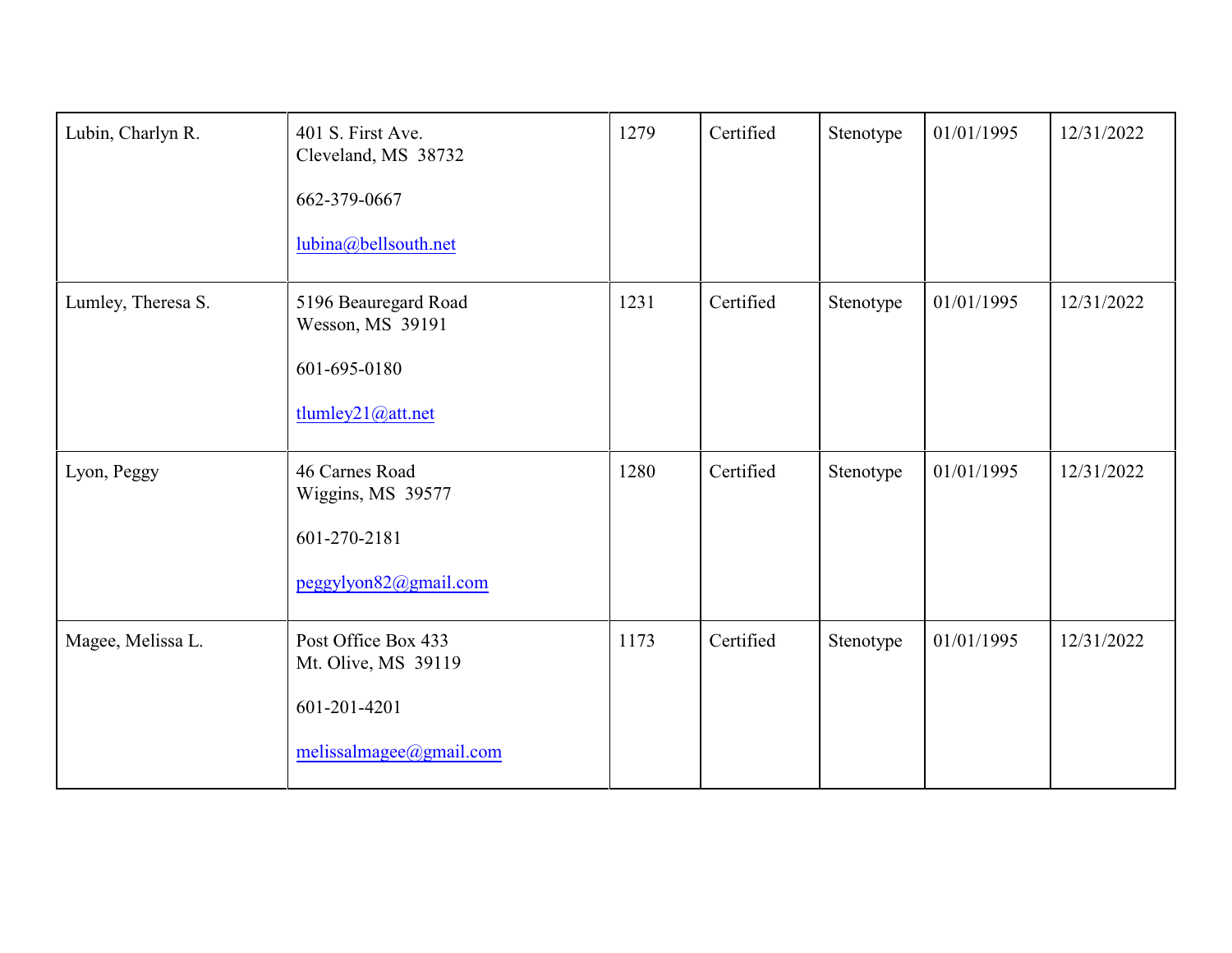| Marshall, Lashawn     | 4550 Deer Run Road<br>Olive Branch, MS 38654<br>901-291-9264<br>ljjlyons@hotmail.com    | 1952 | Certified   | Stenotype        | 04/09/2021 | 12/31/2022 |
|-----------------------|-----------------------------------------------------------------------------------------|------|-------------|------------------|------------|------------|
| Marshall, Yulundar D. | 7555 Labrador Ct.<br>Mobile, AL 36695<br>251-895-6105<br>yulundarmarshall@bellsouth.net | 1895 | Nonresident | Stenotype        | 06/12/2015 | 10/09/2022 |
| Martin, Helen M.      | 600 Egan Avenue<br>Vicksburg, MS 39180<br>601-415-1647<br>helenmm1952@hotmail.com       | 1084 | Certified   | Pen<br>Shorthand | 01/01/1995 | 12/31/2022 |
| Mason, Jennifer L.    | 8193 Newell Road<br>Lake Cormorant, MS 38641<br>901-598-8961<br>stenochic77@gmail.com   | 1846 | Certified   | Stenotype        | 12/09/2011 | 12/31/2022 |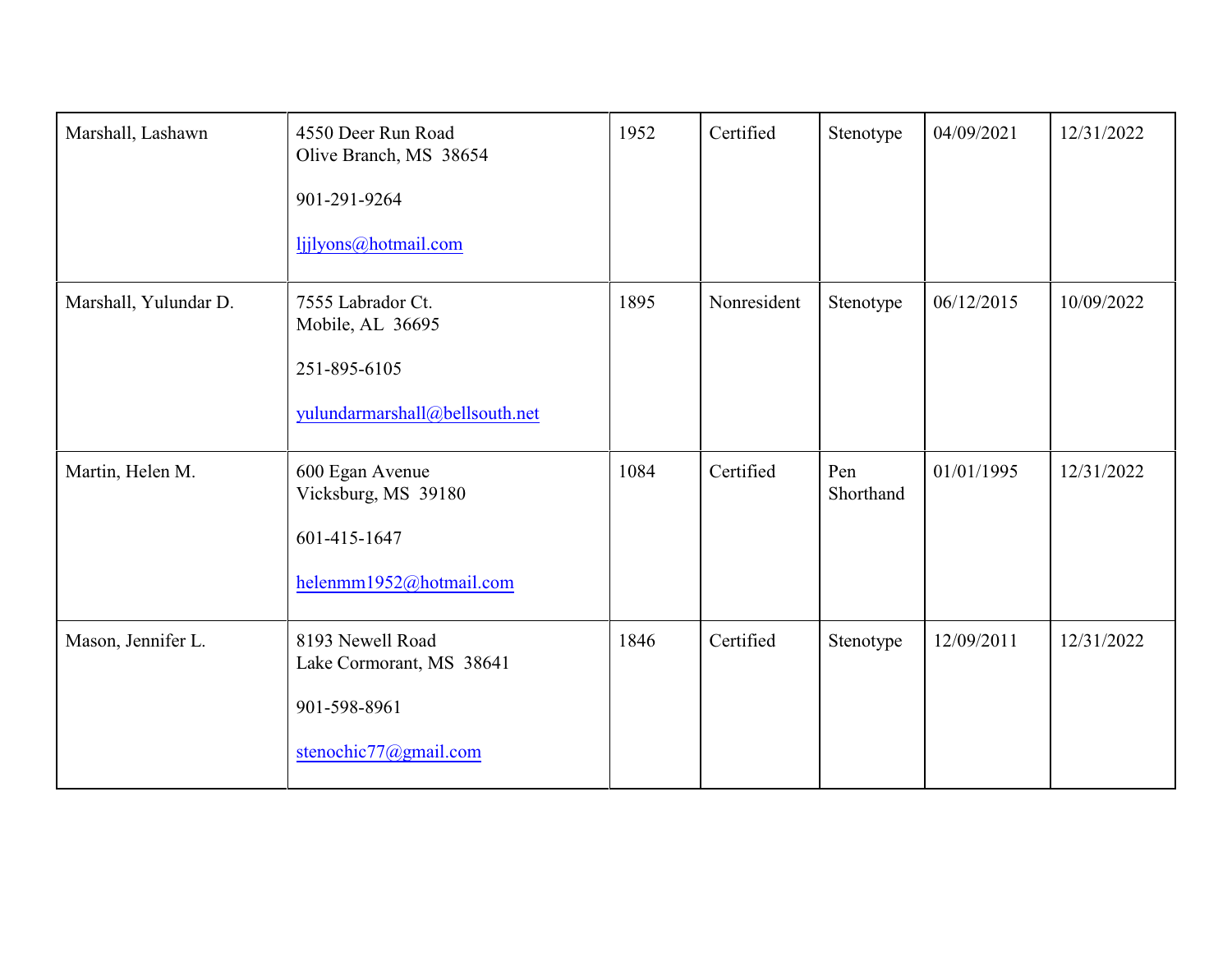| Matheson, Jessica Leigh | 62 Charlie Kellar Road<br>Picayune, MS 39466<br>228-209-0607<br>jessie.matheson@yahoo.com   | 1925 | Certified | Stenotype | 12/08/2017 | 12/31/2022 |
|-------------------------|---------------------------------------------------------------------------------------------|------|-----------|-----------|------------|------------|
| McCoy, Hope Geno        | P.O. Box 259<br>Saltillo, MS 38866<br>662-869-9901<br>hopemccoy@bellsouth.net               | 1648 | Certified | Stenotype | 01/30/2002 | 12/31/2022 |
| McCullough, Amy Y.      | 506 Wedgewood Drive<br>Oxford, MS 38655<br>662-832-6609<br>amymccullough@alphareporting.com | 1653 | Certified | Stenotype | 02/14/2003 | 12/31/2022 |
| McDill, Carrie Benoist  | 120 Burne Run<br>Madison, MS 39110<br>601-605-2550<br>cbmcdill@gmail.com                    | 1744 | Certified | Stenotype | 08/10/2005 | 12/31/2022 |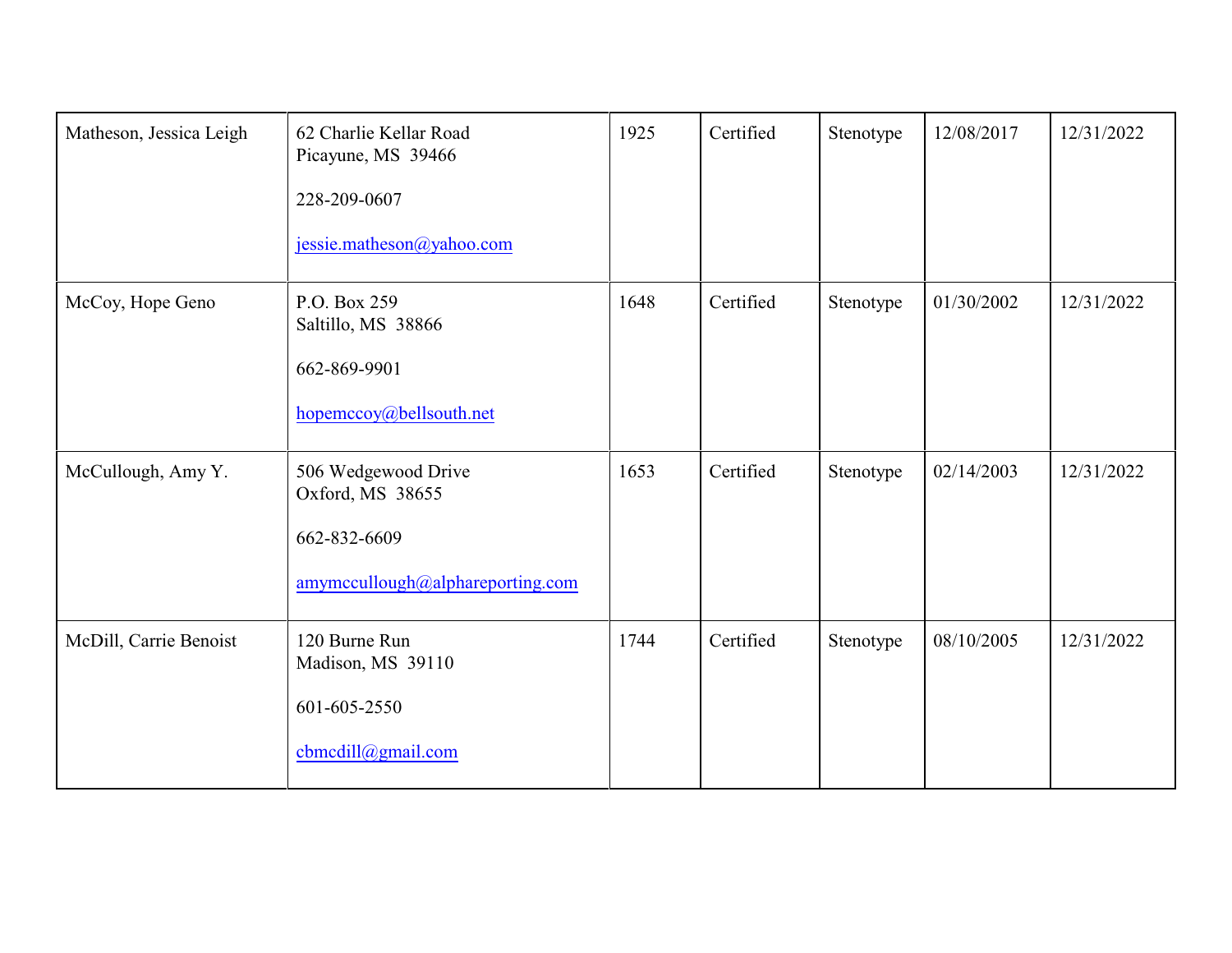| McDowell, Kimberly Beard       | 221 Dettor St.<br>Batesville, MS 38606<br>662-561-5541<br>kbland0345@gmail.com      | 1719 | Certified | Stenotype | 08/05/2004 | 12/31/2022 |
|--------------------------------|-------------------------------------------------------------------------------------|------|-----------|-----------|------------|------------|
| McGee, Robin P.                | 409 Allen Place<br>Vicksburg, MS 39183<br>601-218-5933<br>sm1262@bellsouth.net      | 1078 | Certified | Stenotype | 01/01/1995 | 12/31/2022 |
| McIntosh, Lindsey<br>Patterson | 460 Dover Lane<br>Madison, MS 39110<br>601-941-3312<br>lindseymcintosh083@gmail.com | 1732 | Certified | Stenotype | 12/16/2004 | 12/31/2022 |
| McKinion, Elisa M.             | P.O. Box 1439<br>Brandon, MS 39043<br>601-506-8261<br>emmerporting@gmail.com        | 1670 | Certified | Stenotype | 09/10/2003 | 12/31/2022 |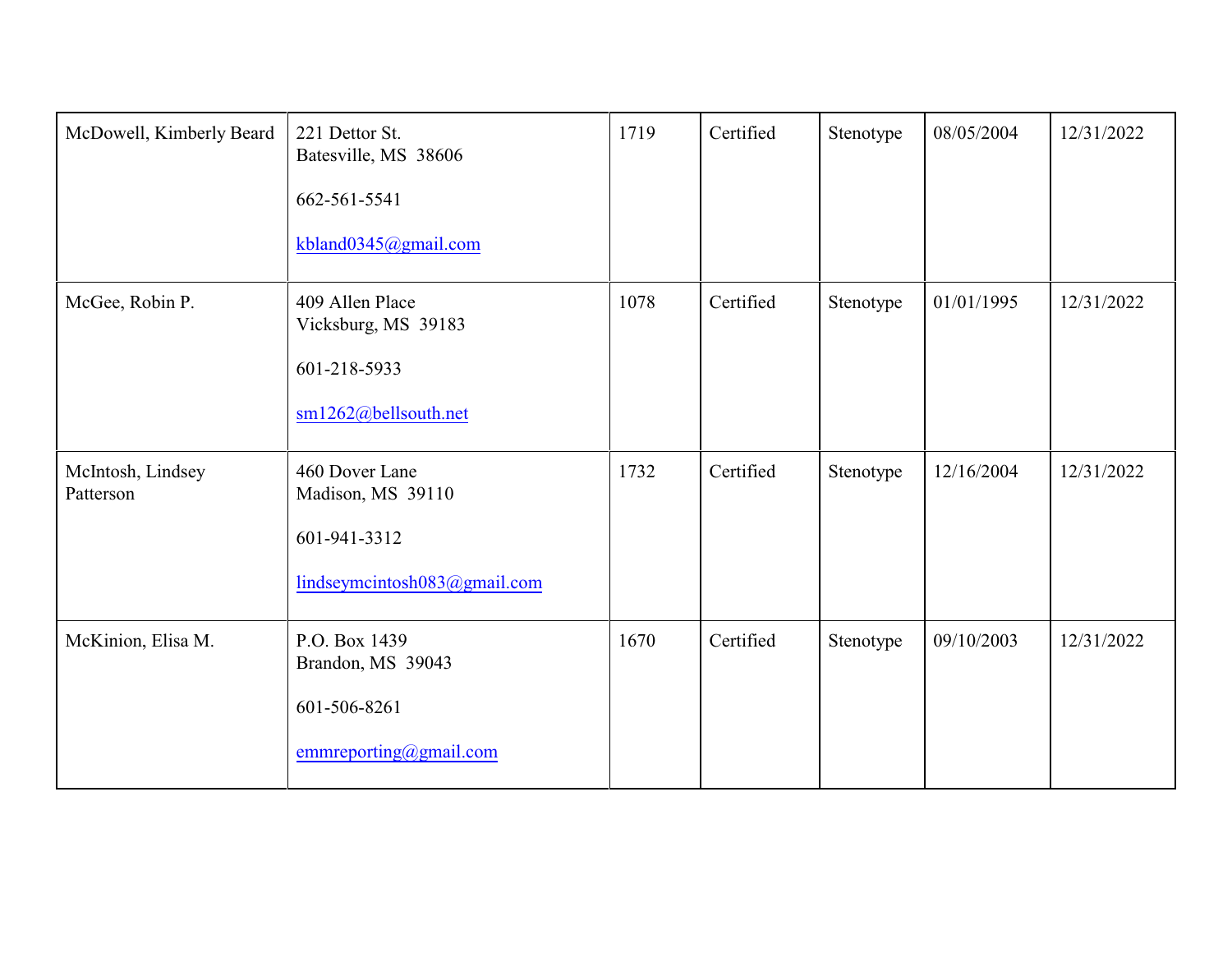| McKinion, Due       | P.O. Box 876<br>Pelahatchie, MS 391450876<br>601-540-0538<br>duemckinion@gmail.com | 1080 | Certified | Stenotype | 01/01/1995 | 12/31/2022 |
|---------------------|------------------------------------------------------------------------------------|------|-----------|-----------|------------|------------|
| McKinney, Sheila    | P.O. Box 217<br>Oxford, MS 38655<br>662-801-2219<br>sheila.d.mckinney@gmail.com    | 1773 | Certified | Stenotype | 05/12/2007 | 12/31/2022 |
| McLarty, Phyllis K. | 2066 Highway 178<br>Mantachie, MS 38855<br>662-862-5895<br>pkmclarty@yahoo.com     | 1235 | Certified | Stenotype | 01/01/1995 | 12/31/2022 |
| McLaughlin, Angela  | 549 Wright Road<br>Clarksdale, MS 38614<br>662-902-1023<br>ameeks2222@gmail.com    | 1424 | Certified | Stenotype | 07/01/2000 | 12/31/2022 |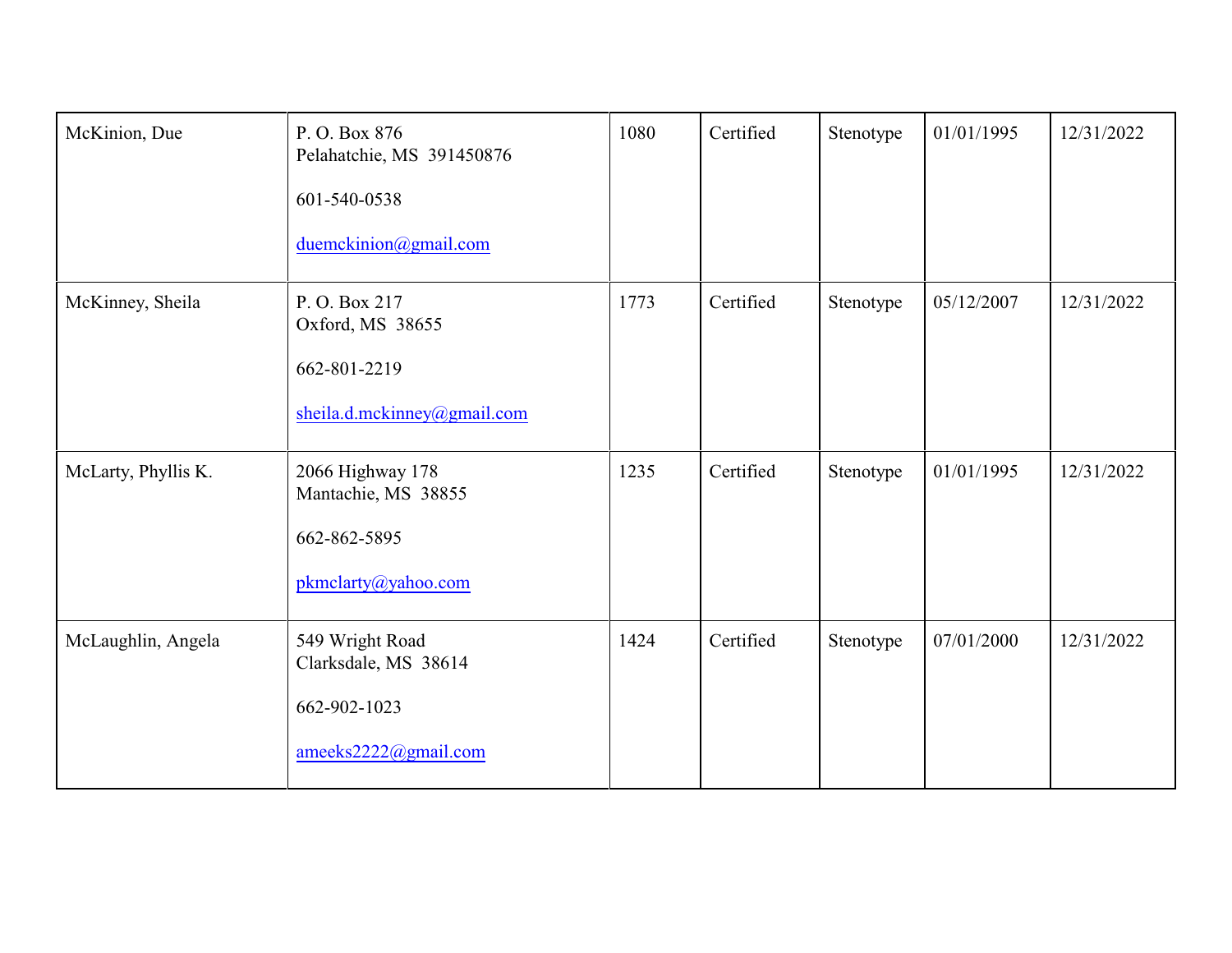| McMillan, Patricia S. | 60 Dry Creek Place<br>Meridian, MS 39301<br>601-482-5906<br>mcmillancrew@comcast.net    | 1081 | Certified   | Stenotype | 01/01/1995 | 12/31/2022 |
|-----------------------|-----------------------------------------------------------------------------------------|------|-------------|-----------|------------|------------|
| McSwain, Linda K.     | 2290 Carrington Drive<br>Mobile, AL 36695<br>251-753-7344<br>lindamcswain@bellsouth.net | 1909 | Nonresident | Stenotype | 08/19/2016 | 10/09/2022 |
| Migues, Lori R.       | 420 Cove Drive<br>Biloxi, MS 39531<br>228-388-3130<br>lmigues@sbmreporting.com          | 1245 | Certified   | Stenotype | 01/01/1995 | 12/31/2022 |
| Mims, Julie F.        | 6002 Keavy Dr<br>Oxford, MS 38655<br>662-832-3300<br>juliemims@bellsouth.net            | 1350 | Certified   | Stenotype | 05/30/1996 | 12/31/2022 |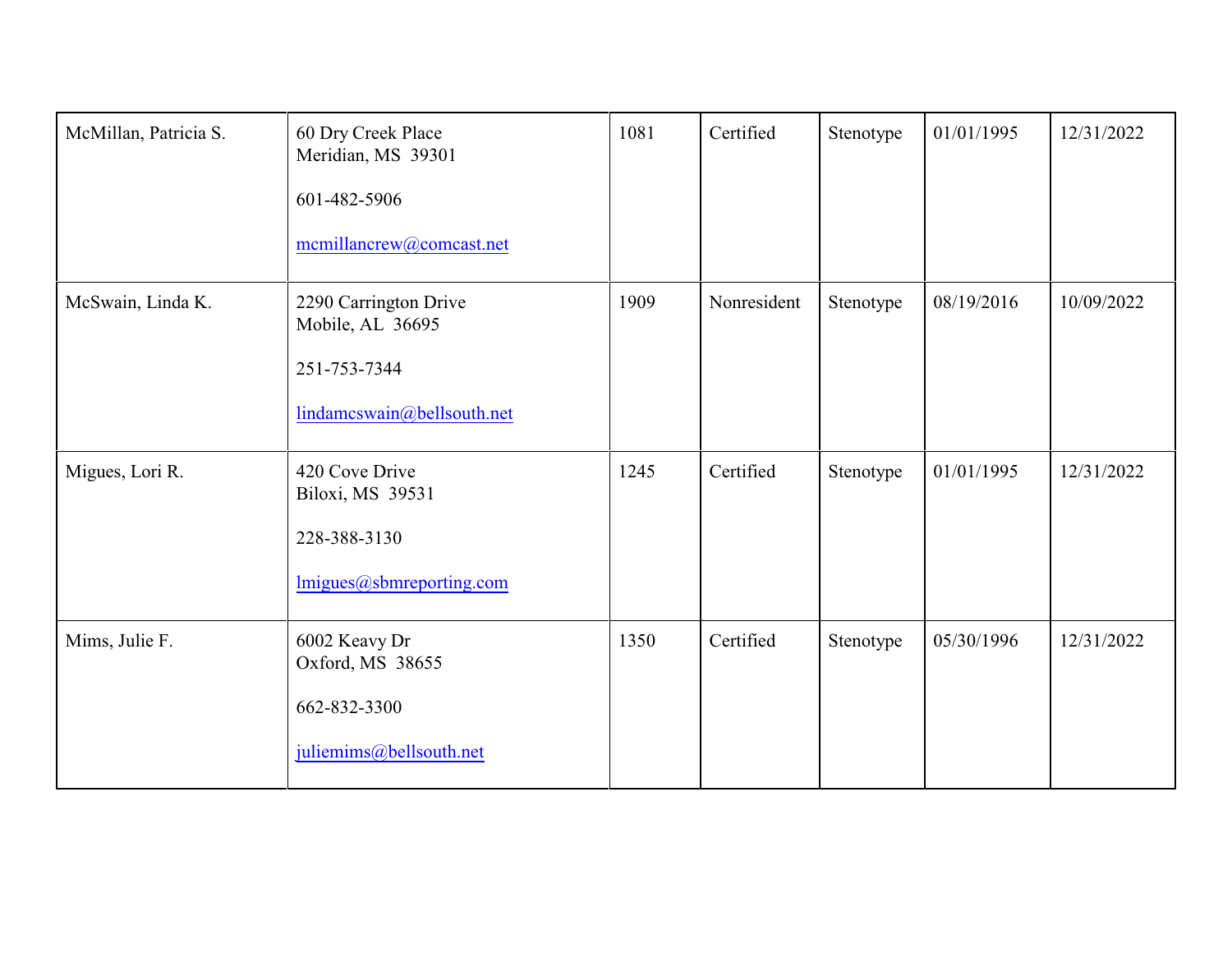| Mitchell, Bonnie Lucille | 101 Overlook Place<br>Ridgeland, MS 39157<br>601-750-8601<br>billandlucym@aol.com         | 1543 | Certified | Stenotype        | 08/27/1999 | 12/31/2022 |
|--------------------------|-------------------------------------------------------------------------------------------|------|-----------|------------------|------------|------------|
| Morgan, Caroline Leeann  | 339 JC Prestage Rd<br>Pelahatchie, MS 39145<br>601-968-2810<br>carolineherrington@aol.com | 1957 | Certified | Stenotype        | 06/03/2022 | 12/31/2022 |
| Morgan, Jamie Wetzel     | 640 Huko Court<br>Diamondhead, MS 39525<br>228-669-7286<br>jamiemorgan228@gmail.com       | 1135 | Certified | Stenotype        | 01/01/1995 | 12/31/2022 |
| Morgan, Lucille          | 7140 King William Drive<br>Biloxi, MS 39532<br>228-396-8788<br>morgan7140@cableone.net    | 1251 | Certified | Pen<br>Shorthand | 01/01/1995 | 12/31/2022 |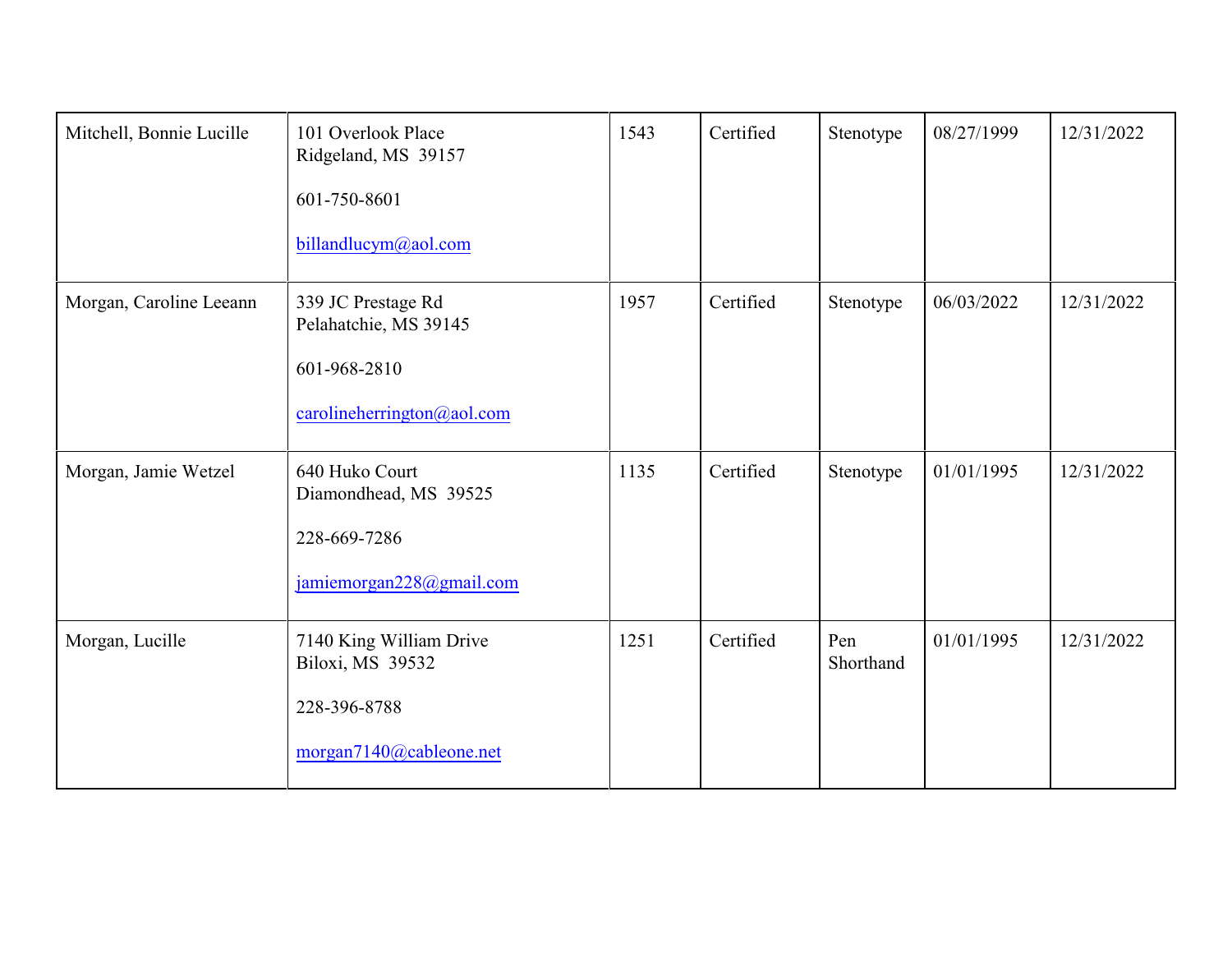| Morris, Crystal      | PO Box 572<br>Gulfport, MS 39502<br>228-424-2047<br>icaption4u@aol.com                         | 1704 | Certified   | Stenotype | 04/22/2004 | 12/31/2022 |
|----------------------|------------------------------------------------------------------------------------------------|------|-------------|-----------|------------|------------|
| Moss, Anita          | PO Box 47<br>Houston, MS 38851<br>662-456-5464<br>houstonamoss@gmail.com                       | 1090 | Certified   | Stenotype | 01/01/1995 | 12/31/2022 |
| Mueller, Lynette L.  | 1878 Enclave Hollow East<br>Germantown, TN 38139<br>901-309-3811<br>lynette@reportercorner.com | 1794 | Nonresident | Stenotype | 09/11/2009 | 02/05/2023 |
| Mulholland, Karee H. | 3171 Mathis Road<br>Crystal Springs, MS 39059<br>601-573-7680<br>kareemul@gmail.com            | 1255 | Certified   | Stenotype | 01/01/1995 | 12/31/2022 |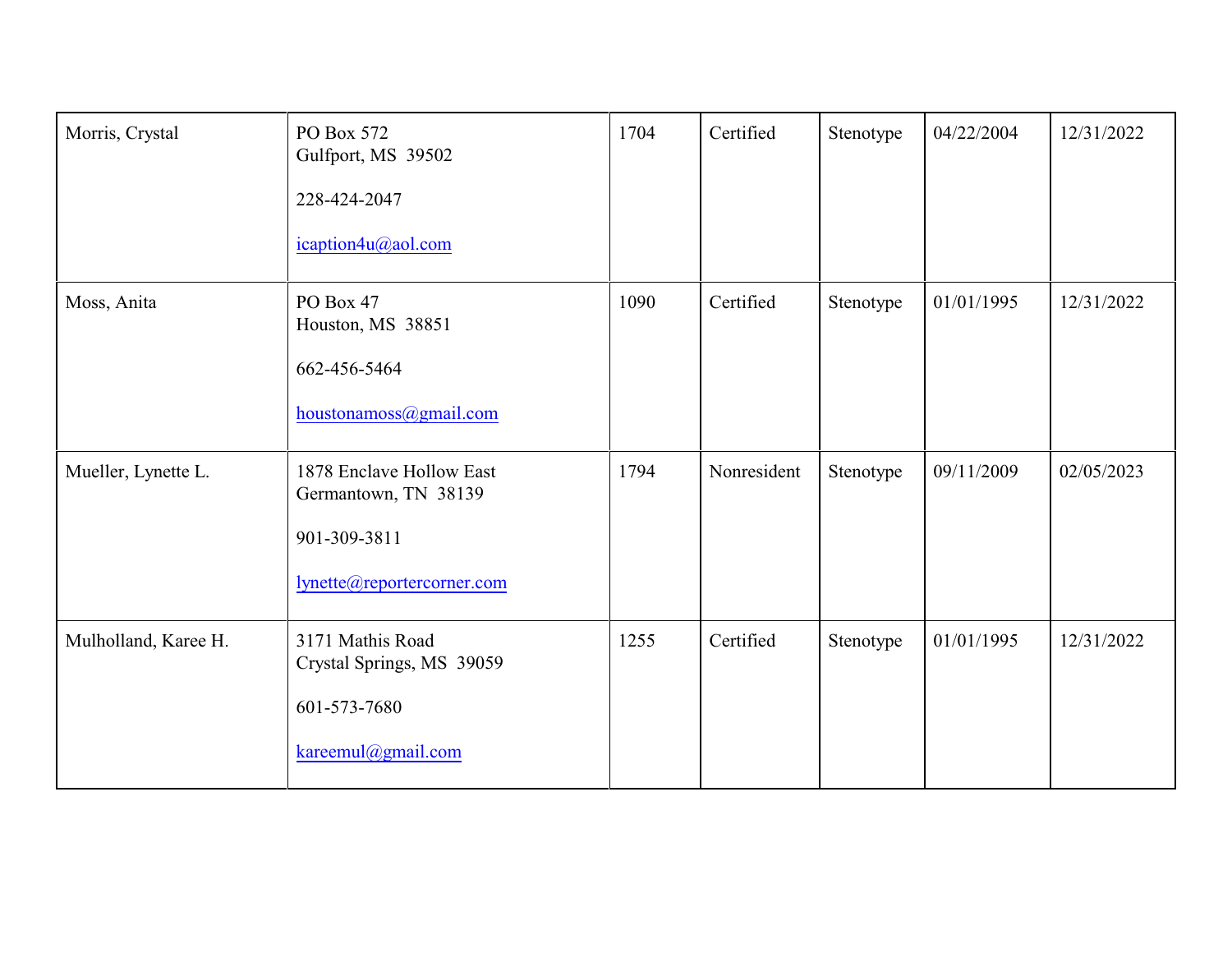| Murray, Melanie G.   | 9 Primrose Lane<br>Natchez, MS 39120<br>601-431-4884<br>mmbbmurray@bellsouth.net     | 1091 | Certified | Stenotype | 01/01/1995 | 12/31/2022 |
|----------------------|--------------------------------------------------------------------------------------|------|-----------|-----------|------------|------------|
| Myers, Andrea Claire | 659 Owen Road<br>New Albany, MS 38652<br>662-668-0462<br>myersreporter@yahoo.com     | 1834 | Certified | Stenotype | 09/17/2010 | 12/31/2022 |
| Nations, Leah        | 234 Stillhouse Creek Dr.<br>Madison, MS 39110<br>601-431-1702<br>nations 1@yahoo.com | 1656 | Certified | Stenotype | 03/14/2003 | 12/31/2022 |
| Nelson, Debbie H.    | Post Office Box 21<br>Benton, MS 39039<br>662-673-9350<br>debbiecourtrep@yahoo.com   | 1256 | Certified | Stenotype | 01/01/1995 | 12/31/2022 |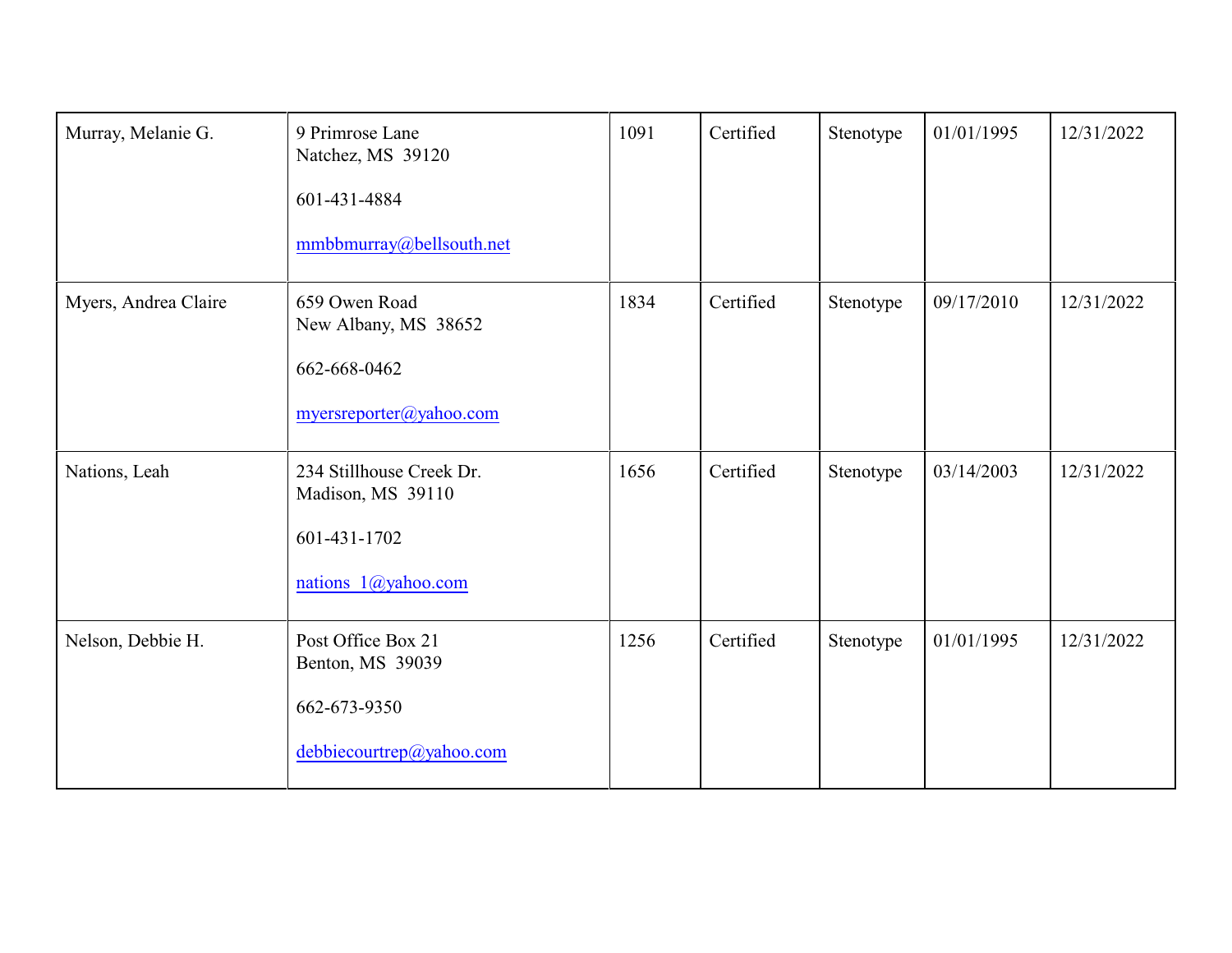| Nester, Debra Middleton  | 292 W. Meade St.<br>Pearl, MS 39208<br>601-573-8833<br>Debbienester@yahoo.com       | 1508 | Certified   | Stenotype | 12/18/1998 | 12/31/2022 |
|--------------------------|-------------------------------------------------------------------------------------|------|-------------|-----------|------------|------------|
| Nicholas, Catherine P.   | 290 Woodrun Drive<br>Ridgeland, MS 39157<br>601-953-2844<br>cpnicholas24@gmail.com  | 1257 | Certified   | Stenotype | 01/01/1995 | 12/31/2022 |
| Nimmer, Sabrina Layton   | 7322 Lake Blvd.<br>Spanish Fort, AL 36527<br>221-960-1198<br>snimmer@bellsouth.net  | 1804 | Nonresident | Stenotype | 12/02/2008 | 06/04/2023 |
| Northway, Katherine Lusk | 15 Pebble Hill Drive<br>Brandon, MS 39042<br>601-954-5191<br>klnorthway08@gmail.com | 1731 | Certified   | Stenomask | 12/02/2004 | 12/31/2022 |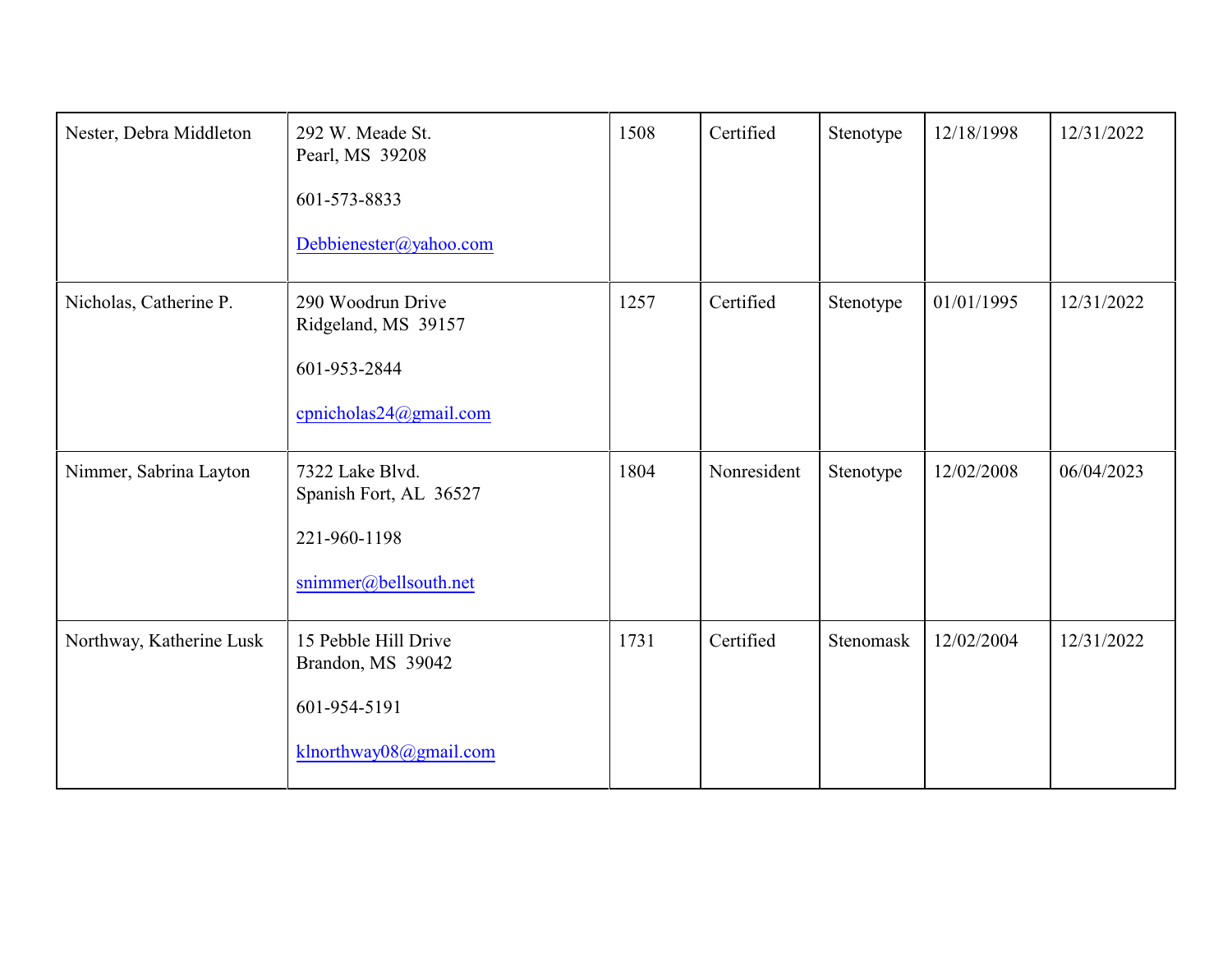| Norton, Teri Barker   | 10269 English Manor Drive<br>Gulfport, MS 39503<br>228-596-1844<br>nortonrmr@aol.com      | 1906 | Certified   | Stenotype | 04/08/2016 | 12/31/2022 |
|-----------------------|-------------------------------------------------------------------------------------------|------|-------------|-----------|------------|------------|
| Owen, Melanie Stewart | 300 Bass Lane<br>Pontotoc, MS 38863<br>662-791-1389<br>dowen.mowen@yahoo.com              | 1262 | Certified   | Stenotype | 01/01/1995 | 12/31/2022 |
| Pannell, Nancy W.     | 6334 Woodland Forrest Drive<br>Tuscaloosa, AL 35405<br>205-394-1964<br>rpnp@bellsouth.net | 1898 | Nonresident | Stenotype | 08/28/2015 | 08/23/2022 |
| Parker, Maury H.      | 426 Lemon B Road<br>Slaughter, LA 70777<br>225-937-9834<br>maury.parker@yahoo.com         | 1837 | Nonresident | Stenotype | 11/04/2011 | 04/10/2023 |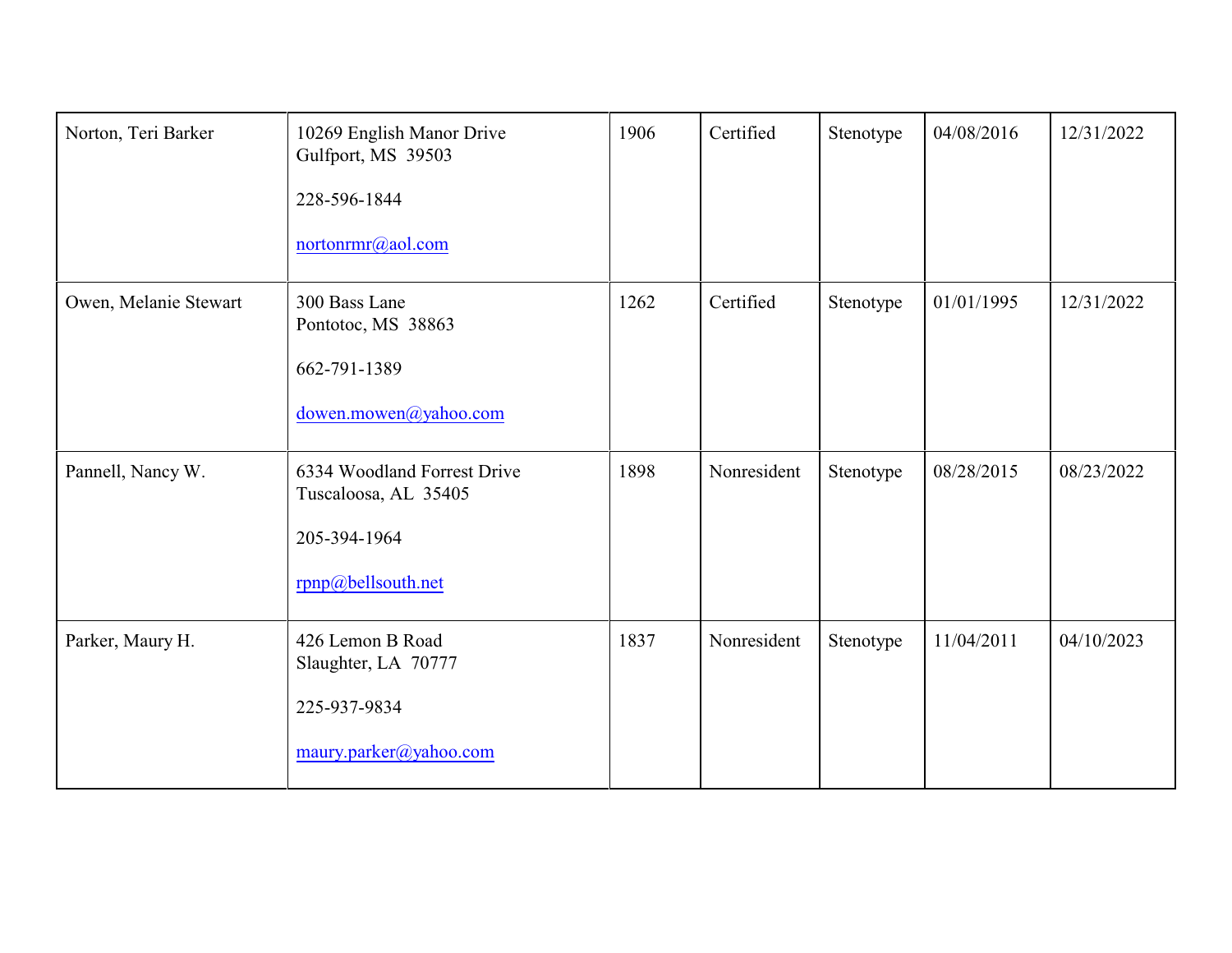| Parker, Kathy L.       | P.O. Box 998<br>Pascagoula, MS 39568<br>228-769-3042<br>K Parker@co.jackson.ms.us        | 1265 | Certified   | Stenotype | 01/01/1995 | 12/31/2022 |
|------------------------|------------------------------------------------------------------------------------------|------|-------------|-----------|------------|------------|
| Patrick, Ruth Ann      | 3419 40th Street<br>Meridian, MS 39305<br>334-357-2431<br>rannpatrick@comcast.net        | 1807 | Certified   | Stenotype | 05/21/2010 | 12/31/2022 |
| Peacock, Lawrence Alan | 1960 Old Government Street<br>Mobile, AL 36606<br>251-476-6327<br>peacock63@comcast.net  | 1899 | Nonresident | Stenotype | 08/28/2015 | 08/21/2022 |
| Penny, Sherri Lynn     | 1913 Kensington Ave<br>Ocean Springs, MS 39564<br>228-235-4925<br>sherripennyl@gmail.com | 1609 | Certified   | Stenotype | 06/19/2001 | 12/31/2022 |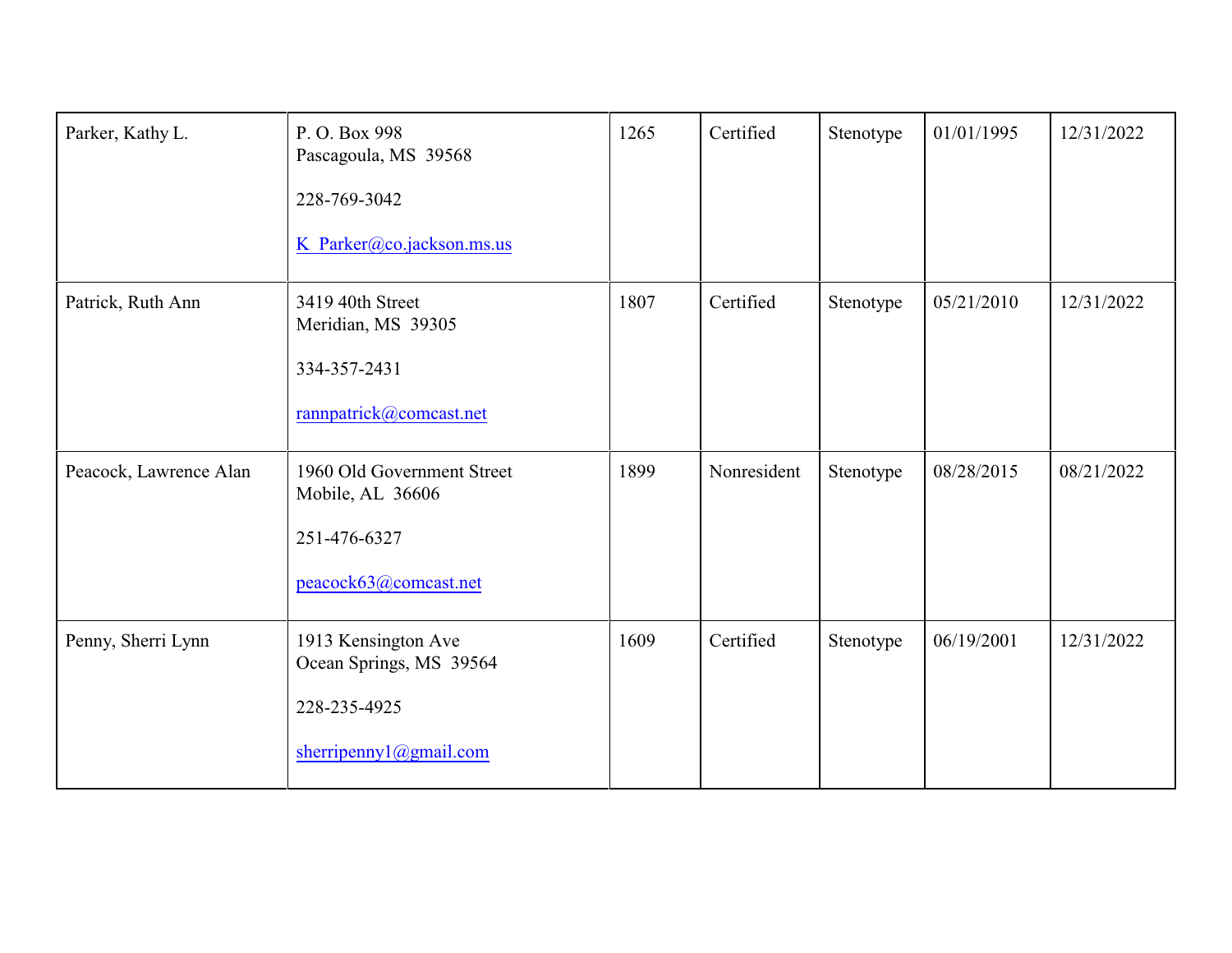| Perkins, Natasha W. | 13007 Lamey Bridge Road<br>D'Iberville, MS 39540<br>228-865-4175<br>tashawestperkins@icloud.com | 1506 | Certified | Stenotype | 09/30/1998 | 12/31/2022 |
|---------------------|-------------------------------------------------------------------------------------------------|------|-----------|-----------|------------|------------|
| Pettit, Leigh B.    | 106 Guest Dr. #8<br>Starkville, MS 39759<br>662-322-2024<br>courtreporter1574@gmail.com         | 1574 | Certified | Stenotype | 03/09/2000 | 12/31/2022 |
| Phillips, Edie M.   | P.O. Box 998<br>Pascagoula, MS 39581<br>228-769-3041<br>edie phillips@co.jackson.ms.us          | 1269 | Certified | Stenotype | 01/01/1995 | 12/31/2022 |
| Pickens, Cynthia    | 855 Harbor Bend Drive<br>Brandon, MS 39047<br>601-918-5271<br>cynthia.pickens@aol.com           | 1831 | Certified | Stenotype | 06/25/2010 | 12/31/2022 |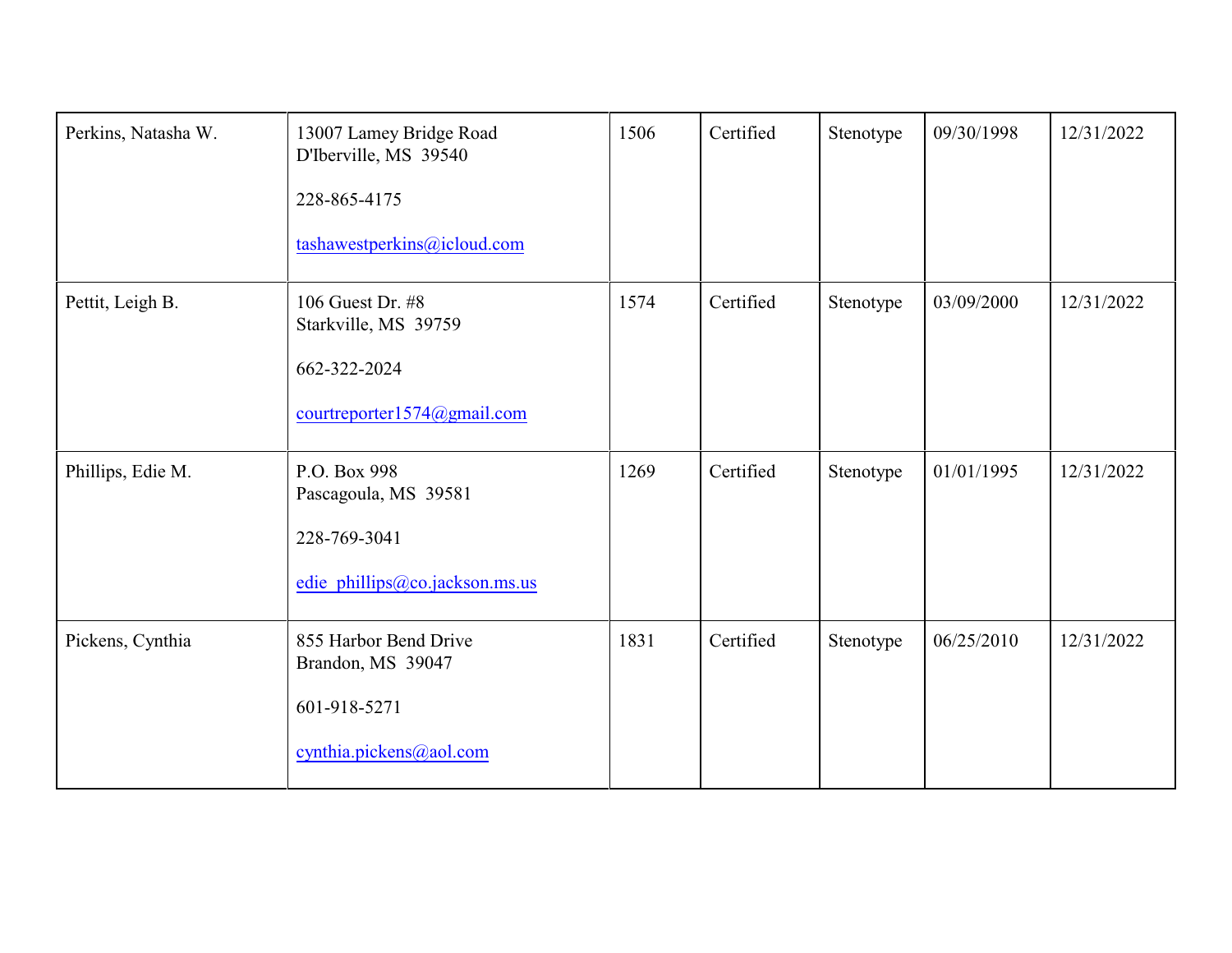| Pierce, Mellie Hoskins | 4240 Old Orchard Place<br>Jackson, MS 39206<br>256-343-6243<br>melcourtrptr@gmail.com | 1933 | Certified | Stenotype | 06/08/2018 | 12/31/2022 |
|------------------------|---------------------------------------------------------------------------------------|------|-----------|-----------|------------|------------|
| Pike, Lisa Marie       | 600 Hedgerow Cove<br>Madison, MS 39110<br>601-672-9916<br>lliissaa123@yahoo.com       | 1555 | Certified | Stenotype | 10/25/1999 | 12/31/2022 |
| Pointer, Kim A.        | 396 Sherwood Place<br>Batesville, MS 38606<br>662-609-1427<br>kap35@bellsouth.net     | 1271 | Certified | Stenotype | 01/01/1995 | 12/31/2022 |
| Powell, Melody J.      | P.O. Box 367<br>Mantachie, MS 38855<br>662-397-4716<br>powell.melody@yahoo.com        | 1401 | Certified | Stenotype | 12/19/1996 | 12/31/2022 |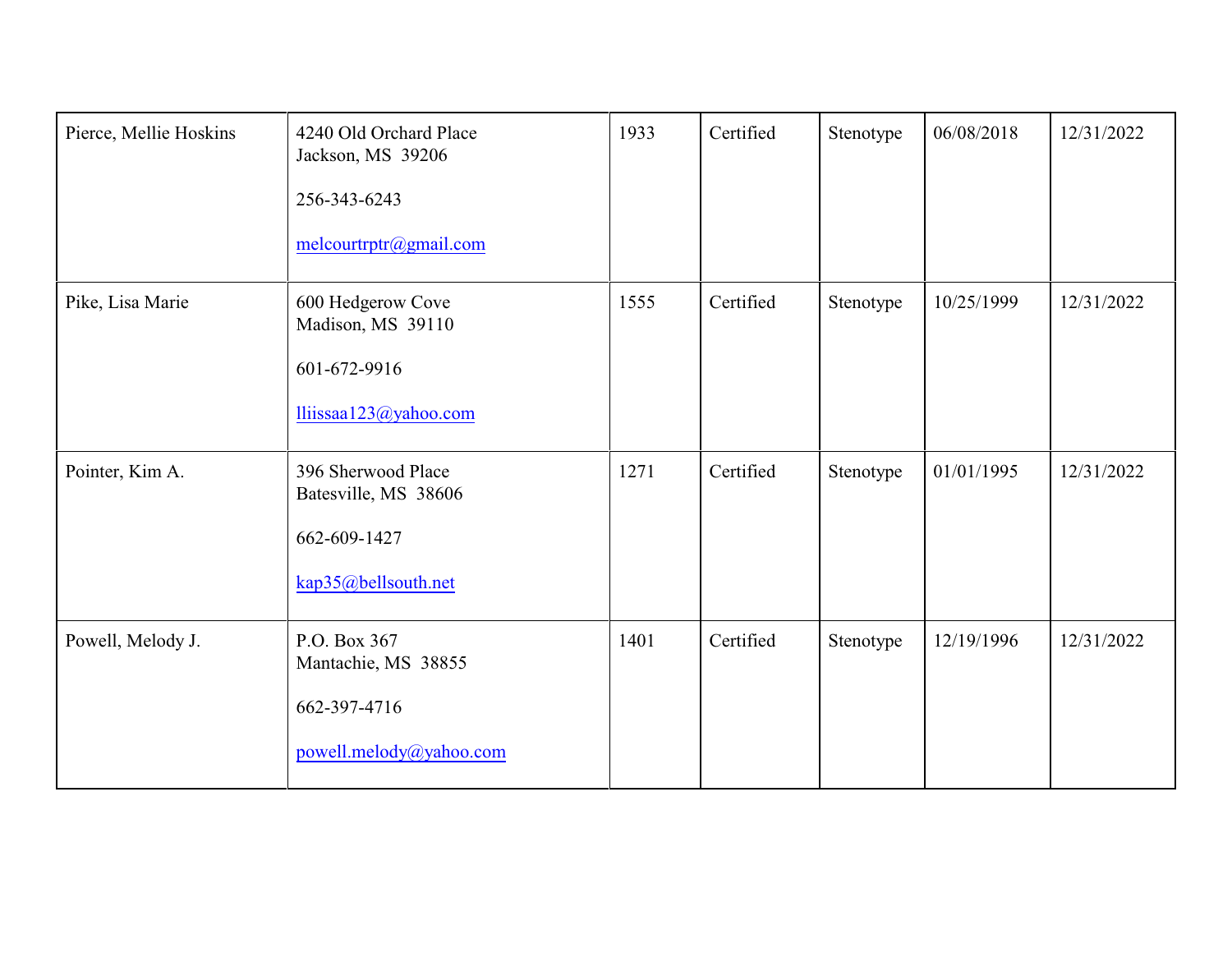| Powell, Kelly Marie   | 380 Alliston Drive<br>Florence, MS 39073<br>769-777-8120<br>kelly@powellreporting.com | 1692 | Certified | Stenotype | 04/30/2006 | 12/31/2022 |
|-----------------------|---------------------------------------------------------------------------------------|------|-----------|-----------|------------|------------|
| Purvis, Sherry Lynn   | 134 Mallard Pointe Drive<br>Madison, MS 39110<br>601-605-0229<br>sherrypurvis@aol.com | 1566 | Certified | Stenotype | 04/14/2006 | 12/31/2022 |
| Quinn, Trudie         | P.O. Box 180506<br>Richland, MS 39218<br>601-932-5354<br>tquinn76@comcast.net         | 1368 | Certified | Stenotype | 07/01/2000 | 12/31/2022 |
| Rakestraw, Dana Rowan | P.O. Box 982<br>New Albany, MS 38652<br>662-317-1565<br>danarakestraw@yahoo.com       | 1418 | Certified | Stenotype | 01/01/1998 | 12/31/2022 |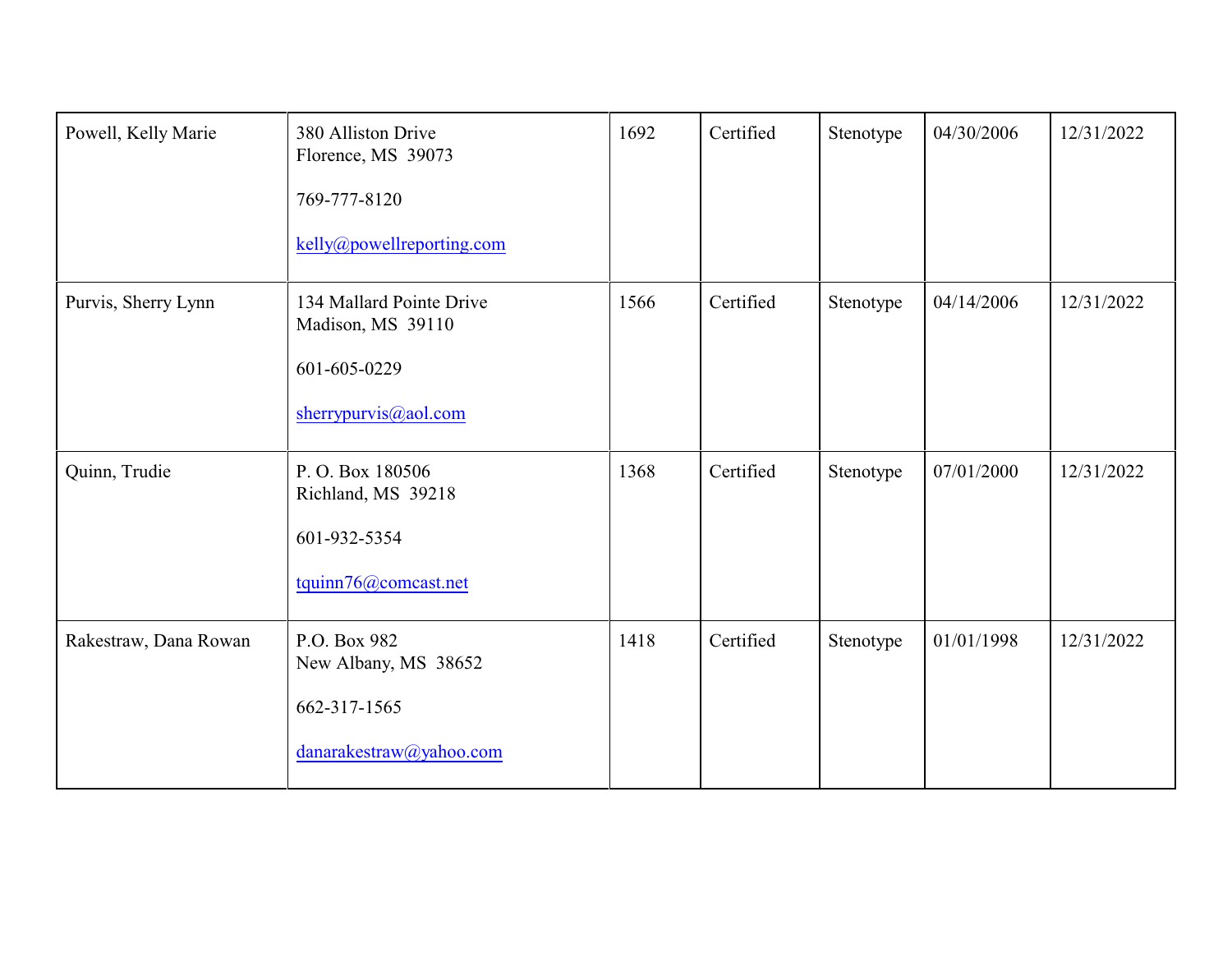| Raley, Paulynn M.  | 204 Farmers Row<br>Madison, MS 39110<br>601-941-8090<br>praley4@gmail.com         | 1239 | Certified | Stenotype | 01/01/1995 | 12/31/2022 |
|--------------------|-----------------------------------------------------------------------------------|------|-----------|-----------|------------|------------|
| Rayborn, Harvey J. | P.O. Box 720248<br>Jackson, MS 392720248<br>601-259-7498<br>Raybornhj@aol.com     | 1274 | Certified | Stenotype | 01/01/1995 | 12/31/2022 |
| Rea, Marilyn Susan | 6335 Everyneen Dr<br>Southaven, MS 38671<br>662-607-1206<br>rea962@bellsouth.net  | 1059 | Certified | Stenotype | 01/01/1995 | 12/31/2022 |
| Redmond, Joyce M.  | 209 Gayle Drive<br>Clarksdale, MS 38614<br>662-902-0036<br>jjredmond100@gmail.com | 1103 | Certified | Stenotype | 01/01/1995 | 12/31/2022 |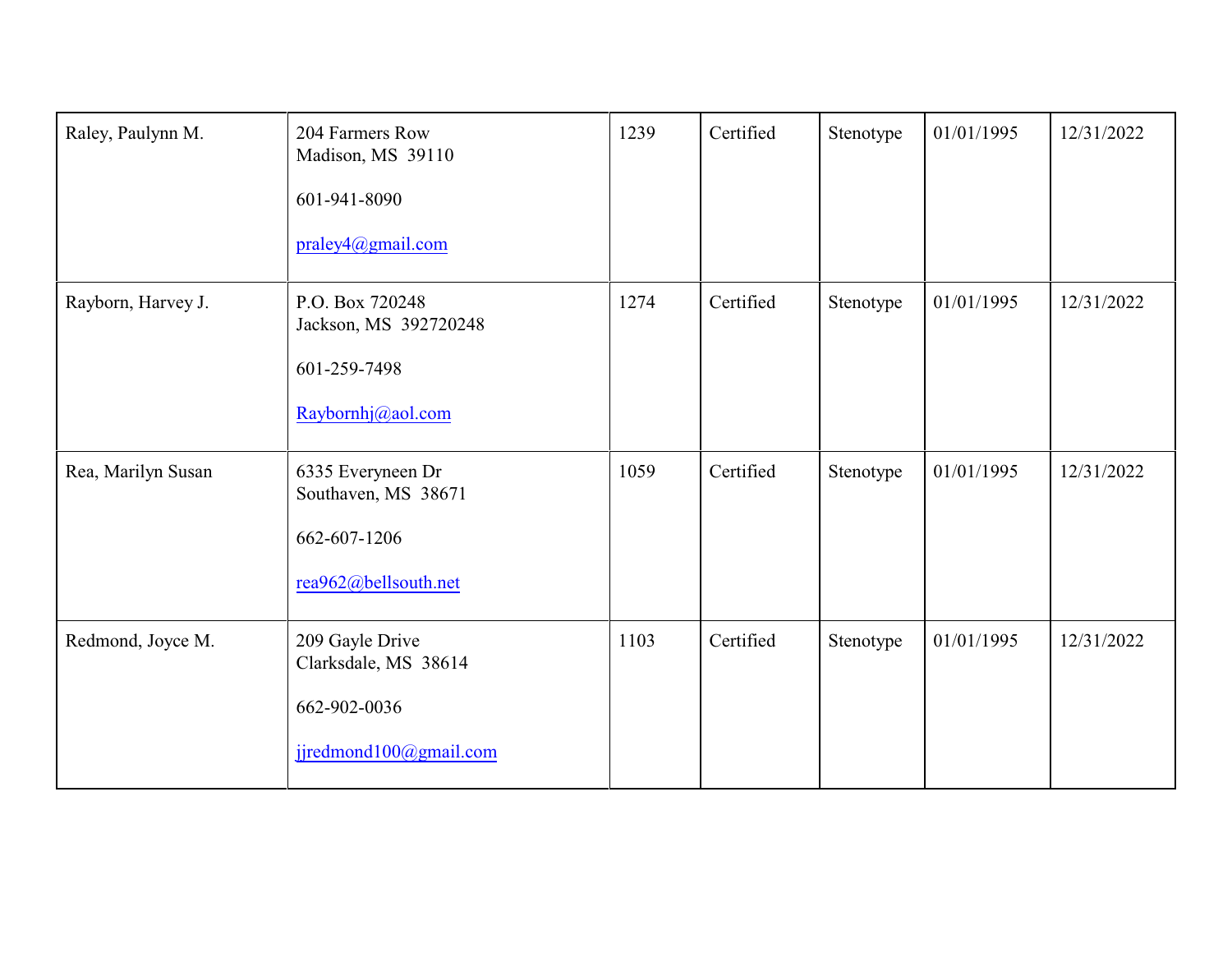| Reeves, Victoria Farrish | 144 Skyline Drive<br>Clinton, MS 39056<br>601-842-5110<br>victoria.reeves587@gmail.com  | 1795 | Certified | Stenotype | 07/11/2008 | 12/31/2022 |
|--------------------------|-----------------------------------------------------------------------------------------|------|-----------|-----------|------------|------------|
| Renfroe, Brandi Senseney | PO Box 463<br>Ocean Springs, MS 39566<br>228-327-3149<br>bsenseney@gmail.com            | 1358 | Certified | Stenotype | 01/02/1996 | 12/31/2022 |
| Reno, Sharra Y.          | 9 Chandeleur Point<br>Hattiesburg, MS 39402<br>601-408-9594<br>sharrareno@gmail.com     | 1277 | Certified | Stenotype | 01/01/1995 | 12/31/2022 |
| Roberts, Ramona M.       | 242 Crossridge Circle<br>Mooreville, MS 38857<br>662-322-0503<br>mroberts0815@gmail.com | 1417 | Certified | Stenotype | 01/01/1998 | 12/31/2022 |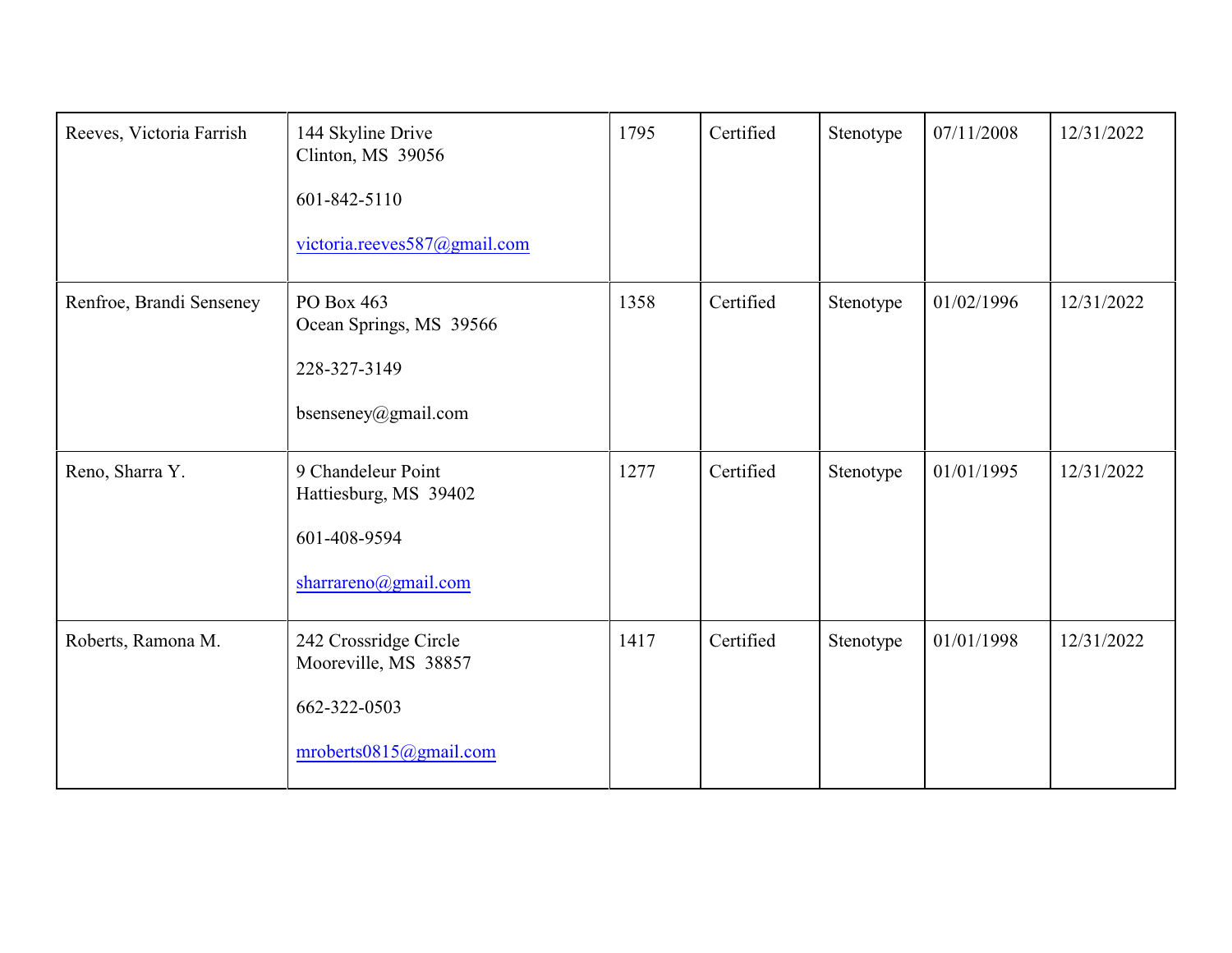| Roberts, Kimme Nacol | 28 Mikell Drive<br>Columbia, MS 39429<br>601-441-0925<br>kimlltial4@gmail.com             | 1884 | Certified | Stenotype | 12/05/2014 | 12/31/2022 |
|----------------------|-------------------------------------------------------------------------------------------|------|-----------|-----------|------------|------------|
| Rodgers, Ann         | 12 Briar Cliff Dr<br>Carriere, MS 39426<br>601-590-3293<br>rodgersreporting@bellsouth.net | 1558 | Certified | Stenotype | 10/25/1999 | 12/31/2022 |
| Rogers, Mary K.      | 133 Autumn Hill Drive<br>Jackson, MS 39211<br>601-957-1136<br>mkrogers10@bellsouth.net    | 1107 | Certified | Stenotype | 01/01/1995 | 12/31/2022 |
| Rowzee, Karen Sue    | 234 Mallard Drive<br>Brandon, MS 39047<br>601-540-5808<br>ksrowzee@aol.com                | 1109 | Certified | Stenotype | 01/01/1995 | 12/31/2022 |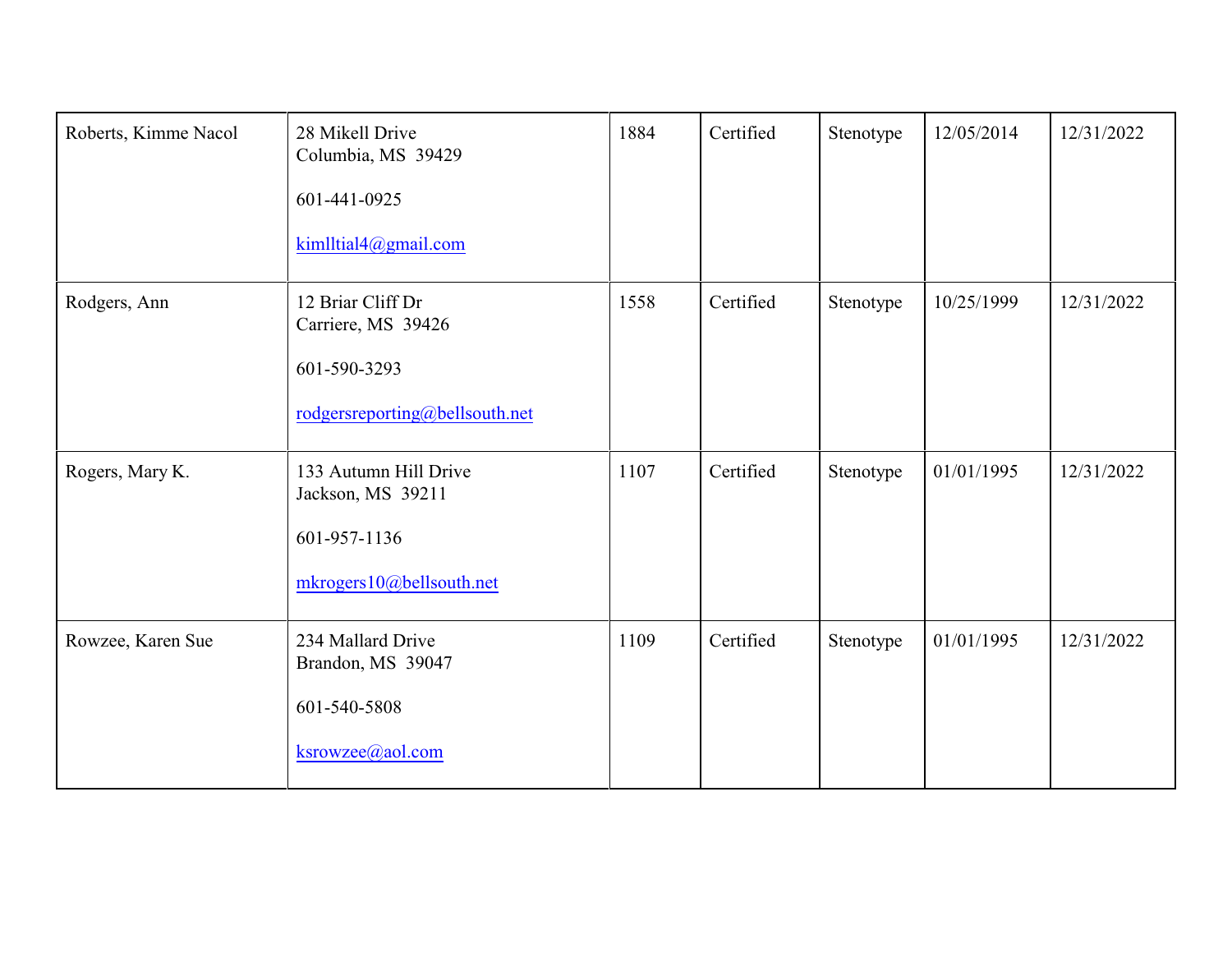| Rudolph, Julie L.  | 11050 Road 616<br>Philadelphia, MS 39350<br>601-656-8762<br>rudolphjulie@bellsouth.net | 1283 | Certified | Stenotype | 01/01/1995 | 12/31/2022 |
|--------------------|----------------------------------------------------------------------------------------|------|-----------|-----------|------------|------------|
| Russell, Regina D. | P O Box 761<br>Tupelo, MS 38802<br>662-690-1500<br>depos@advcourtreporting.com         | 1110 | Certified | Stenotype | 01/01/1995 | 12/31/2022 |
| Sablich, Cheryl E. | 11089 Lee Rd<br>Biloxi, MS 39532<br>228-860-3534<br>cherylsark1@aol.com                | 1111 | Certified | Stenotype | 01/01/1995 | 12/31/2022 |
| Sanchez, Rosie     | P.O. Box 19067<br>Hattiesburg, MS 39404<br>601-466-3446<br>rscott4436@aol.com          | 1821 | Certified | Stenotype | 10/05/2009 | 12/31/2022 |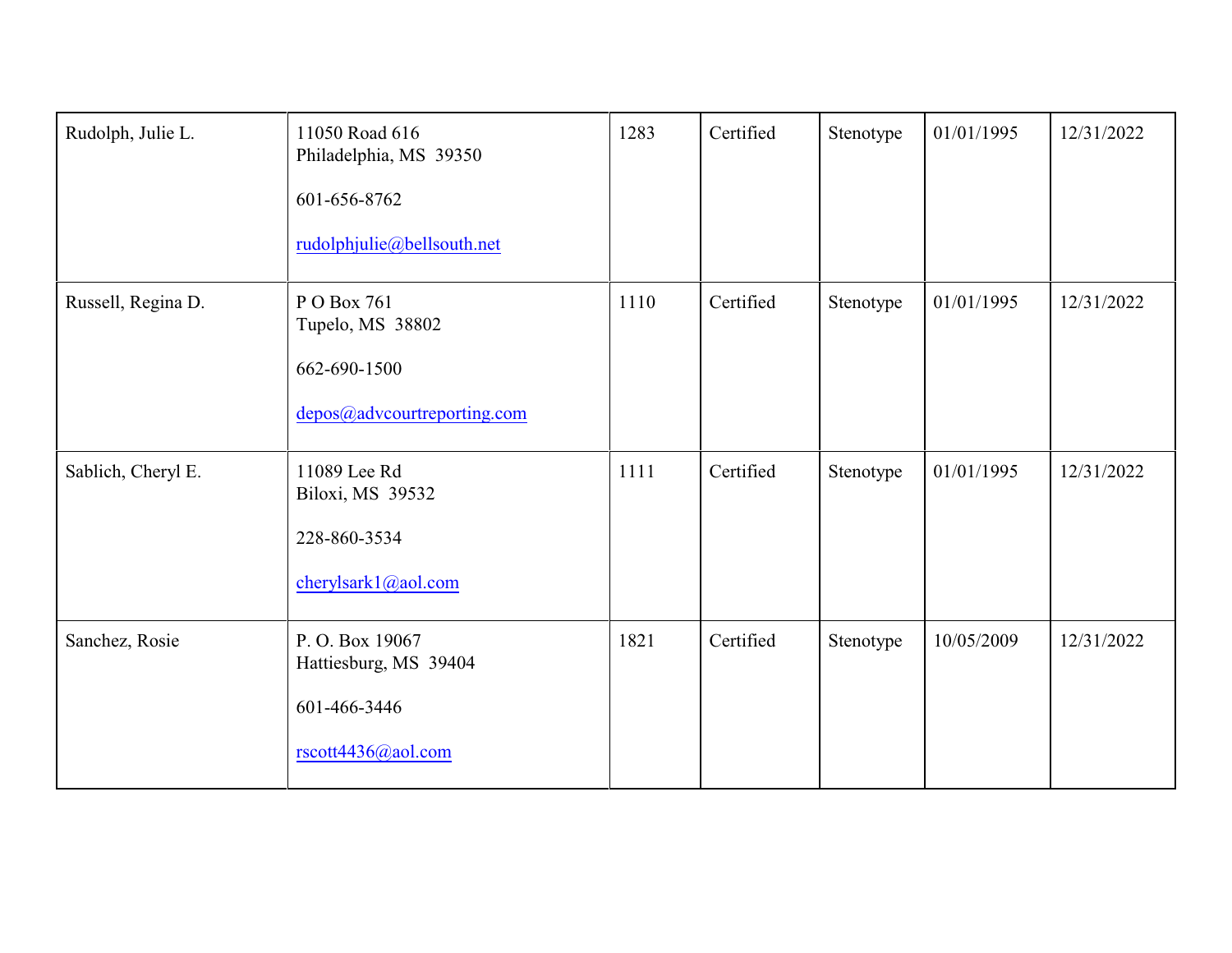| Sanford, Katherine H.           | 2799 Grove Meadows Drive<br>Nesbit, MS 38651<br>901-826-9988<br>belzoni1996@outlook.com | 1058 | Certified | Stenotype        | 01/01/1995 | 12/31/2022 |
|---------------------------------|-----------------------------------------------------------------------------------------|------|-----------|------------------|------------|------------|
| Savors, Annette                 | 1424 South 9th Street<br>Columbus, MS 39701<br>662-328-6071<br>annettesavors@att.net    | 1367 | Certified | Pen<br>Shorthand | 05/30/1996 | 12/31/2022 |
| Schmitt, Amanda Allen           | P.O. Box 6554<br>Diamondhead, MS 39525<br>228-669-1237<br>msdepos@gmail.com             | 1604 | Certifed  | Stenotype        | 08/28/2013 | 12/31/2022 |
| Schoggen, Miranda<br>McLaughlin | 115 Arrowhead Trail<br>Brandon, MS 39047<br>662-760-6672<br>mirandaschoggen@gmail.com   | 1869 | Certified | Stenotype        | 06/14/2013 | 12/31/2022 |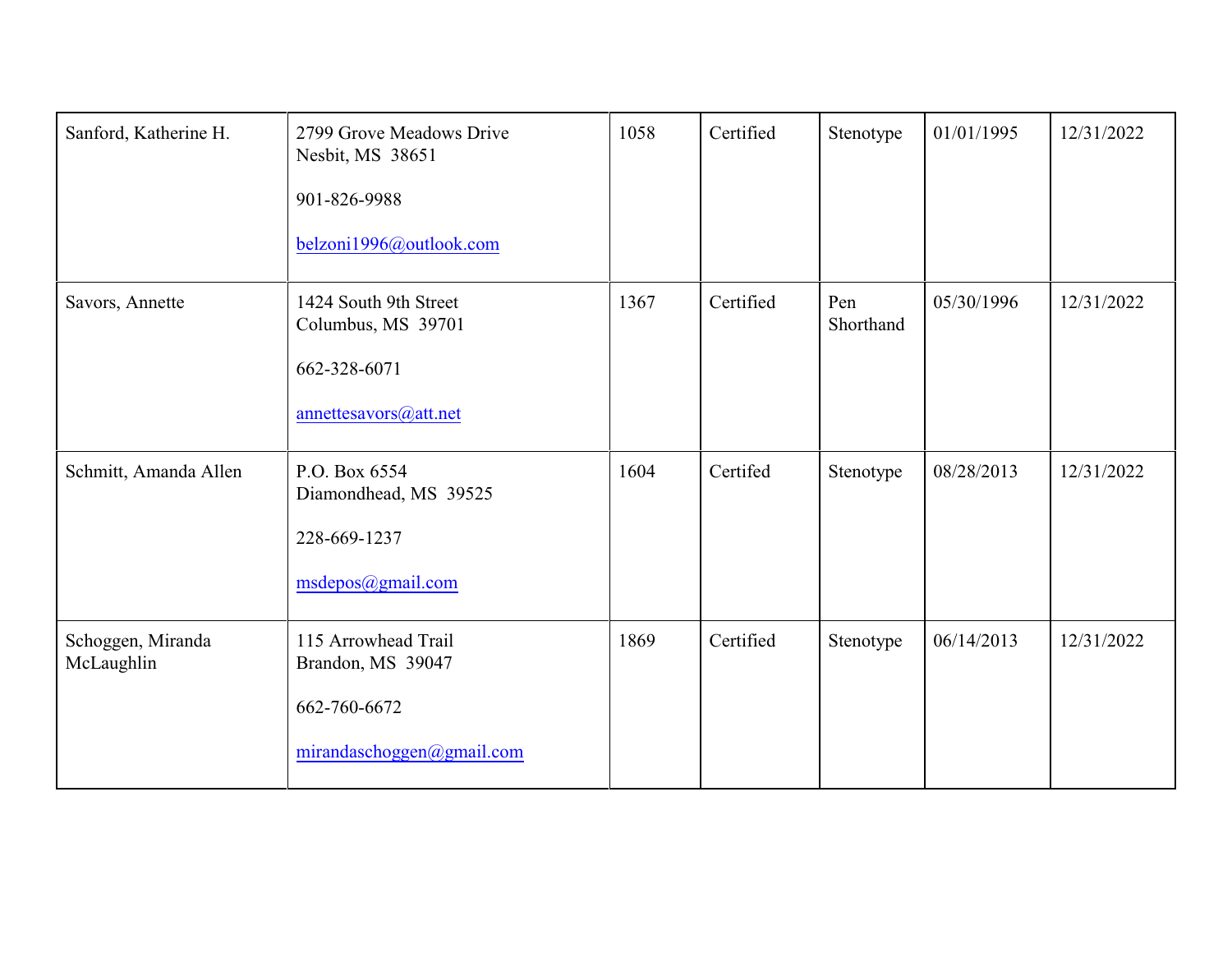| Schroeder, Monica              | 220 Glen Eagles<br>Ocean Springs, MS 39564<br>228-990-2719<br>monica@schroederkmoux.com | 1285 | Certified | Stenotype | 01/01/1995 | 12/31/2022 |
|--------------------------------|-----------------------------------------------------------------------------------------|------|-----------|-----------|------------|------------|
| Schultz, Judi Morrow           | 7298 Giani Road<br>Pass Christian, MS 39571<br>228-383-0062<br>jmschultz@cableone.net   | 1254 | Certified | Stenotype | 01/01/1995 | 12/31/2022 |
| Scott-Bartee, Tamika<br>Tyrana | 330 Summerville Dr<br>Madison, MS 39110<br>601-720-3862<br>barteetamika1@gmail.com      | 1782 | Certified | Stenotype | 11/06/2007 | 12/31/2022 |
| Seawright, Tiffany             | 3770 CR 200<br>Tiplersville, MS 38674<br>662-587-1435<br>trseawright@yahoo.com          | 1711 | Certified | Stenotype | 05/24/2004 | 12/31/2022 |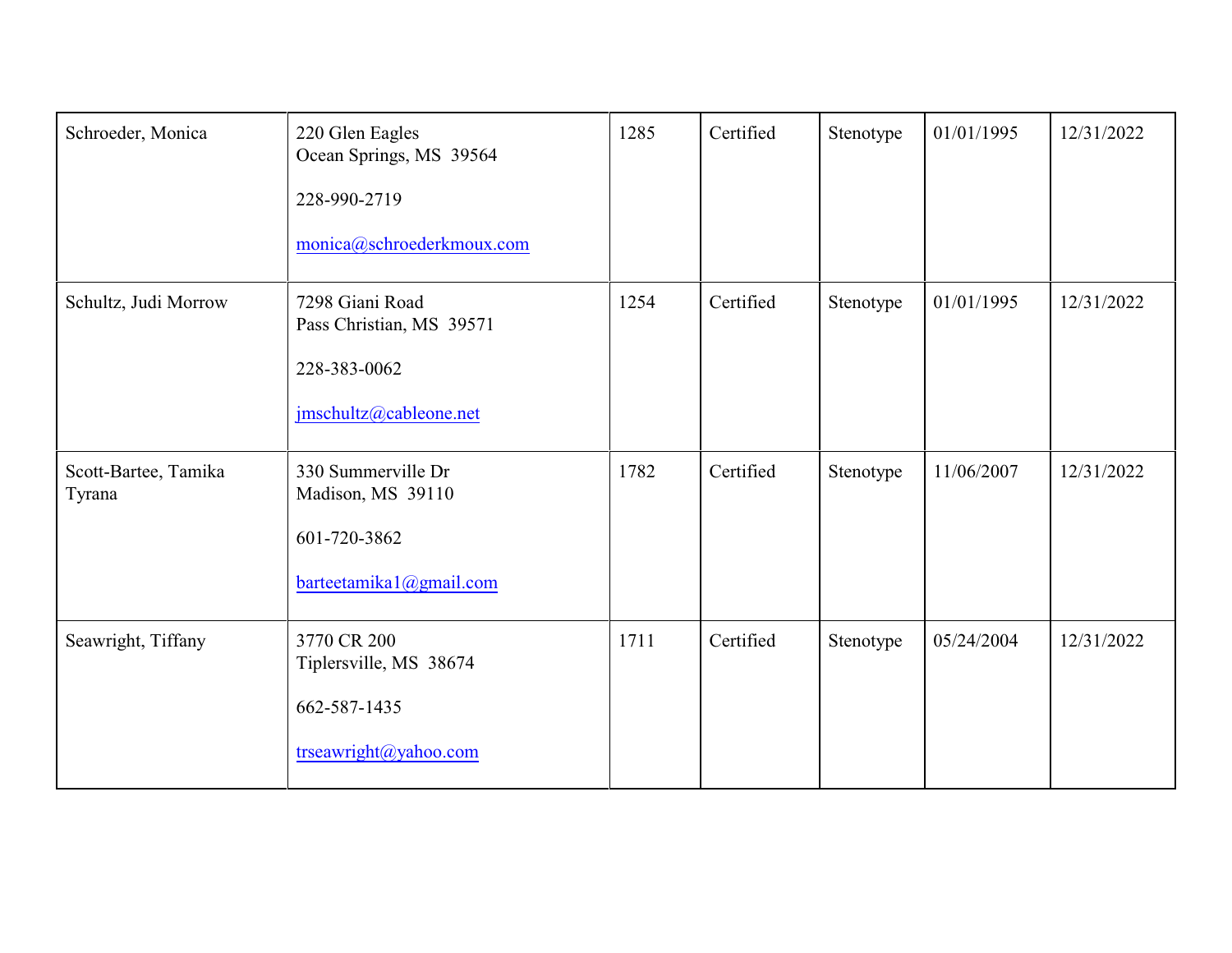| Seward, Jennifer G. | 791 Richland East Drive<br>Richland, MS 39218<br>601-720-0462<br>jensew1@bellsouth.net | 1361 | Certified | Stenotype | 10/04/1995 | 12/31/2022 |
|---------------------|----------------------------------------------------------------------------------------|------|-----------|-----------|------------|------------|
| Seymour, Natalie    | 2194 Baywood Drive<br>Biloxi, MS 39532<br>228-365-6982<br>natalieseymourccr@gmail.com  | 1637 | Certified | Stenotype | 04/10/2008 | 12/31/2022 |
| Shaffett, Rhodes C. | 125 Ridge Rd<br>Clarksdale, MS 38614<br>662-902-7209<br>rshaffett@att.net              | 1287 | Certified | Stenotype | 01/01/1995 | 12/31/2022 |
| Sharp, Heather N.   | 203 Fifth Street<br>Union, MS 39365<br>601-479-0760<br>heather.lowery@choctaw.org      | 1117 | Certified | Stenotype | 01/01/1995 | 12/31/2022 |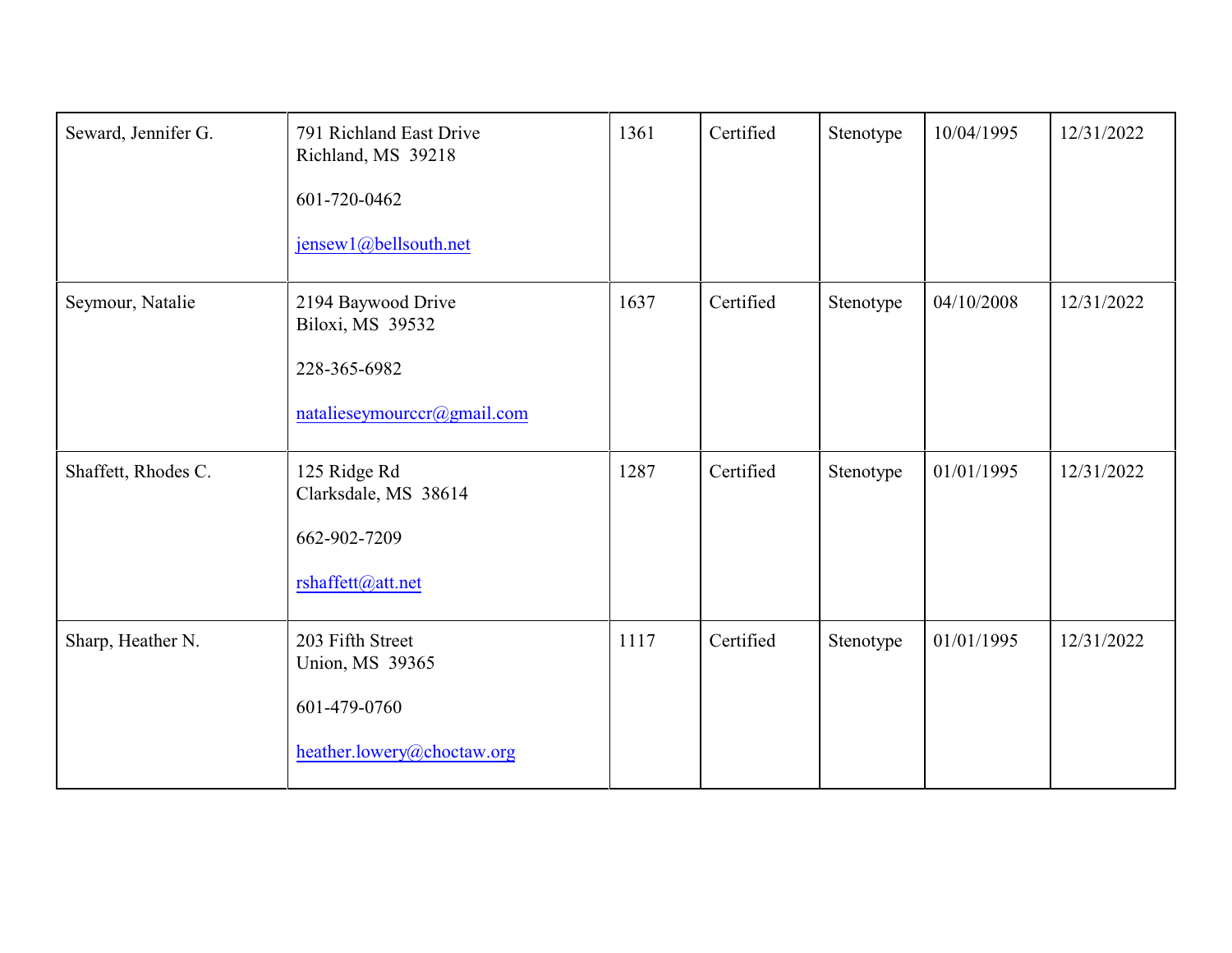| Sherman, Lyn W.       | P.O. Box 2274<br>Laurel, MS 39442<br>601-433-6872<br>Lyn@ttblaw.com                      | 1288 | Certified | Stenotype | 01/01/1995 | 12/31/2022 |
|-----------------------|------------------------------------------------------------------------------------------|------|-----------|-----------|------------|------------|
| Shows, Kellye S.      | 107 Stapleton Boulevard<br>Canton, MS 39046<br>601-624-4349<br>kellyeshows@comcast.net   | 1290 | Certified | Stenotype | 01/01/1995 | 12/31/2022 |
| Simmons, Stefani Kay  | 7228 Edgewater Drive<br>Olive Branch, MS 38654<br>901-489-7176<br>ssreporting1@gmail.com | 1873 | Certified | Stenotype | 12/06/2013 | 12/31/2022 |
| Simpson, Elizabeth B. | 9004 Victoria Circle<br>Gulfport, MS 39503<br>2288604837<br>Esimpson@SBMreporting.com    | 1293 | Certified | Stenotype | 01/01/1995 | 12/31/2022 |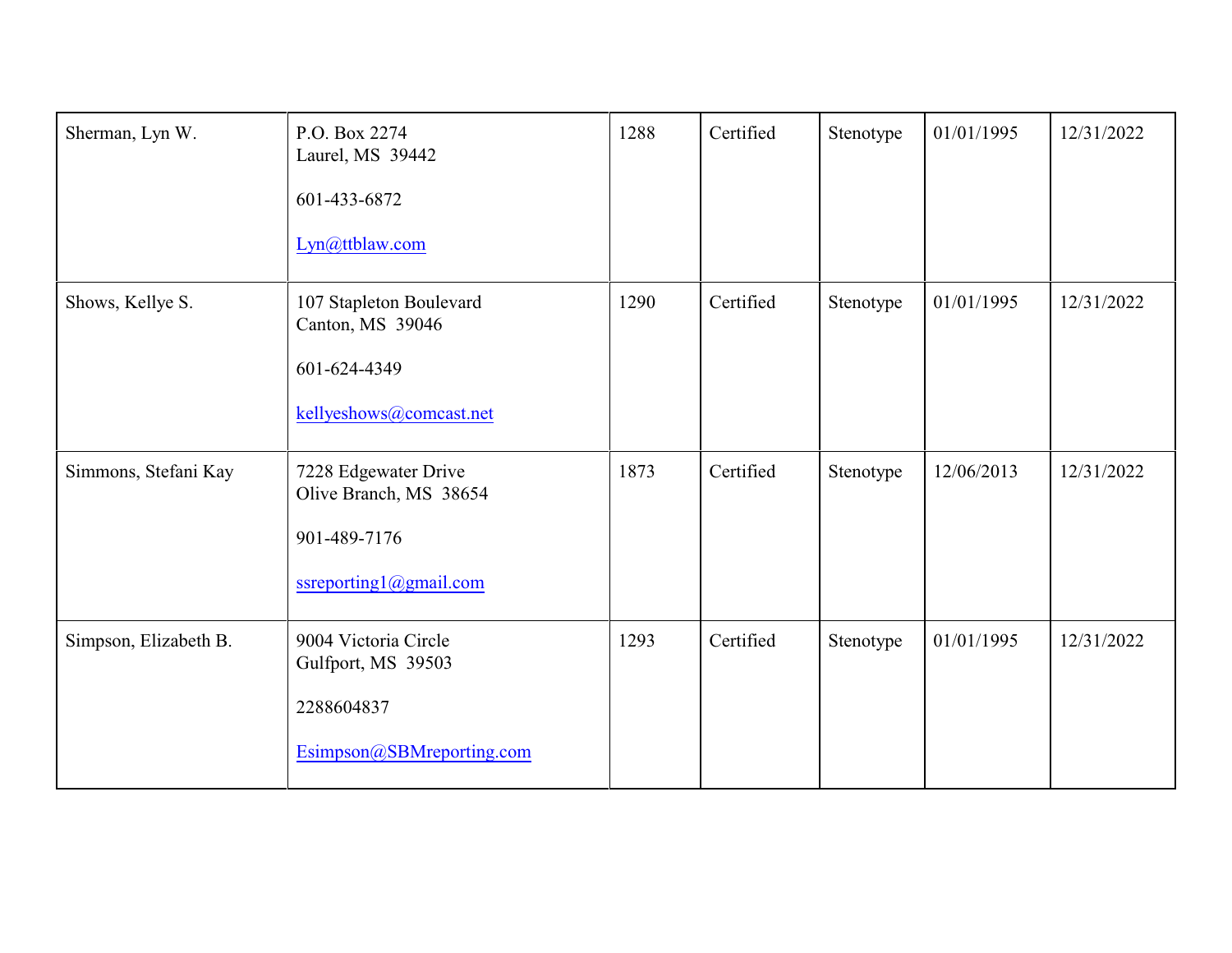| Sims, Sara Gilkey       | 1139 Greenbriar Street<br>Jackson, MS 392112735<br>601-977-9262<br>sagilk@aol.com            | 1118 | Certified | Stenotype | 01/01/1995 | 12/31/2022 |
|-------------------------|----------------------------------------------------------------------------------------------|------|-----------|-----------|------------|------------|
| Smith, Geri Beth        | 224 Hidden Oaks Dr<br>Ridgeland, MS 39157<br>601-946-7775<br>geribethsmith@gmail.com         | 1219 | Certified | Stenotype | 01/01/1995 | 12/31/2022 |
| Smith, Lucretia R.      | 284 Woodland Brook Drive<br>Madison, MS 39110<br>601-906-5904<br>lucretiasmith@bellsouth.net | 1296 | Certified | Stenotype | 01/01/1995 | 12/31/2022 |
| Smith, Kimberly Parkman | 726 Chambord Drive<br>Brandon, MS 39042<br>601-831-0490<br>kimberlypsmith@yahoo.com          | 1266 | Certified | Stenotype | 01/01/1995 | 12/31/2022 |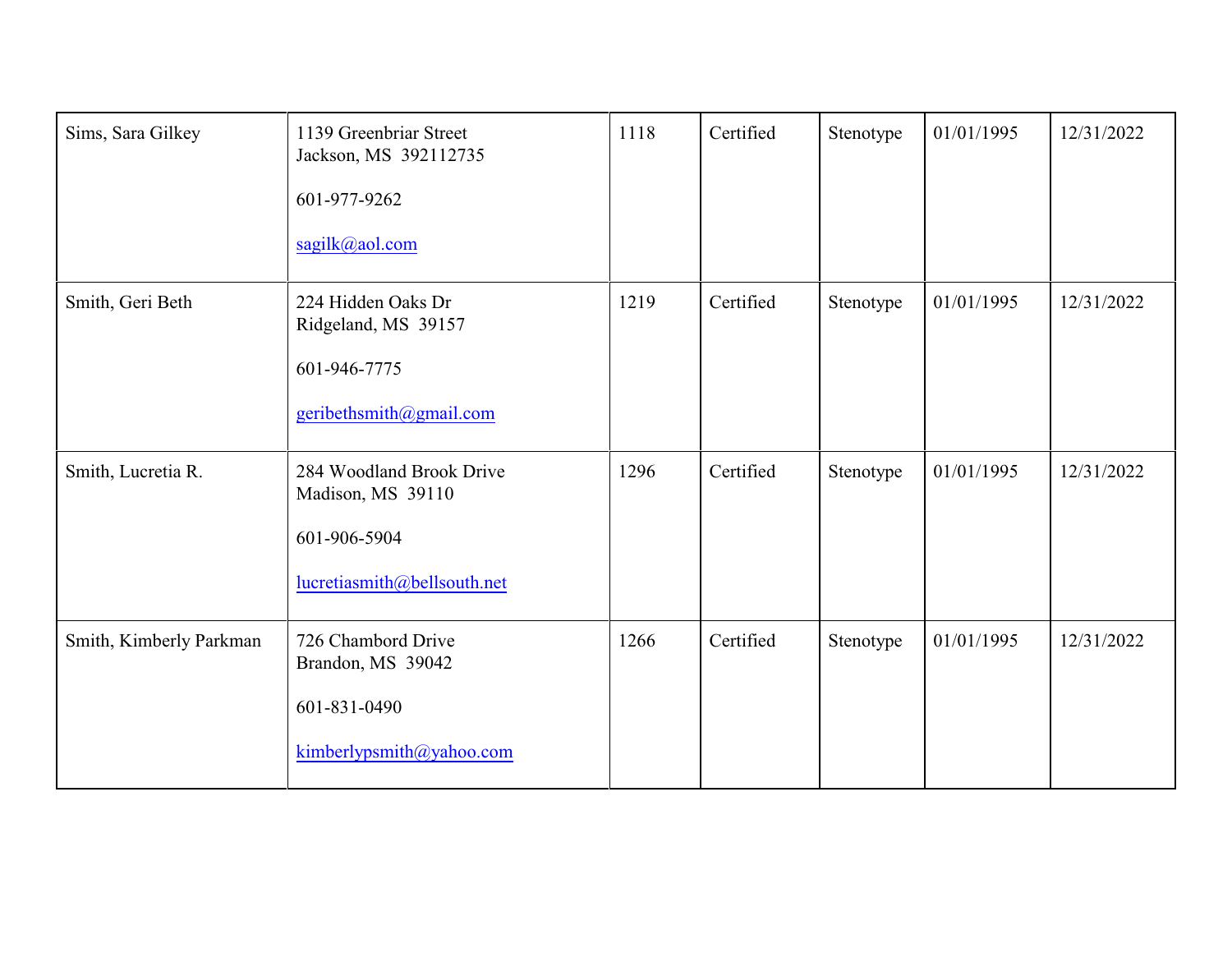| Soroe, Norma Jean Ladner | P.O. Box 2102<br>Bay St. Louis, MS 39521<br>228-467-2199<br>soroe@bellsouth.net         | 1297 | Certified | Stenotype | 01/01/1995 | 12/31/2022 |
|--------------------------|-----------------------------------------------------------------------------------------|------|-----------|-----------|------------|------------|
| Sparks, Jean M.          | P.O. Box 487<br>Potts Camp, MS 38659<br>662-333-6379<br>sparks.j $2$ @gmail.com         | 1121 | Certified | Stenotype | 01/01/1995 | 12/31/2022 |
| Spence, Lesley Loree     | P.O. Box 18<br>Senatobia, MS 38668<br>901-826-9113<br>spencel@bellsouth.net             | 1510 | Certified | Stenotype | 05/01/2000 | 12/31/2022 |
| Stanford, Shauna W.      | 6550 Leverette Lane<br>Cascilla, MS 38920<br>662-647-1113<br>shaunastanford00@gmail.com | 1380 | Certified | Stenotype | 05/29/1996 | 12/31/2022 |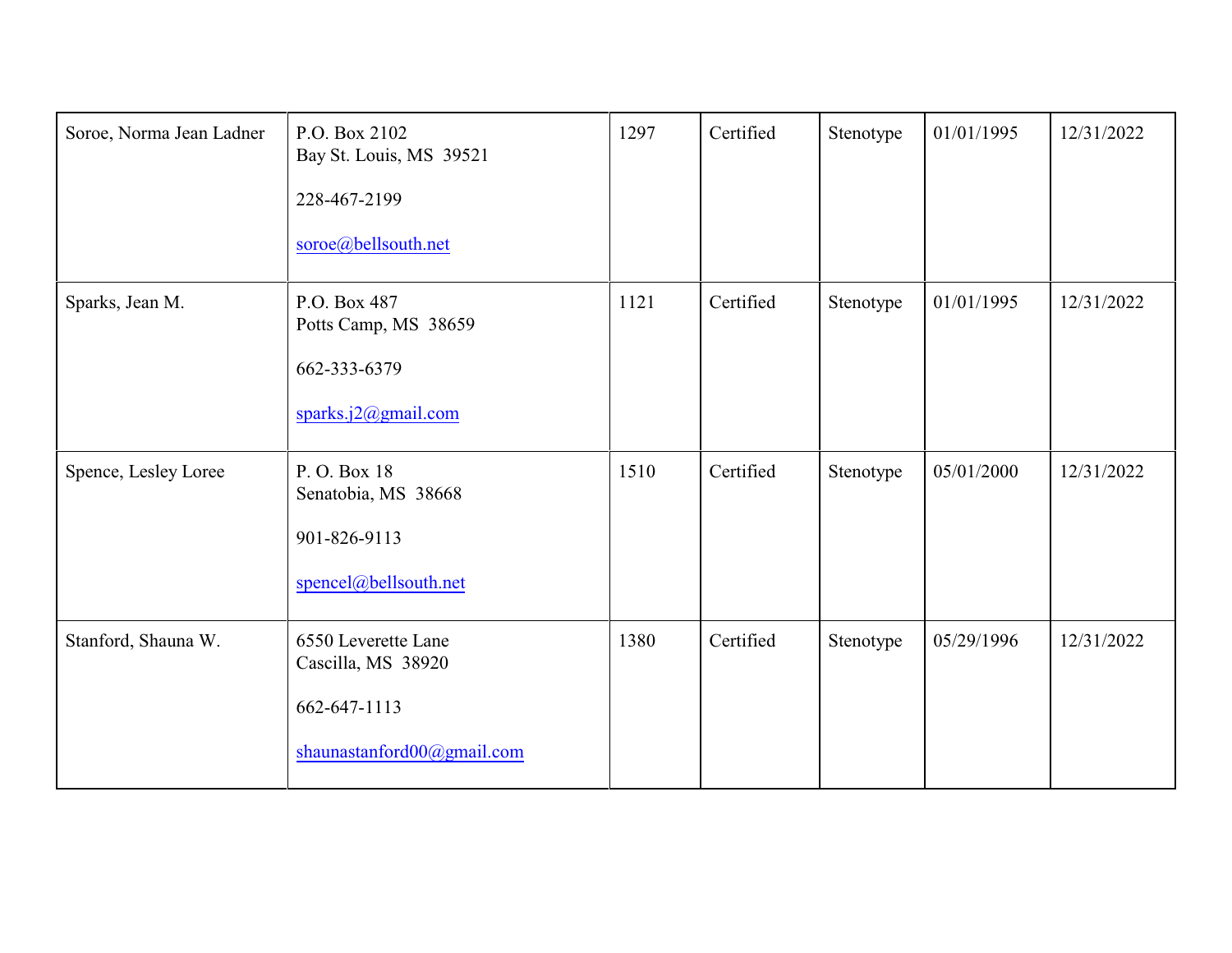| Stewart, Robin Michelle | Post Office Box 8432<br>Gulfport, MS 39506<br>228-865-4016<br>rmichellestewart@gmail.com | 1305 | Certified | Stenomask | 01/05/1995 | 12/31/2022 |
|-------------------------|------------------------------------------------------------------------------------------|------|-----------|-----------|------------|------------|
| Stockton, Karla I.      | 220 Sterlin Lane<br>Hernando, MS 386327314<br>901-603-7931<br>karla@stocktonlaw.net      | 1298 | Certified | Stenotype | 01/01/1995 | 12/31/2022 |
| Sullivan, Kristi H.     | 3002 Cross Creek Cv.<br>Brandon, MS 39042<br>601-573-5449<br>khsullivan74@gmail.com      | 1577 | Certified | Stenotype | 01/01/2001 | 12/31/2022 |
| Taylor, Amy J.          | 1807 S. Frontage Rd<br>Sardis, MS 38666<br>662-299-8431<br>amyctaylor518@gmail.com       | 1303 | Certified | Stenotype | 01/01/1995 | 12/31/2022 |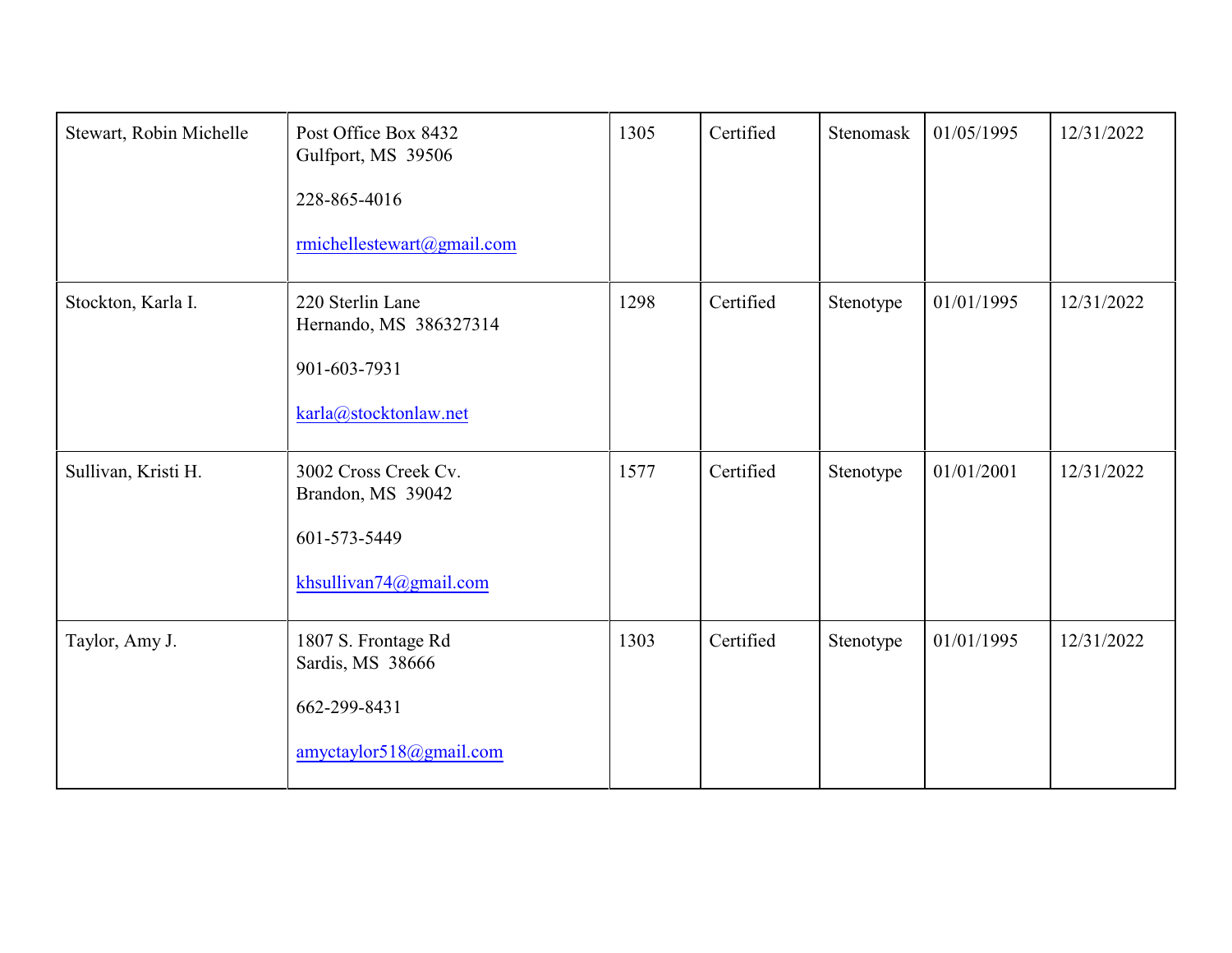| Taylor, Courtney Rene | 301 Sostes Drive<br>Cleveland, MS 38732<br>228-305-2001<br>taylorreporting@gmail.com | 1668 | Certified | Stenotype | 09/05/2003 | 12/31/2022 |
|-----------------------|--------------------------------------------------------------------------------------|------|-----------|-----------|------------|------------|
| Temple, Linda         | PO Box 952<br>Pascagoula, MS 39568<br>310-310-1353<br>templereporting@gmail.com      | 1883 | Certified | Stenotype | 10/10/2014 | 12/31/2022 |
| Temple, Beverly B.    | 3065 Hwy 589<br>Hattiesburg, MS 39402<br>601-543-9690<br>beverly61@comcast.net       | 1264 | Certified | Stenotype | 01/01/1995 | 12/31/2022 |
| Thomas, Tammy Lynn    | 2370 Russell Rd<br>Noxapater, MS 39346<br>662-803-4522<br>tthomasrpr@gmail.com       | 1304 | Certified | Stenotype | 01/01/1995 | 12/31/2022 |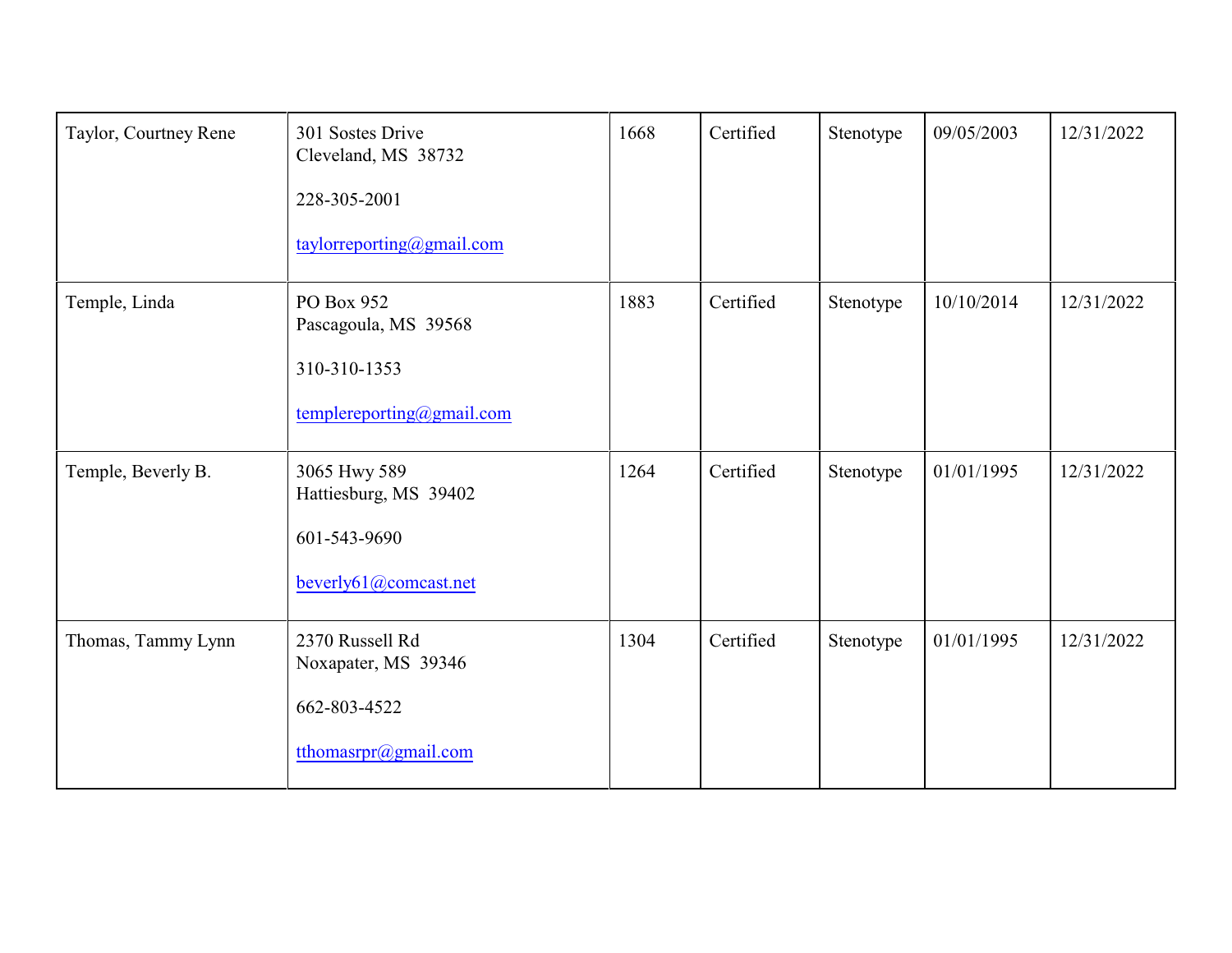| Thompson, Gina Frierson | 13504 Country Trial<br>Vancleave, MS 39565<br>228-826-1377<br>glthompson7@att.net     | 1427 | Certified   | Stenotype | 02/03/1998 | 12/31/2022 |
|-------------------------|---------------------------------------------------------------------------------------|------|-------------|-----------|------------|------------|
| Thompson, Mary Virginia | 13146 Westminster Blvd.<br>Gulfport, MS 39503<br>504-589-7783<br>mythomp207@gmail.com | 1951 | Certified   | Stenotype | 04/09/2021 | 12/31/2022 |
| Tickle, Cindy F.        | 8681 Rosalee Road<br>Atoka, TN 38004<br>901-829-3052<br>ticklect@aol.com              | 1607 | Nonresident | Stenotype | 12/20/2000 | 10/01/2022 |
| Townsel, Vanessa L.     | 127 Monteray Dr<br>Vicksburg, MS 39183<br>601-218-2004<br>v townsel@yahoo.com         | 1553 | Certified   | Stenotype | 08/27/1999 | 12/31/2022 |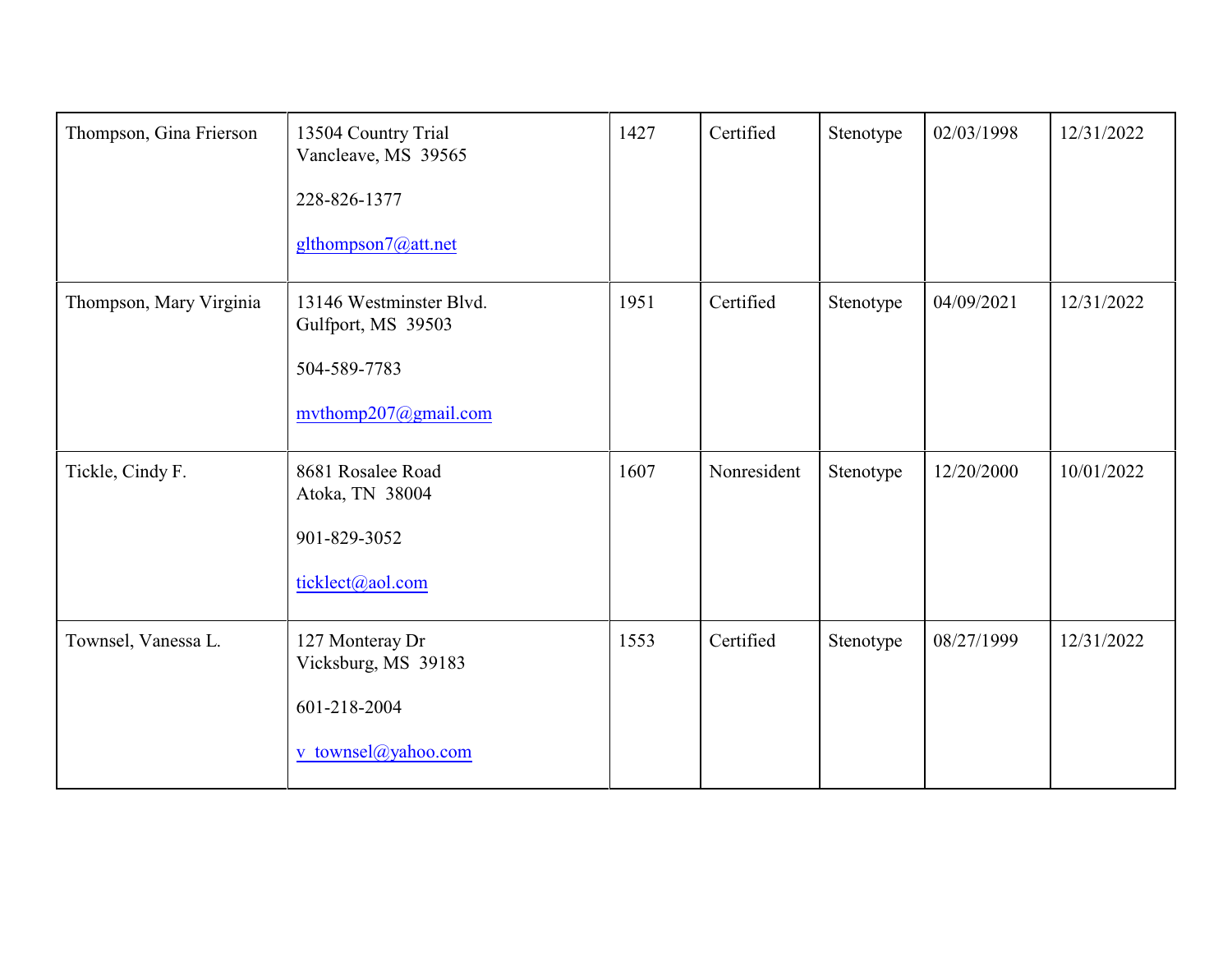| Turner, Margaret C.                   | 3801 St. Andrews Drive<br>Mobile, AL 36693<br>251-604-5382<br>mturnerreporting@gmail.com | 1853 | Nonresident | Stenotype | 08/10/2012 | 06/07/2023 |
|---------------------------------------|------------------------------------------------------------------------------------------|------|-------------|-----------|------------|------------|
| Ulmer, Kimberly Garner                | P.O. Box 126<br>Raleigh, MS 39153<br>601-479-0930<br>kimgulmer@aol.com                   | 1376 | Certified   | Stenotype | 05/30/1996 | 12/31/2022 |
| Van, Kimberly Callahan                | 1000 Wheatley Circle<br>New Albany, MS 38652<br>662-316-9587<br>kimeghanstar@yahoo.com   | 1022 | Certified   | Stenotype | 01/01/1995 | 12/31/2022 |
| Vanlandingham, Amanda<br><b>Brock</b> | P.O. Box 1085<br>Clinton, MS 39060<br>662-417-5220<br>mandy.brock@ymail.com              | 1859 | Certified   | Stenotype | 12/07/2012 | 12/31/2022 |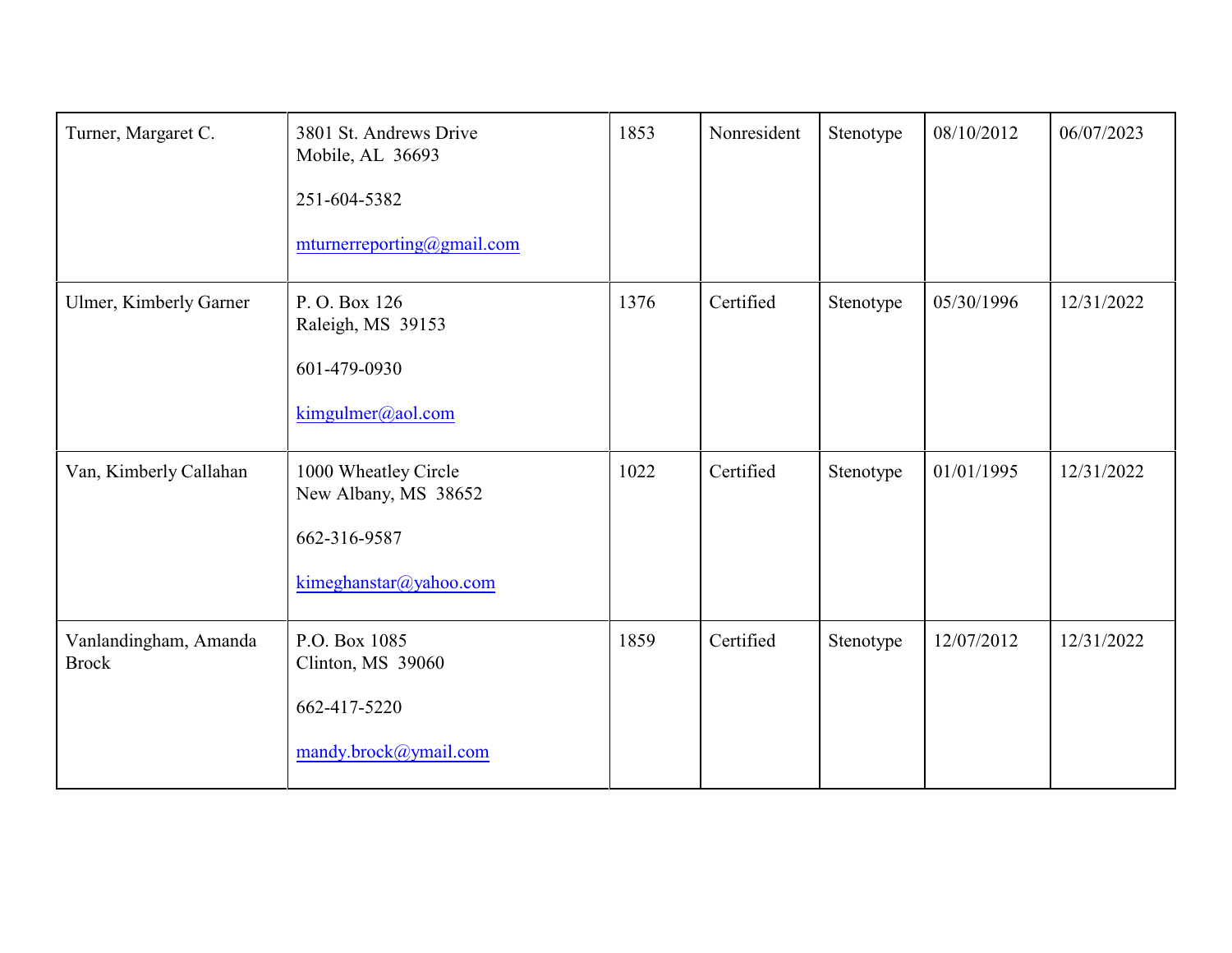| Vogt, Kati McVeay        | PO Box 1048<br>Biloxi, MS 39533<br>228-860-5111<br>Kvogt.RDR@gmail.com                                 | 1557 | Certified | Stenotype | 10/25/1999 | 12/31/2022 |
|--------------------------|--------------------------------------------------------------------------------------------------------|------|-----------|-----------|------------|------------|
| Wahler, Jacqueline M.    | 2235 County Road 330<br>Enterprise, MS 39330<br>609-273-8120<br>jwahlercsr@gmail.com                   | 1929 | Certified | Stenotype | 02/09/2018 | 12/31/2022 |
| Walden, Mary Helen       | 622 Camden Park Drive<br>Ridgeland, MS 39157<br>601-856-6183<br>mhwalden@hotmail.com                   | 1679 | Certified | Stenomask | 09/10/2003 | 12/31/2022 |
| Wallace, Patrick Wheeler | 127 Nicholas Street<br>Vicksburg, MS 39180<br>601-630-6644<br>patrick.wallace.courtreporting@gmail.com | 1901 | Certified | Stenotype | 08/28/2015 | 12/31/2022 |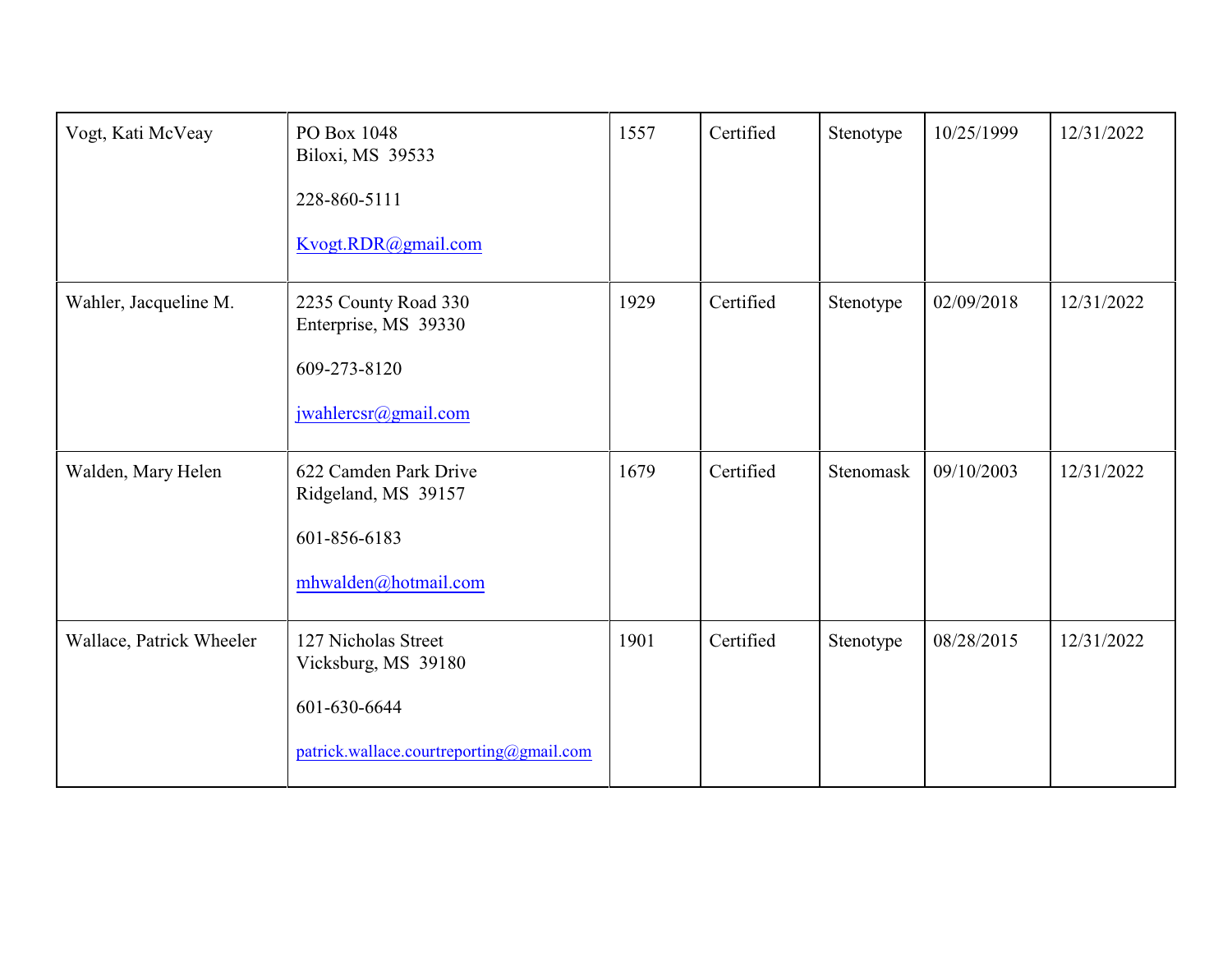| Ward, Jessica Hartzog | 217 Buttonwood Lane<br>Canton, MS 39046<br>601-540-8268<br>jhartzog09@yahoo.com           | 1943 | Certified | Stenomask | 04/05/2019 | 12/31/2022 |
|-----------------------|-------------------------------------------------------------------------------------------|------|-----------|-----------|------------|------------|
| Wardlaw, Polly Woods  | 4450 Hwy 305<br>Olive Branch, MS 38654<br>901-870-8974<br>pollywardlaw@alphareporting.com | 1631 | Certified | Stenotype | 04/10/2002 | 12/31/2022 |
| West, Darlene S.      | 288 Seal Ave<br>Biloxi, MS 39530<br>228-861-4843<br>darleneswest@yahoo.com                | 1179 | Certified | Stenotype | 05/29/1996 | 12/31/2022 |
| Westmoreland, Pearlie | 4407 Sandalwood Drive<br>Jackson, MS 39212<br>601-371-8430<br>pearl1216@bellsouth.net     | 1134 | Certified | Stenotype | 01/01/1995 | 12/31/2022 |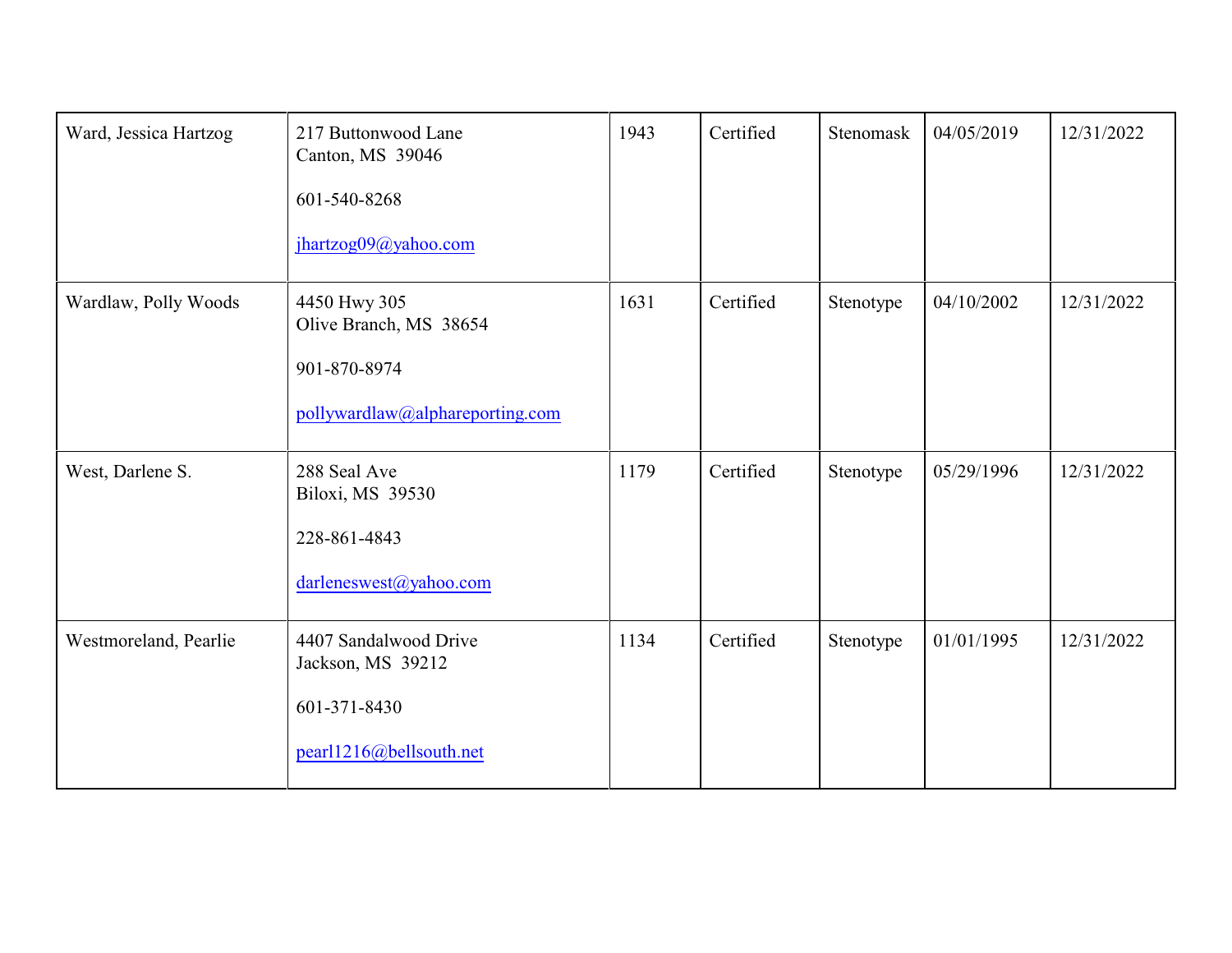| Wetzel, Rhonda B.       | P.O. Box 552<br>Carriere, MS 39426<br>601-463-1863<br>rfburks@hotmail.com                | 1172 | Certified | Stenotype | 01/01/1995 | 12/31/2022 |
|-------------------------|------------------------------------------------------------------------------------------|------|-----------|-----------|------------|------------|
| White, Catherine M.     | P.O. Box 5658<br>Brandon, MS 39047<br>601-405-3762<br>cathywhitecsr@gmail.com            | 1309 | Certified | Stenotype | 01/01/1995 | 12/31/2022 |
| White, Colleen O'Connor | 545 Florence Dr<br>Madison, MS 39110<br>601-201-9107<br>colleenowhite@gmail.com          | 1310 | Certified | Stenotype | 01/01/1995 | 12/31/2022 |
| Wilkinson, Tina H.      | 615 Berridge Drive<br>Ridgeland, MS 39157<br>601-540-7665<br>tinawilkinson@earthlink.net | 1138 | Certified | Stenotype | 01/01/1995 | 12/31/2022 |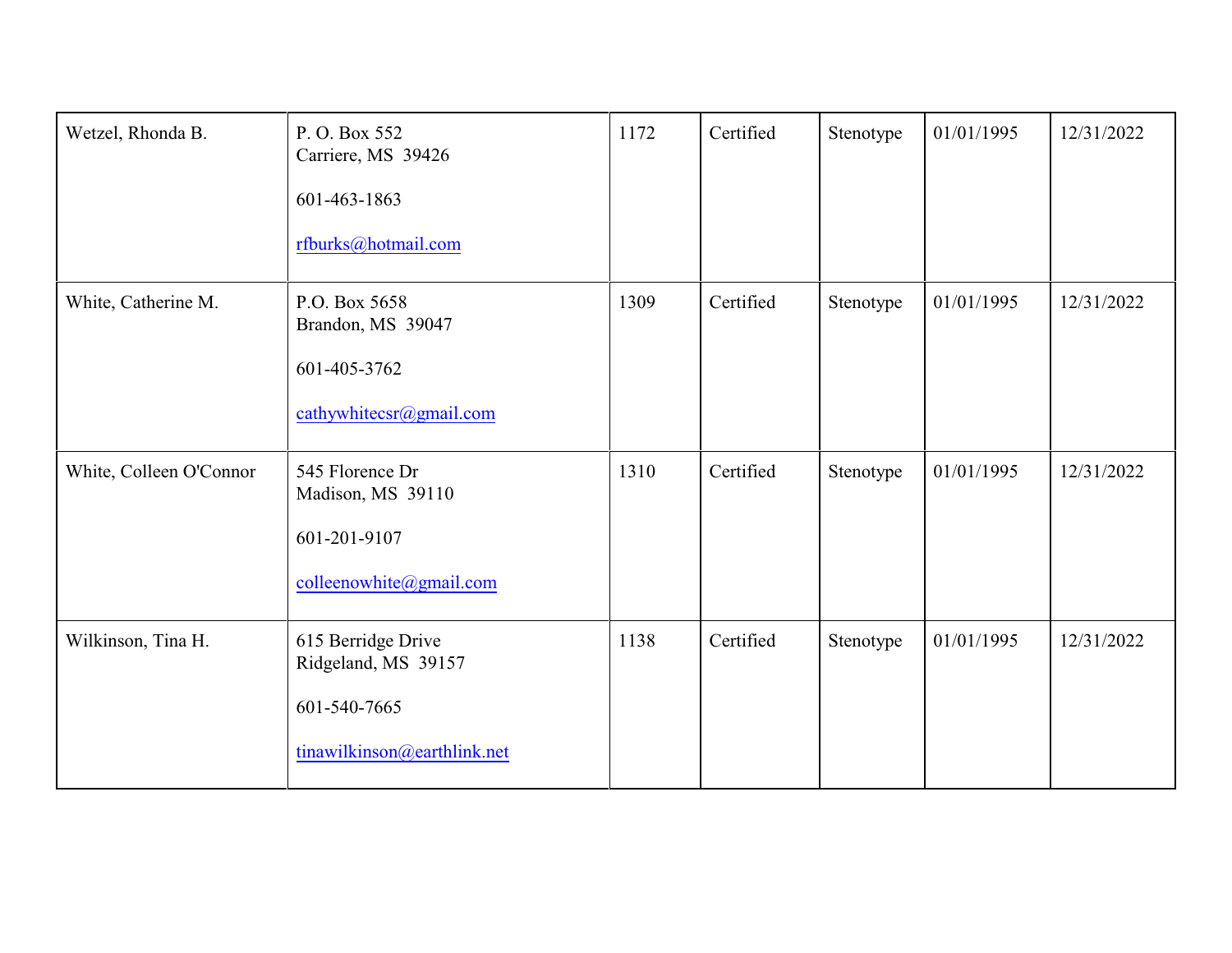| Williams, Debbie G.   | 18 Lee-Mathis Circle<br>Collins, MS 39428<br>228-860-2977<br>debwilliams99@att.net    | 1770 | Certified | Stenomask | 11/16/2006 | 12/31/2022 |
|-----------------------|---------------------------------------------------------------------------------------|------|-----------|-----------|------------|------------|
| Williams, Lindsey Pee | 2181 Attala Road 1201<br>Kosciusko, MS 39090<br>601-416-2517<br>lkpee@bellsouth.net   | 1764 | Certified | Stenotype | 08/18/2006 | 12/31/2022 |
| Williams, Amy Cole    | 5195 Water Ridge Drive<br>Tupelo, MS 38801<br>662-790-3030<br>alothorp@bellsouth.net  | 1181 | Certified | Stenotype | 01/01/1995 | 12/31/2022 |
| Williams, Debra Ann   | 683 Hazelton Dr.<br>Madison, MS 39110<br>601-954-9698<br>debrawilliams683@comcast.net | 1748 | Certified | Stenotype | 09/23/2005 | 12/31/2022 |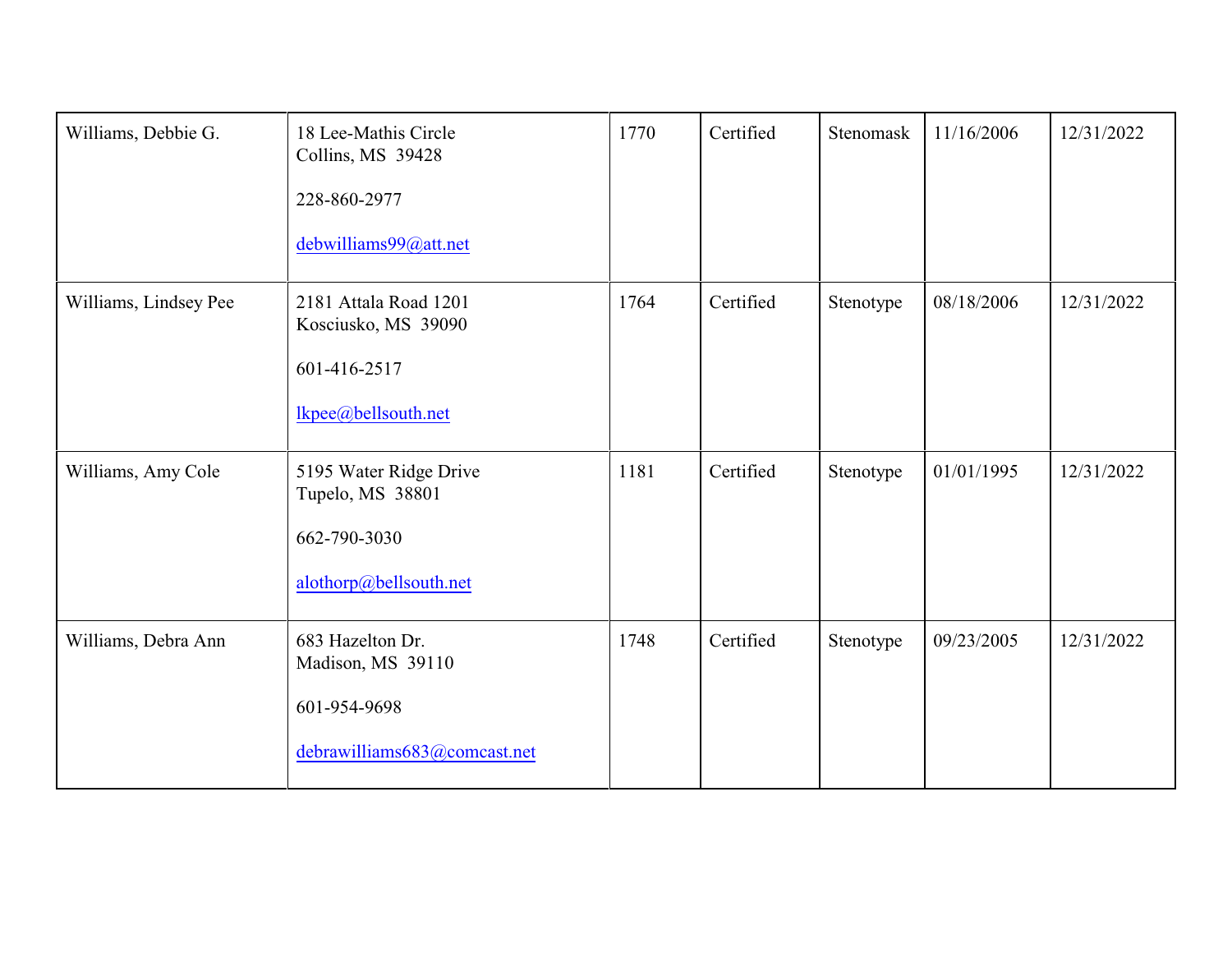| Wilson, Annabelle Young | 29 Windsor Lodge Road<br>Natchez, MS 39120<br>601-870-6684<br>annabelleyoung87@yahoo.com      | 1954 | Certified    | Stenomask | 02/04/2022 | 12/31/2022 |
|-------------------------|-----------------------------------------------------------------------------------------------|------|--------------|-----------|------------|------------|
| Wilson, Linda           | 281 Pecan Creek Drive<br>Madison, MS 39110<br>601-813-4366<br>info@verbatimcourtreporting.com | 1314 | Certified    | Stenotype | 01/01/1995 | 12/31/2022 |
| Wilson, Megan Reeves    | 1621 Burton Rd<br>Little Rock, MS 39337<br>601-686-2611<br>megereev@yahoo.com                 | 1829 | Certified    | Stenotype | 05/21/2010 | 12/31/2022 |
| Wilson, Rebecca         | P.O. Box 2809<br>Meridian, MS 39302<br>601-616-2660<br>rshaffer2016@gmail.com                 | 1958 | Noncertified | Stenomask | 06/03/2022 | 12/31/2022 |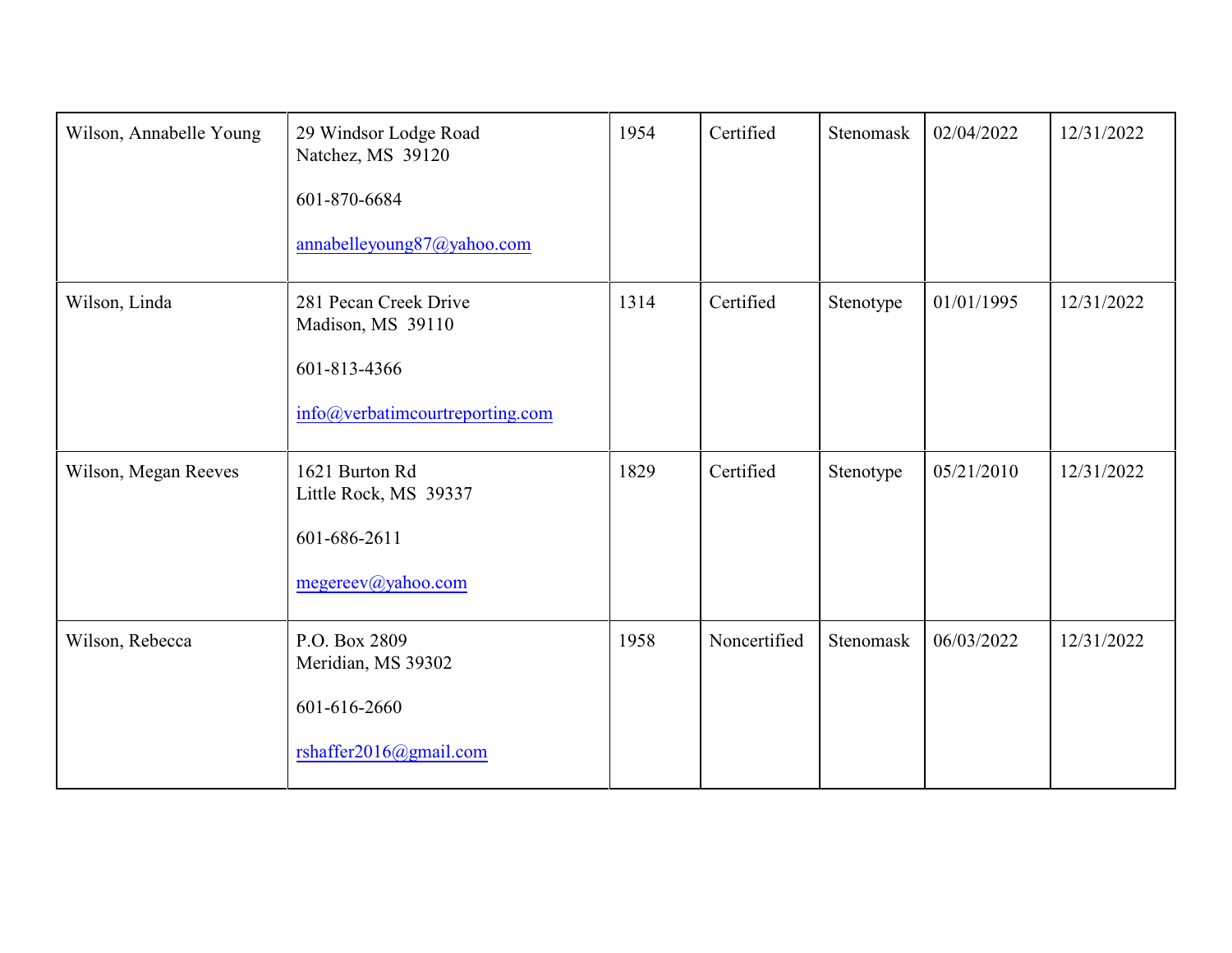| Woods, Pamela Michele | 421 Singwood Drive<br>Gulfport, MS 39507<br>228-365-5385<br>mkeenlance@gmail.com             | 1511 | Certified | Stenotype | 09/30/1998 | 12/31/2022 |
|-----------------------|----------------------------------------------------------------------------------------------|------|-----------|-----------|------------|------------|
| Wootton, Amanda Magee | 338 Indian Gate Circle<br>Ridgeland, MS 39157<br>601-573-0961<br>amanda@awreporting.com      | 1238 | Certified | Stenotype | 01/01/1995 | 12/31/2022 |
| Wren, Estella         | 2048 Fox Hill Lane<br>Jackson, MS 39272<br>601-594-0892<br>estellawren@bellsouth.net         | 1141 | Certified | Stenotype | 01/01/1995 | 12/31/2022 |
| Wright, Mary Louise   | 204 Caperton Lane Unit 24<br>Cleveland, MS 38732<br>662-402-8457<br>marywright crr@yahoo.com | 1841 | Certified | Stenotype | 06/01/2011 | 12/31/2022 |